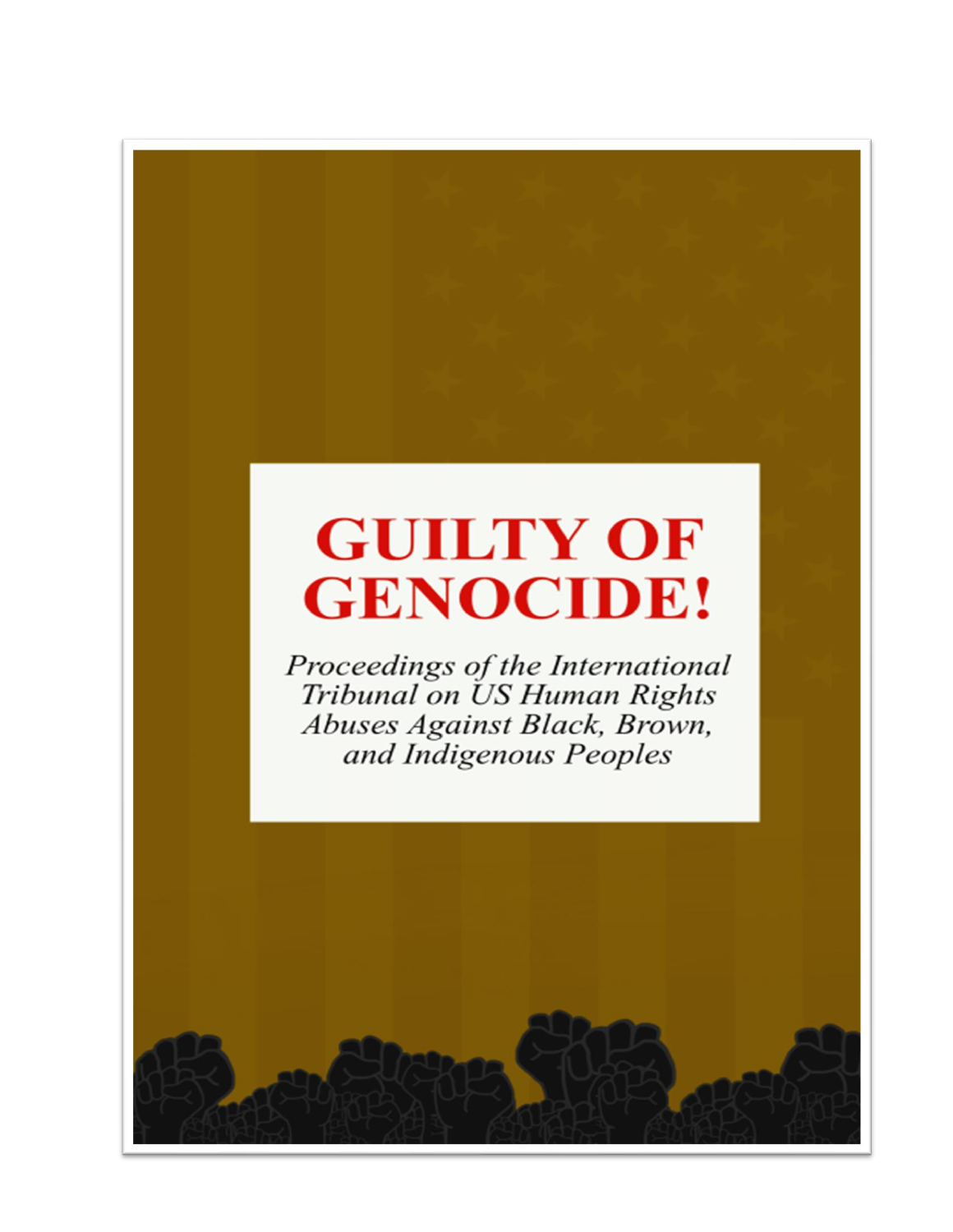# **GUILTY OF GENOCIDE!**

| BLACK, BROWN and INDIGENOUS PEOPLE   | International Convention on |
|--------------------------------------|-----------------------------|
|                                      | the                         |
| <b>RESIDING IN THE UNITED STATES</b> | Prevention and Punishment   |
|                                      | of the Crime                |
| Plaintiffs                           | of Genocide.                |
|                                      | General Assembly Resolution |
|                                      | 260A, et plus               |
| v                                    |                             |
|                                      |                             |
| THE UNITED STATES and STATE and      | 18 U.S. Code 1091 -         |
|                                      | Genocide                    |
| <b>LOCAL POLITICAL SUBDIVISIONS</b>  |                             |
| Defendants                           |                             |

#### **FINAL VERDICT of the 2021 INTERNATIONAL TRIBUNAL**

**On U.S. Human Rights Abuses Against Black, Brown, and Indigenous Peoples**

**In Response to the [People's Indictment](https://www.tribunal2021.com/_files/ugd/b9e395_08fab0e6c40f4637917c8912996f8704.pdf) 22 October 2021<sup>1</sup>**

#### **Introduction: The Context of Our Work and Why We are Here**

1. The fact that the United States of America (hereafter referred to as U.S.) has committed an array of human rights abuses against Black, Brown, and Indigenous Peoples should be as uncontroversial as it is incontrovertible.

<sup>1</sup> https://www.tribunal2021.com/\_files/ugd/b9e395\_08fab0e6c40f4637917c8912996f8704.pdf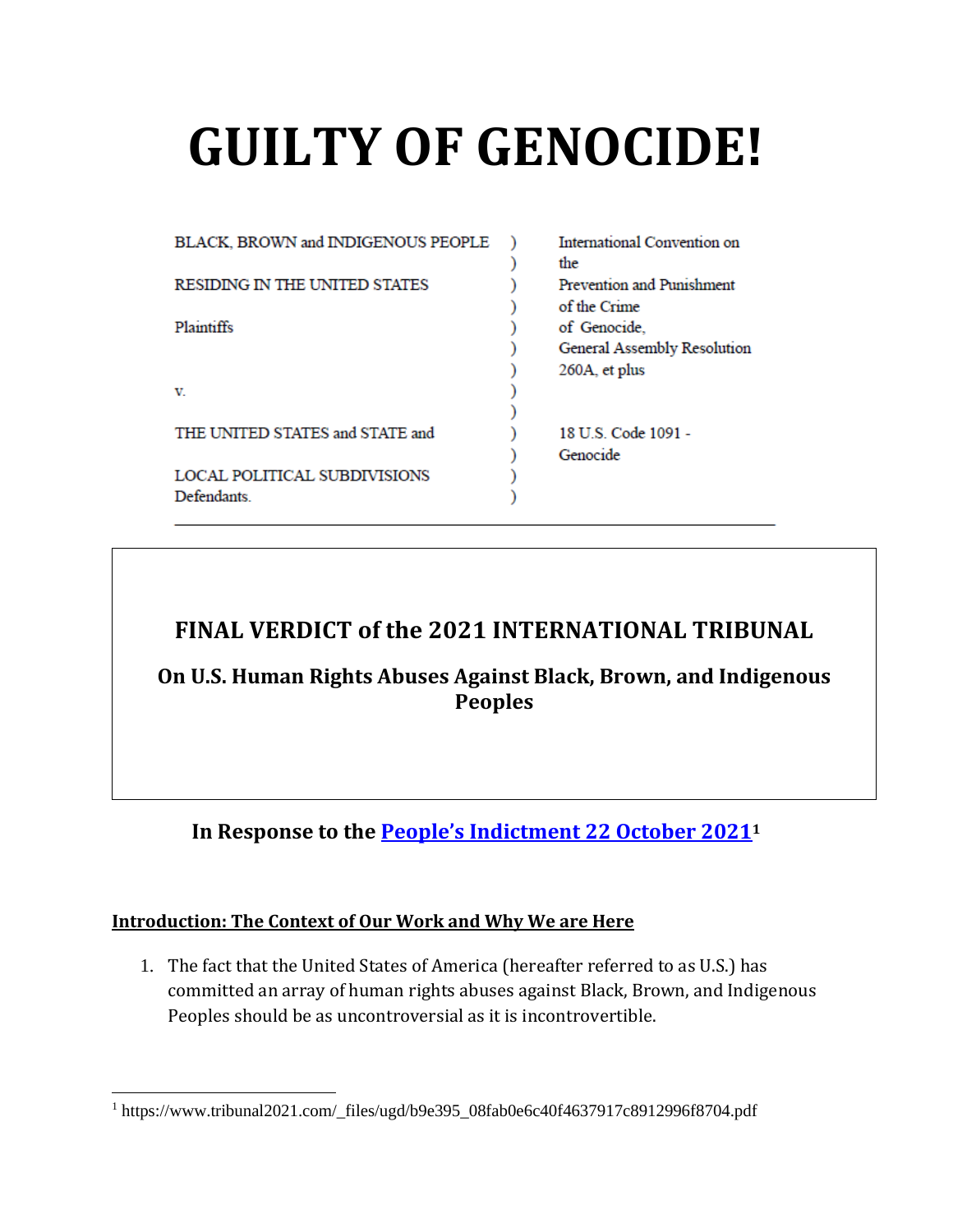- 2. There is widespread agreement that settler colonialists committed genocide and other crimes against the Indigenous populations while taking their lands, implementing a brutal relocation strategy, and attempting to erase their histories and cultures. No one would disagree that enslaved Africans were forced to work the stolen settler colonial lands for centuries in subhuman conditions including torture, human trafficking, family separations, and forced breeding. These truths have been well-documented and established, to the extent that the U.S. government itself has admitted to these atrocities in various forms, using various wordings, over many decades. Despite the fact that reparations for the holocaust of African enslavement and crimes against humanity perpetrated against Indigenous peoples by the U.S. have not been forthcoming, genocide itself has been acknowledged though the use of that terminology still sparks controversy. It was notable in 2019, for example, that California Governor Gavin Newsom - in a statement giving context to the planned California Indian Heritage Center which referenced the formal Executive Order recognizing the state's discriminatory practices against Indigenous Peoples cited the remarks of California's first governor, Peter Burnett, who vowed in 1851 to fight against Native American peoples until they become extinct.
- 3. Governor Newsom's recent remarks asserted: *"It's called a Genocide. No other way to describe it. And that's the way it needs to be described in the history books."*<sup>2</sup>
- 4. The 2021 International Tribunal on U.S. Human Rights Abuses Against Black, Brown and Indigenous Peoples argued that the conditions faced by the original inhabitants of these lands have extended and continued in various forms through to the modern era and to peoples of African descent as well as other peoples still under direct or indirect colonial control by the U.S. government and military. Reviewing the testimony and citations of dozens of expert witnesses, affected peoples, and their counsel, this Panel of Jurists collected documents based on Five Counts of human rights improprieties, examining the claims based on international law and the recognized norms of international human rights policies.
- 5. Before the founding of the United Nations (UN), the term "genocide" was coined by Polish lawyer Rafael Lemkin partly in response to the Nazi policies of systemic murders of people of Jewish religion and heritage during the Holocaust. The act then went on to be recognized as a crime under international law by the United Nations General Assembly in 1946  $(A/RES/96-I)$  and was codified as an independent crime in th[e](https://www.un.org/en/genocideprevention/documents/atrocity-crimes/Doc.1_Convention%20on%20the%20Prevention%20and%20Punishment%20of%20the%20Crime%20of%20Genocide.pdf) [1948 Convention on the Prevention and Punishment of the Crime of Genocide.](https://www.un.org/en/genocideprevention/documents/atrocity-crimes/Doc.1_Convention%20on%20the%20Prevention%20and%20Punishment%20of%20the%20Crime%20of%20Genocide.pdf)

<sup>2</sup> [https://www.culturalsurvival.org/news/its-called-genocide-strength-language-us-government-apologies](https://www.culturalsurvival.org/news/its-called-genocide-strength-language-us-government-apologies-native-americans)[native-americans](https://www.culturalsurvival.org/news/its-called-genocide-strength-language-us-government-apologies-native-americans)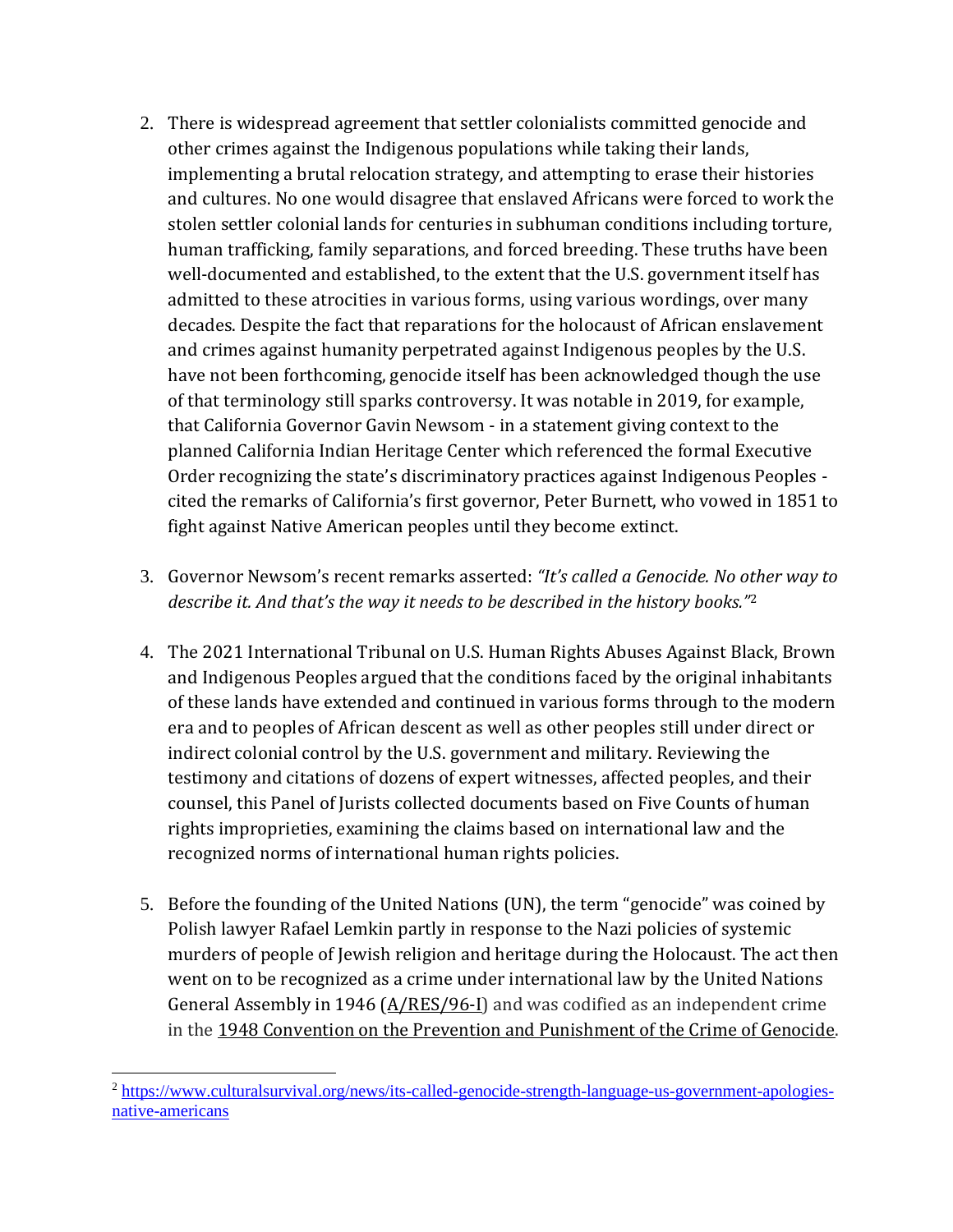It has subsequently been ratified (as of 2022) by 152 nation-state members of the UN, including by the United States. Repeated clarifications by the International Court of Justice argue that the prohibition of genocide is a peremptory norm (*or ius cogens*), and as part of customary international law binds all States to follow its guidelines whether or not they have formally ratified the Convention.

- 6. In the current context, the Convention defines Genocide as: *"The intent to destroy, in whole or in part, a national, ethnical, racial or religious group, as such:*
	- *a. Killing members of the group;*
	- *b. Causing serious bodily or mental harm to members of the group;*
	- *c. Deliberately inflicting on the group conditions of life calculated to bring about its physical destruction in whole or in part;*
	- *d. Imposing measures intended to prevent births within the group;*
	- *e. Forcibly transferring children of the group to another group."*
- 7. To be clear, though, despite the fact that intent is required, and harm must go beyond destruction of cultural institutions, the crime of genocide may take place in the context of an armed conflict as well as in the context of a "peaceful" situation; it may be in international or non-international conflicts. The target of genocidal acts must be group-based and not individual but can be committed against only a part of the whole group, so long as that group part can be established as "substantial" (including within a distinct geographic area).
- 8. The 2021 International Tribunal Jurists' ruling finds substantial evidence of genocide in U.S. policy and actions towards Indigenous peoples living in North America long before the advent of the U.S. government. Furthermore, peoples of African descent—enslaved since th[e Middle Passage](http://slaveryandremembrance.org/articles/article/?id=A0032)<sup>3</sup> origins in 1619 (the stage of the Atlantic triangular slave trade in which millions of enslaved Africans were transported to the Americas), and intensified during the development of the independent United States—have also suffered consistently with the intent to destroy as a racialized national grouping. The colonial treatment of peoples of Puerto Rican and Mexican descent has also crossed the line beyond simple neocolonial norms, to acts of genocide based on plans to destroy those living within U.S. territory.
- 9. Our Verdict will be further detailed in the rulings to follow on the five counts charged in the Indictment and judged herein:
	- Police Racism and Violence

<sup>3</sup> http://slaveryandremembrance.org/articles/article/?id=A0032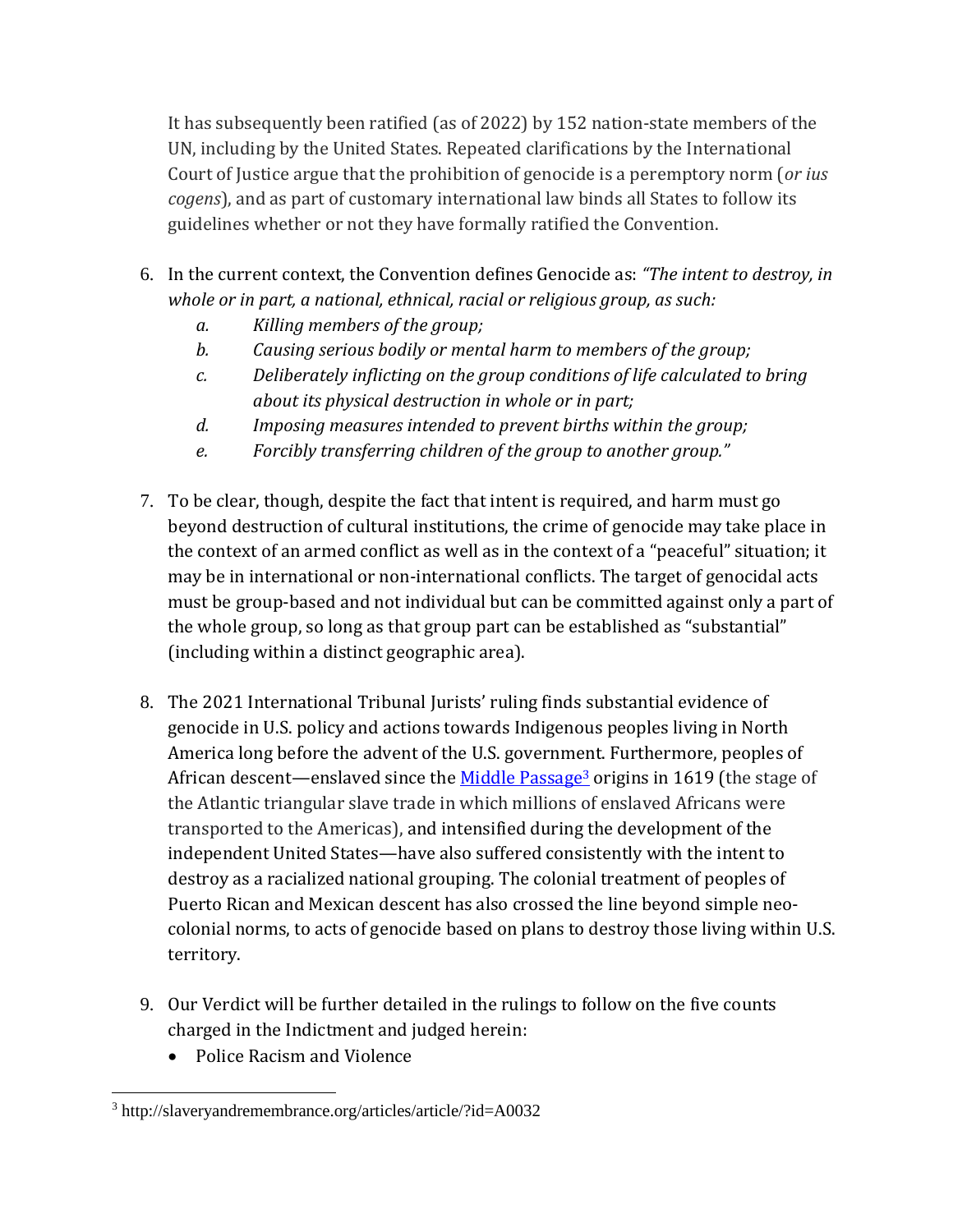- Mass Hyper-Incarceration
- Political Prisoners and Prisoners of War
- Environmental Racism
- Public Health Inequities
- 10. In summary, however, we find the following: As Article 7 of the UN Declaration on the Rights of Indigenous Peoples clearly states: Indigenous Peoples have the collective right to live in freedom, peace and security as distinct people and shall not be subjected to any form of genocide or any other act of violence," including the forcible removals of children or others (United Nations Declaration on the Right of Indigenous Peoples)<sup>4</sup>
- 11. U.S. Presidential Medal of Freedom recipient Suzan Shown Harjo (Cheyenne and Hodulgee Muscogee) has documented, historically and in contemporary terms, the consistency of broken treaties between the U.S. government and *Native peoples. In Nation to Nation: Treaties Between the United States and American Indian Nations* (Harjo/Smithsonian Books, 2014), this history is laid bare. Prior works explicitly deepen the case of genocidal policy and practice, as in *American Holocaust: The Conquest of the New World* (Stannard, 1992), and *A Little Matter of Genocide: Holocaust and Denial in the Americas: 1492 to the Present* (Churchill, 1997). In the more recent *Surviving Genocide* (Ostler, 2020), it is noted that the argument for "a total, relentless and pervasive genocide in the Americas" has become accepted in areas of Indigenous studies and genocide studies, but not as much so in mainstream U.S. legal circles or scholarly texts. Thus, the author considered changing their book from one focused on genocide to the simpler designation of *"forces of destruction,"* intended to ameliorate political-legal implications of genocide.
- 12. Ostler concluded, however: "I could not escape the sense that genocide is an integral part of the history I have written about. Genocide was not present at all times," however, suggesting that genocide was not a core part of existing practice would be to "fail to fully reckon with the fact that government officials consistently used genocidal threats to secure consent" and that "the U.S. adopted a policy of exterminating Indians who resisted its demands."
- 13. We are then faced with the daunting and controversial question: Was/is there a Black genocide in the U.S.? For us, an appropriate analysis of "genocide" in its defining moments–as international humanitarians and legal policymakers reviewed

<sup>&</sup>lt;sup>4</sup> (United Nations Declaration on the Rights of Indigenous Peoples (Article 7.1 and 7.2, Article 8.1 and [8.2, Article 10](https://undocs.org/A/RES/61/295)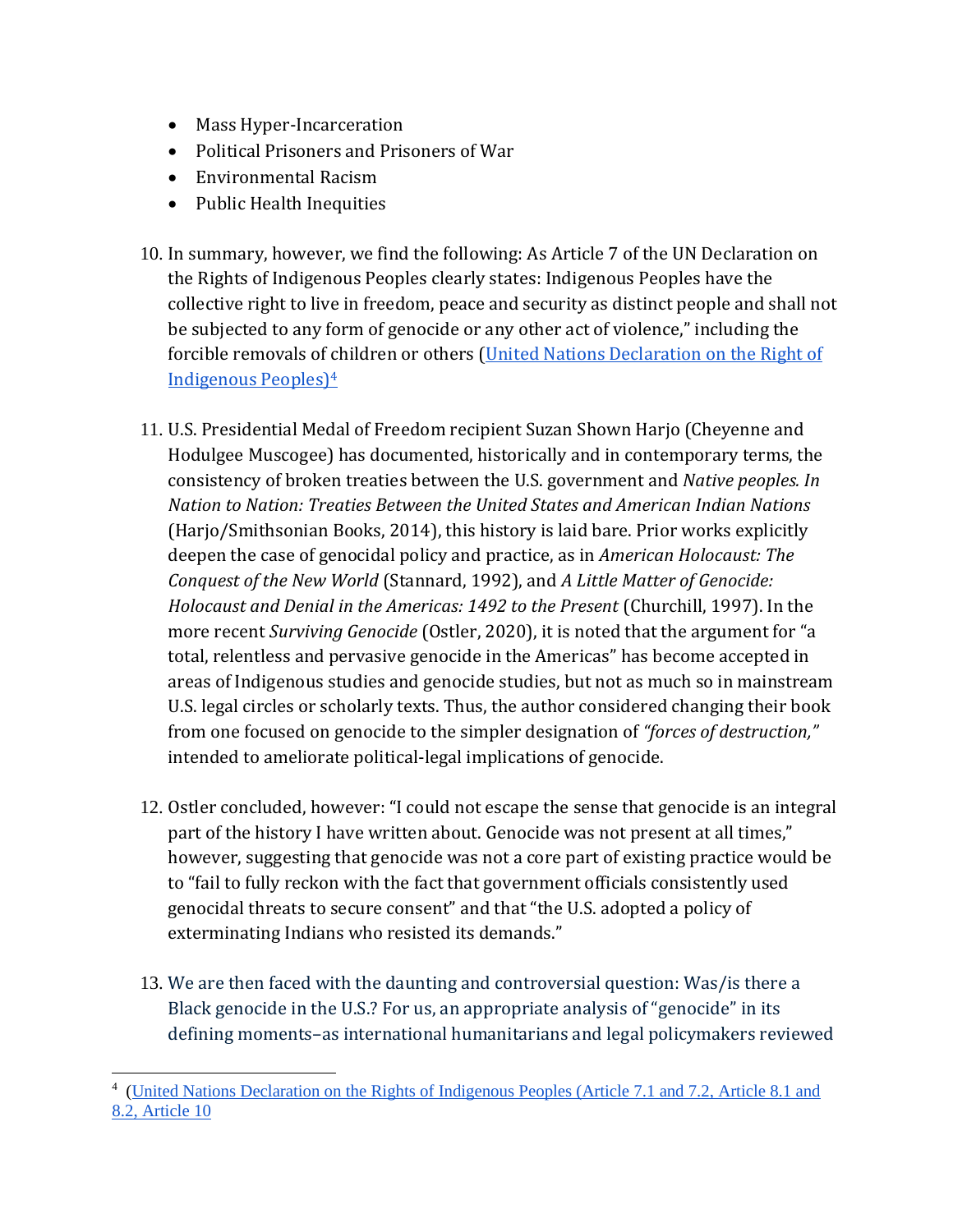the policies and actions of the Third Reich and Nazi terror–is what activities, as Hannah Arendt famously wrote at the time, "explode the limits of law." If the atrocities about which Arendt was writing exploded the limits of law of her time, so too did the violence, terror, and oppression of Black men and women at least through the time of the 1951 *We Charge Genocide* petition compiled and submitted by Paul Robeson, Walter Patterson, W.E.B. DuBois and others.<sup>5</sup>

- 14. Though contemporary scholars may shy away from the term "genocide" as a whole, there is, in fact, little disagreement that Black Americans before and after WWII satisfied the *actus reus* of genocide. The horror and magnitude of the physical acts committed against peoples of African descent suggest at very least the constitution of cultural genocide, and clear and consistent indication of crimes against humanity. The question of "special intent" upon which the current Genocide Convention relies is itself still the source of ongoing debate, requiring further interpretation before universal application can definitely be stated.<sup>6</sup>
- 15. From our standpoint, the evidence from *We Charge Genocide* strongly indicates (and there is voluminous further evidence in fields like African American, postcolonial, and race studies about the genocidal logics of the U.S. [racial formation](https://www.routledge.com/Racial-Formation-in-the-United-States/Omi-Winant/p/book/9780415520317)<sup>7</sup>), that structural and ongoing crimes against the U.S. Black population fit appropriately into a special intent legal frame.<sup>8</sup>
- 16. Furthermore, Tribunal Lead People's Lawyer (Chief Prosecutor) Nkechi Taifa argues for an understanding of "institutional genocide" in terms of the treatment of African descendants in the U.S. criminal justice system. Her statements before the Tribunal correspond to her brief for the American Constitution Society, which asserts:
- 17. "Racially biased executions and extrajudicial killings against Black people–whether by lynch mobs or officers of the law, fall within the first definitional prong of the Genocidal Convention…As long as the lives of the people in…African American communities as a whole are being destroyed; as long as discriminatory treatment is embedded in police departments, prosecutor's offices, and courtrooms, and the perception of unequal justice is perpetuated throughout the system; and as long as

<sup>&</sup>lt;sup>5</sup>[\(https://babel.hathitrust.org/cgi/pt?id=mdp.39015074197859&view=1up&seq=15\)](https://babel.hathitrust.org/cgi/pt?id=mdp.39015074197859&view=1up&seq=15)

<sup>&</sup>lt;sup>6</sup> [\(https://digitalcommons.usf.edu/gsp/vol5/iss3/3/;](https://digitalcommons.usf.edu/gsp/vol5/iss3/3/) see als[o](https://journals.sagepub.com/doi/abs/10.1177/0921374005061991?journalCode=cdya)

[https://journals.sagepub.com/doi/abs/10.1177/0921374005061991?journalCode=cdya\)](https://journals.sagepub.com/doi/abs/10.1177/0921374005061991?journalCode=cdya)

<sup>7</sup> Michael Omi and Howard Winant, *Racial Formation in the US*, Routledge, 2014: provide an account of how concepts of conflict come to shape and permeate both identities and institutions.

<sup>8</sup> [\(http://opiniojuris.org/2022/01/13/black-genocide-and-the-limits-of-law/\)](http://opiniojuris.org/2022/01/13/black-genocide-and-the-limits-of-law/)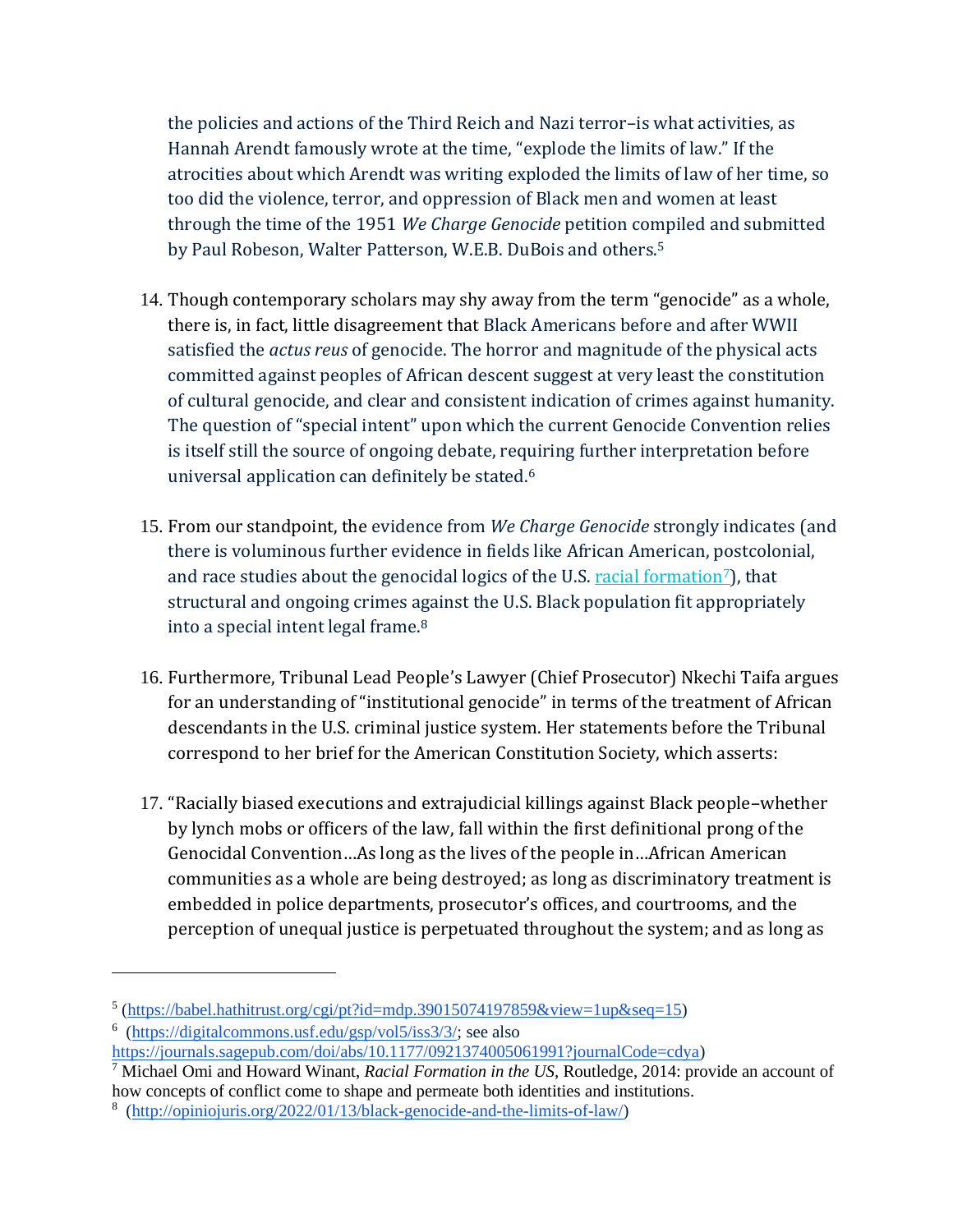legislatures continue laws and policies that have a damaging effect, there will be dire consequences for Black people…The cumulative impact of destructive treatment against Blacks in the criminal justice system, combined with challenging conditions of life negatively impacting generations, constitutes institutionalized genocide—the human rights crisis facing twenty-first century Black America."<sup>9</sup>

- 18. To disregard or negate such overwhelming historical evidence is to embark upon a dangerous Holocaust exceptionalist definition of Genocide as a term not applicable to modern, ongoing conditions.
- 19. Finally, beyond peoples of Indigenous and African descent, the record of U.S. policy tells the story of additional human rights abuses committed against Mexicans and other groups as the U.S. expanded West. Colonized countries such as Puerto Rico (*The Insular Cases*) <sup>10</sup> have also been subject to heinous policies including assassination and sterilization. U.S. President Joseph Biden has openly acknowledged these crimes; his Secretary of State in 2021 confirmed this while stating, "great nations such as ours do not hide from our shortcomings; they strive to improve with transparency." (U.S. Congress H. Res. 279)<sup>11</sup>
- 20. This same race-based disproportionality is also evident in the inhumane treatment of refugees and other emigrating Black, Brown, and Indigenous People of Color (BIPOC). Indigenous peoples from Africa, South and Central Americas, and the Caribbean face harsh restrictions[, arbitrary detention](https://undocs.org/Home/Mobile?FinalSymbol=A%2FHRC%2F36%2F37%2FAdd.2&Language=E&DeviceType=Desktop&LangRequested=False) <sup>12</sup>and deportations, compared with the U.S. open door policy and welcoming stance for European arrivals. Highly publicized images of Haitian refugees being whipped by U.S. Border Patrol agents is a recent example of this distressing status quo, despite public relations statements by the U.S. President condemning such abuse as "outrageous".<sup>13</sup>

<sup>&</sup>lt;sup>9</sup> [\(https://www.acslaw.org/wp](https://www.acslaw.org/wp-content/uploads/2018/04/Racism_in_the_U.S._Criminal_Justice_System.pdf)[content/uploads/2018/04/Racism\\_in\\_the\\_U.S.\\_Criminal\\_Justice\\_System.pdf\)](https://www.acslaw.org/wp-content/uploads/2018/04/Racism_in_the_U.S._Criminal_Justice_System.pdf)

<sup>10</sup> The leading insular case in U.S. jurisprudence wa[s](https://supreme.justia.com/cases/federal/us/182/244/) *[Downes v. Bidwell](https://supreme.justia.com/cases/federal/us/182/244/)*; see also: *[THE INSULAR](https://scholarship.law.upenn.edu/cgi/viewcontent.cgi?article=1162&context=jil)  [CASES: THE ESTABLISHMENT OF A REGIME OF POLITICAL APARTHEID](https://scholarship.law.upenn.edu/cgi/viewcontent.cgi?article=1162&context=jil)*

<sup>11</sup>US acknowledgment of racism and white supremacy - [https://www.congress.gov/bill/117th](https://www.congress.gov/bill/117th-congress/house-resolution/279/text)[congress/house-resolution/279/text](https://www.congress.gov/bill/117th-congress/house-resolution/279/text)

<sup>12</sup> UN Working Group on Arbitrary Detention 11-24 October 2016. USA Visit Report. A/HRC/36/37/ADD.2

<sup>13</sup> See: [https://www.hrw.org/news/2021/09/21/us-treatment-haitian-migrants-discriminatory;](https://www.hrw.org/news/2021/09/21/us-treatment-haitian-migrants-discriminatory) nbc.com/2021/09/23/us-special-envoy-to-haiti-resigns-over-migrant-expulsions.html;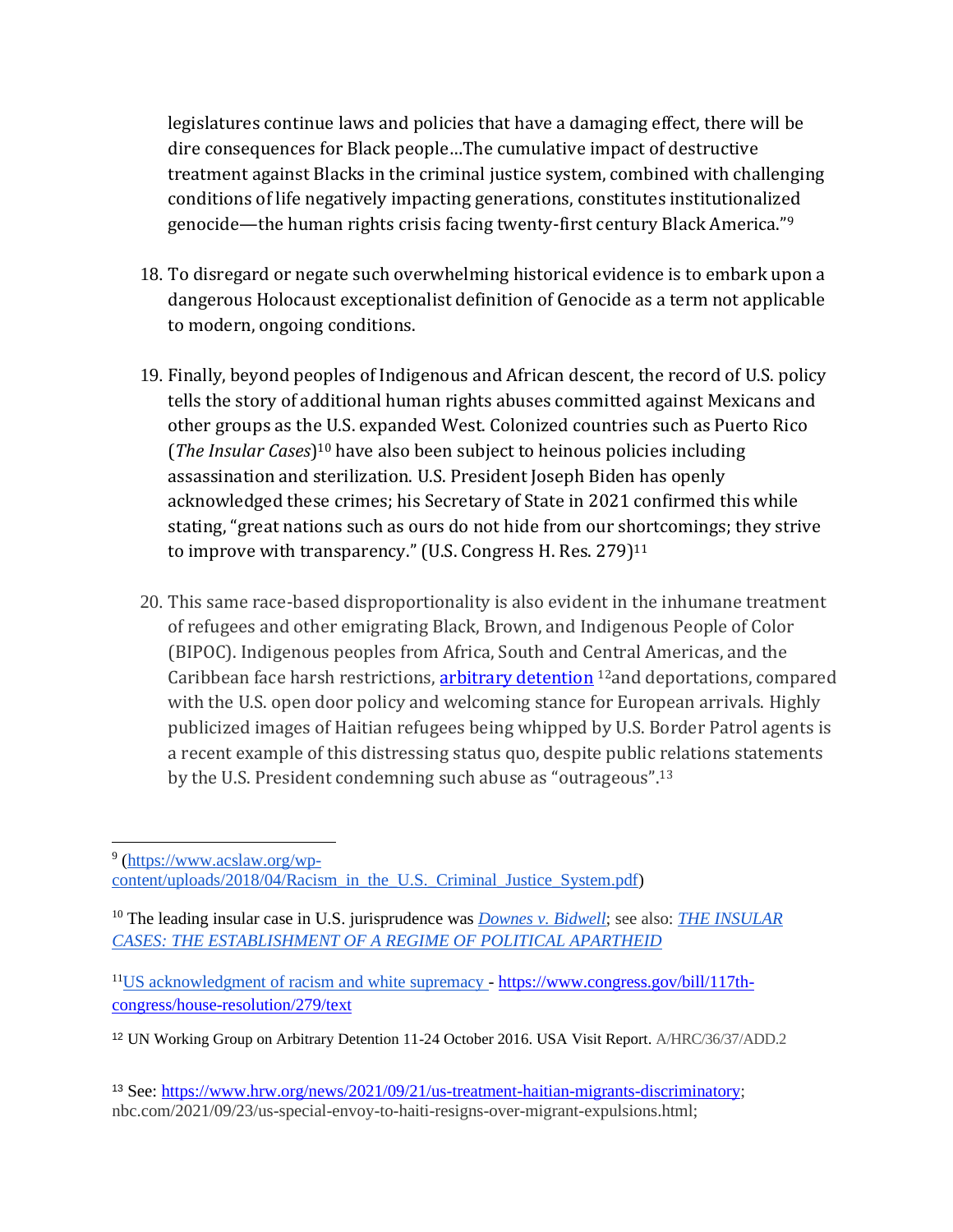- 21. If laudable, such sentiments ring hollow unless met by action. The continued disparity of police killings and hyper-mass incarceration; prolonged [incarceration of](https://www.ohchr.org/sites/default/files/lib-docs/HRBodies/UPR/Documents/session9/US/USHRN_UPR_USA_S09_2010_Annex23_US_Political_Prisoners_Joint_Report_USA.pdf)  [such prisoners of conscience as Leonard Peltier, Mumia Abu Jamal, Imam Jamil Al-](https://www.ohchr.org/sites/default/files/lib-docs/HRBodies/UPR/Documents/session9/US/USHRN_UPR_USA_S09_2010_Annex23_US_Political_Prisoners_Joint_Report_USA.pdf)[Amin](https://www.ohchr.org/sites/default/files/lib-docs/HRBodies/UPR/Documents/session9/US/USHRN_UPR_USA_S09_2010_Annex23_US_Political_Prisoners_Joint_Report_USA.pdf) <sup>14</sup>; ongoing extreme health inequities causing the avoidable deaths of countless members of the affected groups, and state-sanctioned intimidation or retaliation against those advocating for change, all indicate a need for urgent and immediate remediation. Short of this, the essential conditions evidenced in these findings continue if not worsen for U.S. Indigenous, Black and Brown Peoples.
- 22. As Jurists considering this case, the purpose of the International Tribunal is to go beyond simply viewing the violence of racism and its many consequences in the current life of Black, Brown and Indigenous Peoples. It is also essential to highlight the egregious violation of human dignity and critique the negation of individuality the despoliation of land on the pretext that upon their arrival, the settlers assured the world that "no one" lived on these lands. To summarize, the verdict of this International Tribunal aims to participate in international reflection in order to redress this denial of humanity.
- 23. The work of the Tribunal from a historical and legal analysis, therefore, is to consider and rule on evidence charging that the U.S. government and its state institutions and leaders are **Guilty of Genocide.**

#### **Background to the 2021 Tribunal**

24. From October 23-25, 2021, the International Tribunal on U.S. Human Rights Abuses against Black, Brown, and Indigenous Peoples convened as an independent body to hear the case. We did so as a quasi-legal body in the tradition of People's Tribunals dating back to the Russell Tribunal and Permanent People's Tribunal, among others. While evaluating the charges in terms of international and domestic human rights law and practice, we also recognize that such legal structures have limitations that can reinforce racism and deny voice and redress to Black, Brown, and Indigenous peoples as the prosecution in this case alleges.

https://www.cnbc.com/2021/09/24/biden-condemns-border-patrol-treatment-of-haitian-migrants-in-delrio.html

<sup>14</sup> https://www.ohchr.org/sites/default/files/lib-

docs/HRBodies/UPR/Documents/session9/US/USHRN\_UPR\_USA\_S09\_2010\_Annex23\_US\_Political\_ Prisoners\_Joint\_Report\_USA.pdf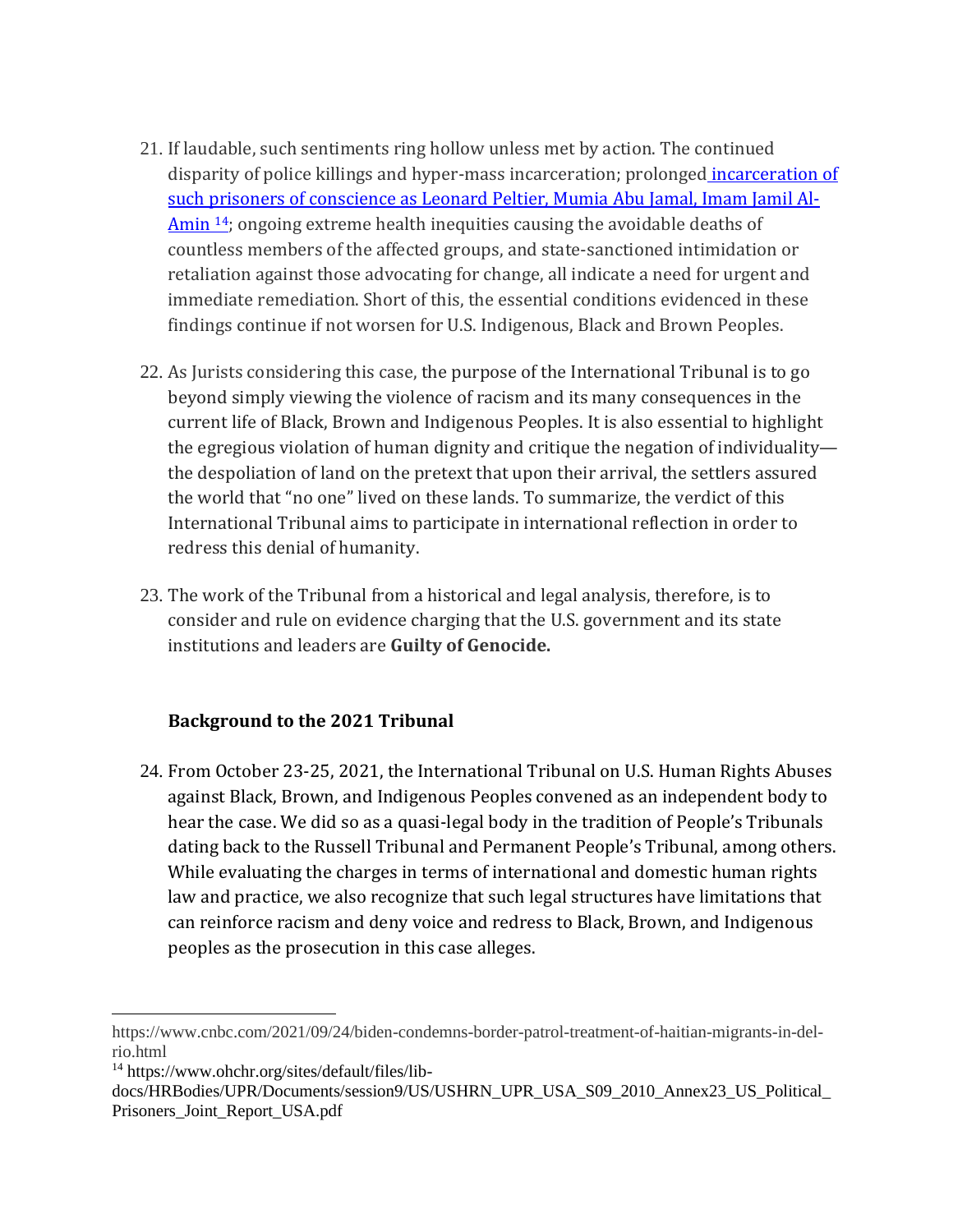- 25. To assess the merits of the case, the Panel of Jurists (from South Africa, France, Haiti, Eritrea, India/Manipur, Puerto Rico, the Wampanoag Nation, and two from the U.S.) heard eighteen attorneys and students of law solicit evidence from thirty witnesses from across the US, over the course of two days. The testimony emphasized the millions upon millions of Indigenous and African peoples murdered, disappeared, and nearly exterminated over a period from 1492 through the present. Further, the witnesses and prosecution argued that the wrongs have been historic and deliberate, with colonization, racism, militarism, imperialism, materialism, criminalization, patriarchy, neo-colonialism, and internal colonialism as part of the larger process that now manifests itself in medical, digital, and economic apartheid; chemical warfare,; environmental violence and racism; divestment; and a pandemic of accessible guns and drugs - with the majority of gun violence perpetrated by police and security forces in the false claim of upholding law and order. Statements were made testifying to new forms of colonialism which include the Prison Industrial Complex, the Military Industrial Complex, and the commercialization of our health and privatization/commodification of all social services.
- 26. The Tribunal elicited testimonies that were very detailed, consistent, factually coherent, and emotionally distressing. The witnesses' accounts were of extensive experiences to the point of producing fact-finding outcomes in the greater interest against racial oppression and genocide. The testimonies included substantial evidence of the erasure of histories; distortion and cultural misappropriation contributing to and exacerbating the attempted invisibilization and denial of People's basic humanity. The profound impacts of all these realities extend beyond the erasure and attempt to exterminate Black, Brown and Indigenous lives. Hence, as one witness stated, *"the colonization of the spirit and mind continues to this day."*
- 27. The testimonies of this Tribunal reaffirm the traditional wisdom and knowledge of Black, Brown, and Indigenous Peoples. Strong evidence was presented on the indomitable, unbreakable resistance and resilience of the peoples' struggle for justice and dignity. In the face of egregious human rights violations and crimes against humanity, this spirit of collective survival shone through.
- 28. The 2021 International Tribunal on U.S. Human Rights Abuses Against Black, Brown and Indigenous Peoples was initiated by a U.S. coalition, *In the Spirit of Mandela.<sup>15</sup>* In addition to a coalition of hundreds of U.S.-based non-governmental organizations, churches, and human rights academic institutes, the Spirit of Mandela enjoyed

<sup>15</sup> https://spiritofmandela.org/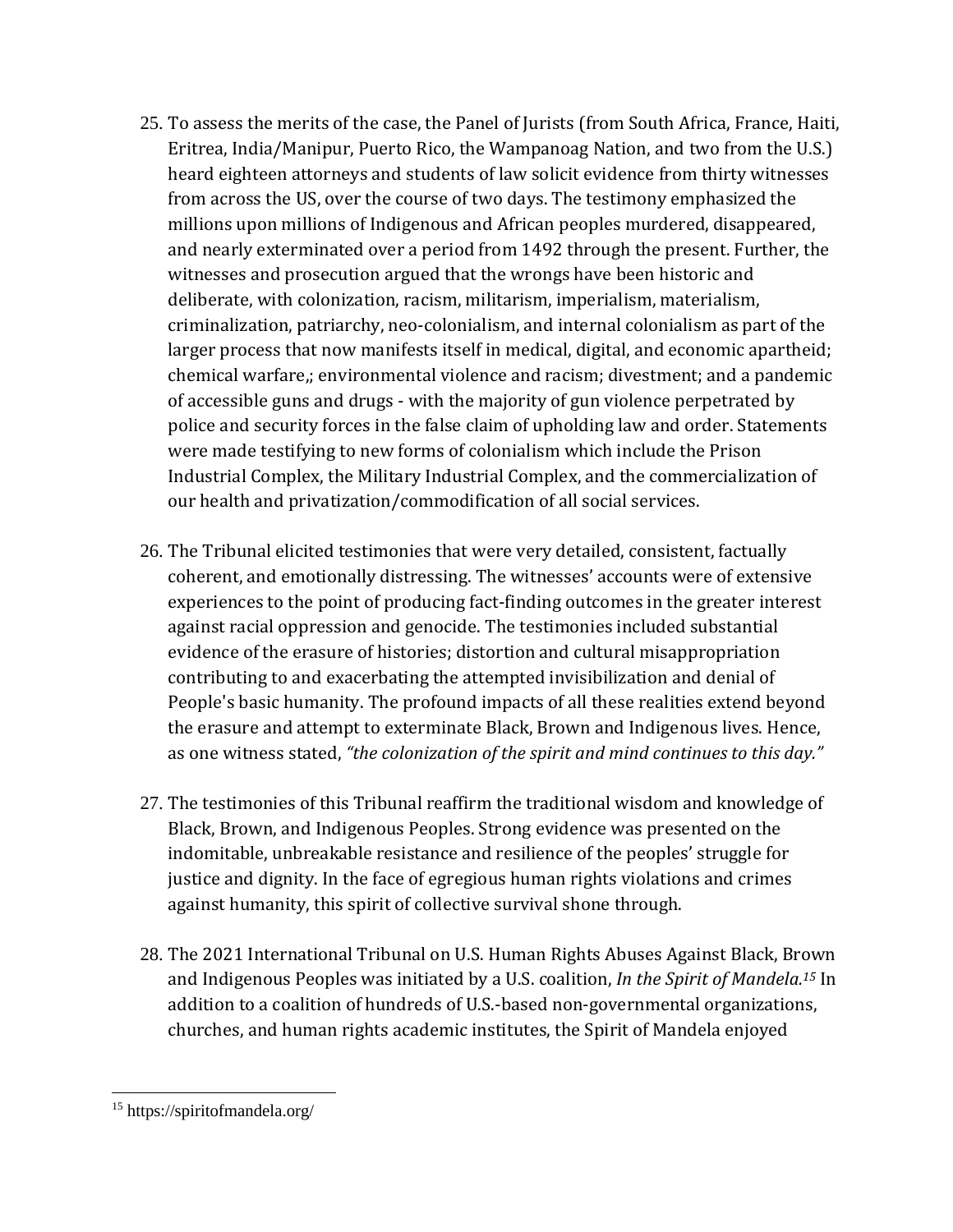international support including the endorsement of Her Royal Highness Princess Zenani Mandela-Dlamini, daughter of Winnie and Nelson Mandela.<sup>16</sup>

29. Its own recognized legacy, based on efforts dating from the 1951 "We Charge Genocide" petition to the present, rests on the idea that any examination of U.S. human rights must be done in an international context. The Panel of Jurists came together as an independent body made up of legal scholars, human rights advocates and activists, and community leaders. Utilizing the International Criminal Law on Genocide and other instruments, the Panel convened to hear and review the testimony organized by *Spirit of Mandela* Legal Team. The Accused, though informed, did not respond to the charges and indictment against them, nor did they appear as invited to present a defence.

#### **Historical Precedents**

- 30. In our contextual understanding, we cannot render judgement without carefully reviewing the historical conditions faced by those making claims against the U.S. government, its states, agencies, and antecedents. It is an incontrovertible and widely recognized fact that European conquest of the lands which would become the USA began around 1491, with enslaved Africans forcibly shipped to these lands beginning in the period from 1640 to 1680. There was a phenomenal increase in slave trade and kidnapping of African peoples in the years immediately following the U.S. Declaration of Independence, from 1780 onwards. The U.S. Constitution ratified in 1787, in its [Article 1, Section](https://www.thirteen.org/wnet/slavery/experience/legal/docs2.html#:~:text=Article%20one%2C%20section%20two%20of,political%20power%20of%20slaveholding%20states.) 2, Clause 3<sup>17</sup> formally defined all African peoples as less than fully human, as the three-fifths compromise took effect to "count" the enslaved peoples as 3/5 of a "full" person.
- 31. Though the State of Massachusetts passed its first anti-slavery law in 1807 and Great Britain abolished the slave trade in 1819, the patenting and widespread use of Whitney's and later McCarthy's cotton gin for processing the southern cash crop meant heightened use of forced slave labour from 1807 and 1840 onwards, despite growing opposition to the practice as inhumane. In addition to "King Cotton", "Queen Sugar" was an even more barbaric yet equally lucrative, thus politically and economically important, international business product which bolstered the U.S.

<sup>16</sup> https://www.tribunal2021.com/mandela-fundation-endorsement 17

https://www.thirteen.org/wnet/slavery/experience/legal/docs2.html#:~:text=Article%20one%2C%20secti on%20two%20of,political%20power%20of%20slaveholding%20states.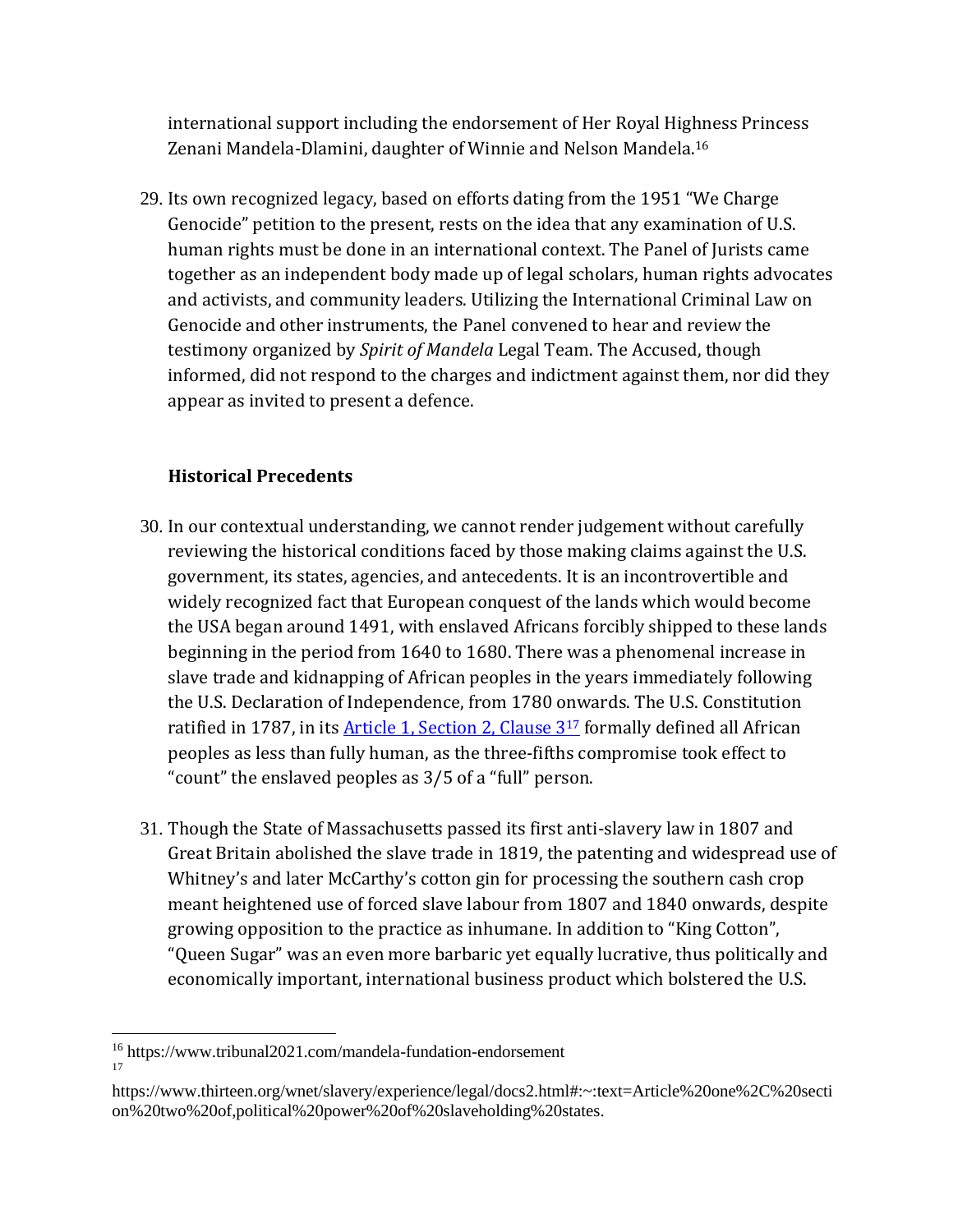and its allies' addiction to chattel slavery. The Act of  $1820^{18}$ , as part of a U.S. federal law enacted to protect commerce (especially against maritime piracy), declared participating in the slave trade or robbing a ship to be considered acts of piracy as well. However, without the abolition of slavery itself, this little-known Act had almost no effect on the substantial business interests of the U.S. South and their Northern financial backers. [The Black Law of Connecticut](https://glc.yale.edu/sites/default/files/files/The%20Black%20Law%20of%20Connecticut%281%29.pdf)<sup>19</sup> stands as one prominent symbolic example: though considered one of the most progressive "free" states which began a "gradual emancipation" as early as 1784 (when anyone born into slavery after that year would be granted freedom when they reached their twenties), the 1833 "Black Law"—passed some years before Connecticut abolished slavery outright—prohibited the education of all peoples of African descent and stipulated that enslaved peoples who managed to flee their conditions in the South must be returned to their masters if captured. Even before the Fugitive Slave Act of 1850 criminalized anyone "aiding or abetting runaway slaves" on the federal level, these Connecticut policies set in place "post-slavery" conditions of human rights abuse which would last long after the institution itself officially ended.

32. Further evidentiary case material indicating U.S. disregard for international norms and its own conflicting judicial policies was highlighted in the prominent case of [Cinque of the Mende peoples, captured into slavery from Sierra Leone in 1841](https://www.archives.gov/education/lessons/amistad) and central to the rebellion which took place aboard the slave ship Amistad while at sea (U.S. Government National Archives). <sup>20</sup> The legal question—whether the Africans were kidnapped and acting in self-defense or whether they were slaves entitled to no legal recourse—was argued in the U.S. Supreme Court with former U.S. President John Quincy Adams serving as counsel for Cinque and his collaborators. Ultimately, the Africans were acquitted and released, but had to stay in the U.S. to raise funds for the return trip to West Africa! In some ways this history parallels the activities surrounding the West African nation of Liberia, established in the 1820's as a refuge for enslaved Africans from the U.S. to colonize in order to rid the U.S. of its slave problem. Far from opposing slavery, however, the tactic of "return" was widely seen as developed to uphold it, with reference to *A Review of Anti-abolition Sermon* preached at Pleasant Valley, NY by John H. Wiggins, simply avoiding the human [rights issues](https://archive.org/details/reviewofantiabol00wigg/page/n3/mode/2up) and disposing of the more unruly elements of African rebels whose fightback was increasing.<sup>21</sup> The acts later recognized as Crimes Against Humanity the crime of slavery and the crime of colonialism—were intermingled to the benefit of the U.S. states, north and south.

<sup>18</sup> https://loveman.sdsu.edu/docs/1820antipiracyactAct.pdf

<sup>19</sup> https://glc.yale.edu/sites/default/files/files/The%20Black%20Law%20of%20Connecticut%281%29.pdf

<sup>20</sup> https://www.archives.gov/education/lessons/amistad

<sup>21</sup> https://archive.org/details/reviewofantiabol00wigg/page/n3/mode/2up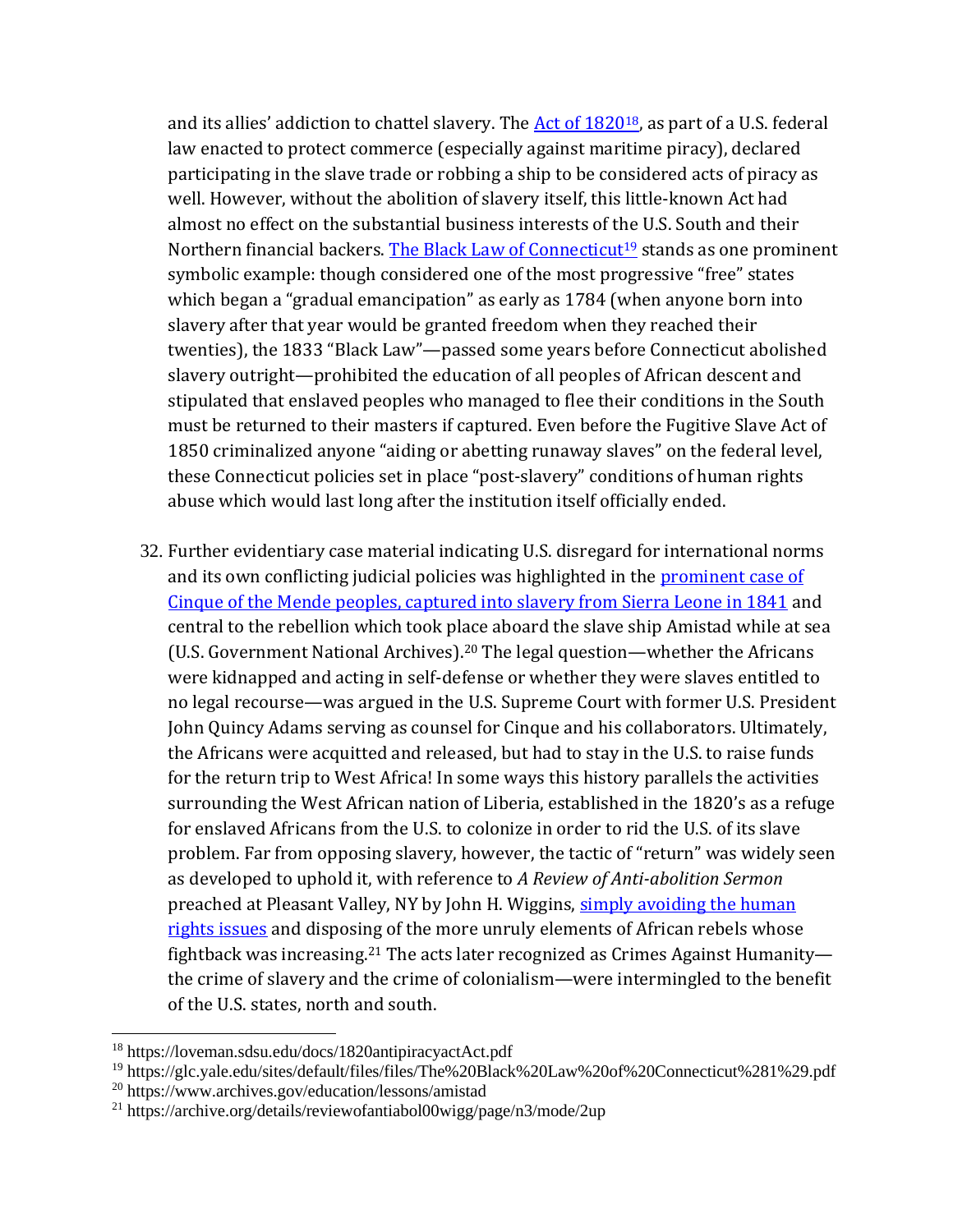- 33. Unlike times when these same principles have been applied in different colonial and post-colonial situations, we see in the U.S. that the criminals received reparations and the victims became precarious, exploited laborers of their former "masters." Here we find the founding element and burden of proof: the presumed culprit must provide evidence that he has not committed a crime. We must finally confront the legal and historic question: What crime did the enslaved Africans commit? What proof must they bring of their humanity? The plantation system cynically imposed the idea that the victim of crimes against humanity was, in fact, guilty of simply "being."
- 34. From a U.S. Constitutional perspective, the years leading up to, during, and immediately following the Civil War showcase the consistent view of Africans as less than citizens, less than fully human beings, and thus open to abuses potentially leading to eradication or elimination. The more obvious judicial decisions such as Dred Scott v. Sandford were the tip of a larger series of precedents underscoring that abolition of slavery was the goal of only a set few. The *original* 13<sup>th</sup> Amendment [of 1861](https://www.gilderlehrman.org/history-resources/spotlight-primary-source/proposed-thirteenth-amendment-prevent-secession-1861)<sup>22</sup> (before the War itself began) offered a potential solution which would grant southern states the rights to retain their property—including human chattel. Once the [famous 1865 post-War compromise version of the 13](https://www.cairn.info/revue-francaise-de-droit-constitutionnel-2015-2-page-353.htm#no19)<sup>th</sup> Amendment<sup>23</sup> came to be proclaimed the act which ended slavery, the loopholes written directly into the document were overlooked for generations. In addition to the continuation of forced (primarily Black) labour in prisons and the perpetual debt scheme of virtual re-enslavement through **share-cropping**,<sup>24</sup> the modern amendment leaves open the state-based possibilities always central to U.S. governmental leadership. The 21st Century [U.S. movement calling itself abolitionist not only looks at mass](https://www.washingtonpost.com/outlook/2021/01/27/loopholes-have-preserved-slavery-more-than-150-years-after-abolition/)  [incarceration implications, but at those areas and wording of the 13](https://www.washingtonpost.com/outlook/2021/01/27/loopholes-have-preserved-slavery-more-than-150-years-after-abolition/)<sup>th</sup> amendment which maintain human rights violations in the guise of progressive policy.<sup>25</sup> As the Civil War was coming to a close, those potential policies which would have opened the door to realization of what was owed to a people whose very individuality and personhood was negated—such as [General Sherman's Special Field Orders](https://www.washingtonpost.com/history/2021/04/15/40-acres-mule-slavery-reparations/) No. 15 [granting formerly enslaved Africans up to forty acres of land](https://www.washingtonpost.com/history/2021/04/15/40-acres-mule-slavery-reparations/) and a mule<sup>26</sup>—were quickly overturned by the post-War Congress.

<sup>22</sup> https://www.gilderlehrman.org/history-resources/spotlight-primary-source/proposed-thirteenthamendment-prevent-secession-1861

<sup>23</sup> https://www.cairn.info/revue-francaise-de-droit-constitutionnel-2015-2-page-353.htm#no19

<sup>24</sup> https://eji.org/news/history-racial-injustice-sharecropping/

<sup>&</sup>lt;sup>25</sup> https://www.washingtonpost.com/outlook/2021/01/27/loopholes-have-preserved-slavery-more-than-150-years-after-abolition/

<sup>&</sup>lt;sup>26</sup> https://www.washingtonpost.com/history/2021/04/15/40-acres-mule-slavery-reparations/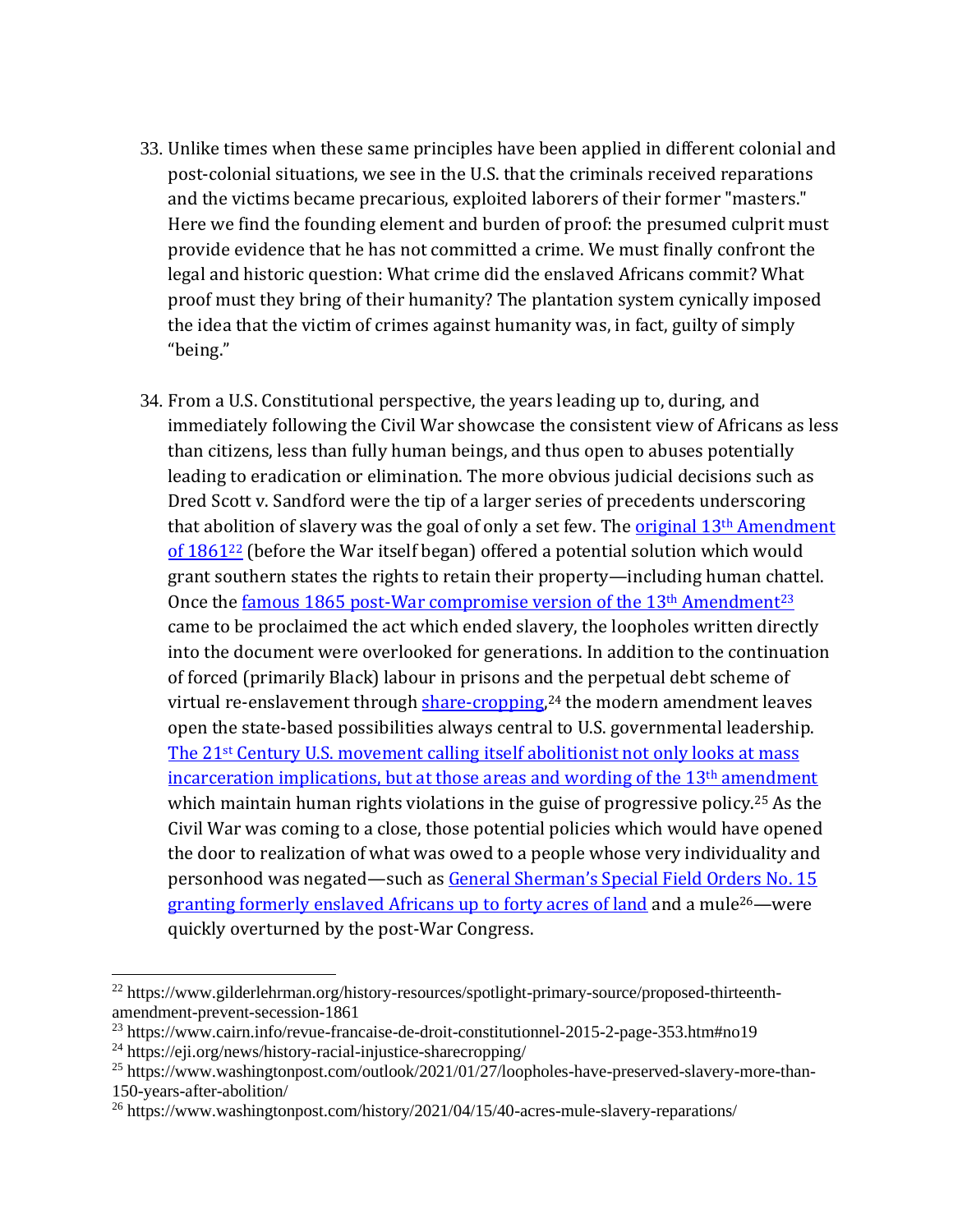- 35. The stated abolition of slavery did not mark the end of domination and oppression based on skin colour and other racial phenotypes. The southern states, having unsuccessfully opposed this abolition, tried to take revenge on the northern pro-Union states by establishing Jim Crow laws (a collection of state and local statutes that legalized racial segregation), which are segregationist laws par excellence. We must understand that the Jim Crow laws were nourished by the laws initiated by each State during colonial times. Taking advantage of the federal system, eleven of the southern states enacted new policies which had no other objective than to perpetuate the denial of the humanity of people of African and Indigenous descent by regulating the status of those they considered non-humans. This was done despite Congress's ratification of the  $13th,^{27}$   $14th,^{28}$  $14th,^{28}$  and  $15th^{29}$  Amendments to the U.S. Constitution even after the Civil War supposedly decided the matter. It should be noted that the definition of citizenship, which corresponded with the right to vote, was not granted in communication or dialogue with any African persons but was "granted" as part of U.S. reunification. Unlike France, where the Black Coderoyal ordinance (written by Colbert) was promulgated by Louis XIV in 1685, the U.S. Jim Crow laws (the Black Code of modern times) arrived in the U.S. *after* abolition. These laws, known for a vast number of prohibitions punctuating the lives of Black people, lasted for more than one hundred years and remnants remain to this day. The one that is still most visible today concerns the right to vote and representation within U.S. land-based districts and counties.
- 36. Of note, the 13th Amendment to the [U.S. Constitution and multiple state](https://www.washingtonpost.com/outlook/2021/01/27/loopholes-have-preserved-slavery-more-than-150-years-after-abolition/)  [constitutions also explicitly authorize slavery,](https://www.washingtonpost.com/outlook/2021/01/27/loopholes-have-preserved-slavery-more-than-150-years-after-abolition/)<sup>30</sup> for persons who have been convicted of crimes. Thus, the racialized nature of law enforcement and incarceration has, from its inception, served as a proxy to extend the inhumane and genocidal practices supposedly "abolished" with the Emancipation Proclamation which falsely purports to have ended chattel slavery in the mid-1800s. Moreover, l[ongstanding people's resistance and numerous appeals to the UN and intern](https://tbinternet.ohchr.org/Treaties/CAT/Shared%20Documents/USA/INT_CAT_CSS_USA_18614_E.pdf)ational [human rights mechanisms have exposed terrorism in the criminal punishment](https://tbinternet.ohchr.org/Treaties/CAT/Shared%20Documents/USA/INT_CAT_CSS_USA_18614_E.pdf)  [system.](https://tbinternet.ohchr.org/Treaties/CAT/Shared%20Documents/USA/INT_CAT_CSS_USA_18614_E.pdf)<sup>31</sup> Evidence of what happens "behind the wall" is even damning in terms of human rights and genocide of incarcerated victims/survivors. The strategic,

31

<sup>&</sup>lt;sup>27</sup> https://www.washingtonpost.com/history/2021/04/15/40-acres-mule-slavery-reparations/

<sup>28</sup> https://www.archives.gov/milestone-documents/14th-amendment

<sup>29</sup> https://www.archives.gov/milestone-documents/15th-amendment

<sup>&</sup>lt;sup>30</sup> https://www.washingtonpost.com/outlook/2021/01/27/loopholes-have-preserved-slavery-more-than-150-years-after-abolition/

https://tbinternet.ohchr.org/Treaties/CAT/Shared%20Documents/USA/INT\_CAT\_CSS\_USA\_18614\_E.p df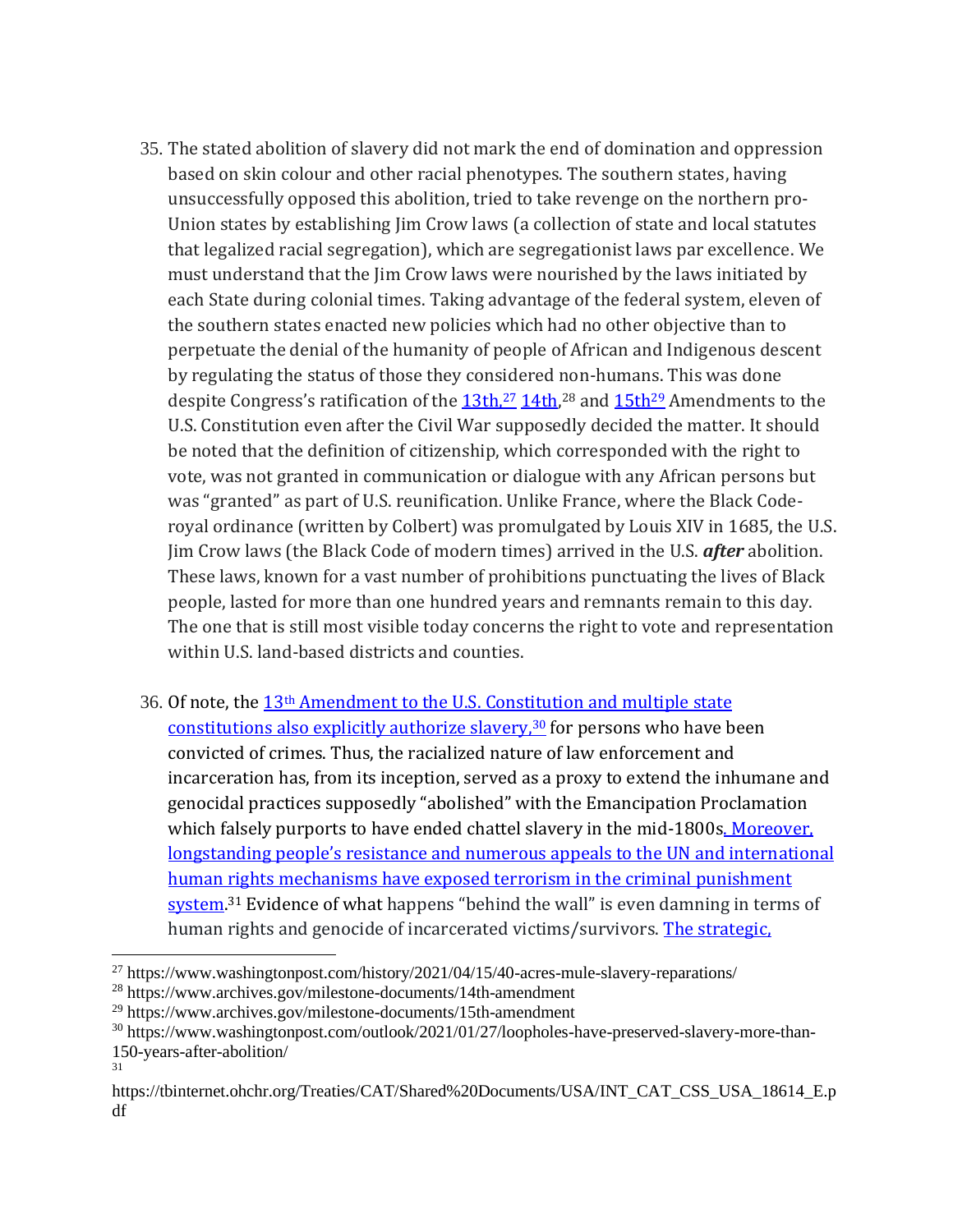[racialized patterns and practices of torture, medical neglect, psychological and](https://tbinternet.ohchr.org/Treaties/CAT/Shared%20Documents/USA/INT_CAT_CSS_USA_18552_E.pdf)  [physical violence, sexual violence, rampant abuses of women and juveniles, forced](https://tbinternet.ohchr.org/Treaties/CAT/Shared%20Documents/USA/INT_CAT_CSS_USA_18552_E.pdf)  [sterilizations, murders, endless solitary/segregation \(all meeting the definition of](https://tbinternet.ohchr.org/Treaties/CAT/Shared%20Documents/USA/INT_CAT_CSS_USA_18552_E.pdf)  [torture under international human rights standards\), sabotage of parole, essentially](https://tbinternet.ohchr.org/Treaties/CAT/Shared%20Documents/USA/INT_CAT_CSS_USA_18552_E.pdf)  [death by imprisonment, legalized slavery, and more are well documented in](https://tbinternet.ohchr.org/Treaties/CAT/Shared%20Documents/USA/INT_CAT_CSS_USA_18552_E.pdf)  [personal testimony and media.](https://tbinternet.ohchr.org/Treaties/CAT/Shared%20Documents/USA/INT_CAT_CSS_USA_18552_E.pdf)<sup>32</sup> Advocates continue revealing to the world that U.S. imprisonment is brutal, not rehabilitative nor restorative, but extremely punitive and is not just warehousing or "incarcerating" Black, Brown, and Indigenous people at stunning rates. These are disturbing and entrenched structural aspects of the mass incarceration system as graphically documented in the film  $\#13th$ <sup>33</sup>

- 37. Contemporary struggles within the U.S. for states' rights parallel these 150-year-old racialized power disputes. The Jim Crow laws which swept away all Reconstruction era advances, were quickly replaced post-1960s with *["the New Jim Crow"](https://newjimcrow.com/about/excerpt-from-the-introduction)* of automatic abuse. Former litigator Michelle Alexander, noting this historical context in her New York Times bestseller, framed the current oppressive policies as a "prevailing system of racial meaning, identities, and ideologies" which "already seemed natural" because of these distinctive, long-held atrocities.<sup>34</sup> The United Nations Office on Genocide Prevention and the Responsibility to Protect cites the basic areas indicating that [Crimes Against Humanity](https://www.un.org/en/genocideprevention/crimes-against-humanity.shtml)<sup>35</sup> are present. Among these are: murder, enslavement, imprisonment in violation of fundamental rules of international law, torture, rape and sexual slavery, and persecution against any identifiable group (based on political, racial, national, ethnic, cultural, religious or gender specifications). These crimes—kidnapping, enslavement, colonization, rape, torture, intentional assault and battery, and other atrocities—have inflicted serious suffering and disrupted the social order by destroying the sense of humanity.
- 38. These illicit acts were, of course, committed by individuals—but they were done in accordance with the policy of the State which privileged white supremacy anchored in Western Modernity.
- 39. In light of the historical elements, this Panel of Jurists agrees that action is required based on the common law of the condemnation of slavery, as a fundamental norm of

<sup>32</sup> 

https://tbinternet.ohchr.org/Treaties/CAT/Shared%20Documents/USA/INT\_CAT\_CSS\_USA\_18552\_E.p df

<sup>33</sup> https://www.youtube.com/watch?v=krfcq5pF8u8

<sup>34</sup> Michelle Alexander, *The New Jim Crow: Mass Incarceration in the Age of Colorblindness*, New Press, 2010

<sup>35</sup> https://www.un.org/en/genocideprevention/crimes-against-humanity.shtml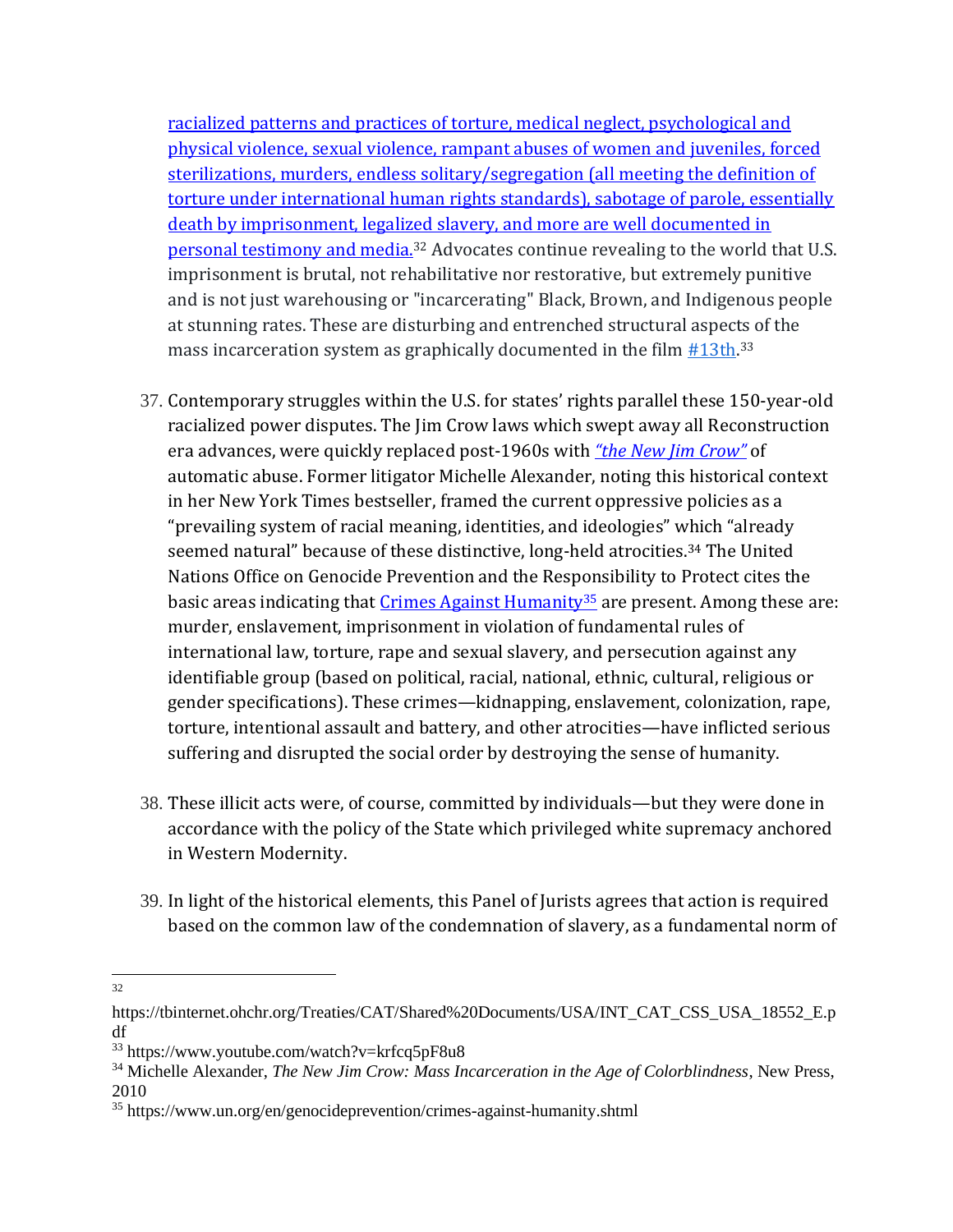law. These include the 25 September 1926 Convention relating to Slavery; the 7 September 1956 Supplementary Convention on the Abolition of Slavery, the Slave Trade and Institutions and Practices Similar to Slavery; the International Criminal Court Statute, Article 7; The 10 December 1948 Universal Declaration of Human Rights (UDHR), Article 4; <sup>36</sup> and,

- 40. In keeping with international law and human rights precedence, we also cite the Nuremberg Military Tribunal, United States c. Oswald Pohl, November 3, 1947; ECHR, Siliadin, 26 July 2005; ICTY, Kunarac, February 22, 2001 and June 12, 2002; ICTY, Krnojelac, 15 March 2002; the ICC, Katanga, September 26, 2008; and the ECOWAS Court of Justice, Hadijatou Mani Koraou c. Niger, October 27, 2008. A noteworthy decision of the Inter-American Court of Rights (September 10, 1993. IACHR, Aloeboetoe et al., Series C n° 15.I/A) found unequivocally that a 1762 treaty between the Netherlands and a tribal group in Surinam which established the rights of the colonial and enslaving nation to re-capture escaped and runaway Africans could not be invoked before an international court. The common law, traditional practices, and modern international laws agree on these fundamental rights of personhood and against the crimes of humanity represented by all forms of human enslavement.
- 41. This brief and partial Historical Context therefore shows ample evidence of genocidal crimes against humanity perpetrated by the U.S. government.

#### **International Legal Precedents and Traditional People's Justice Systems**

- 42. While accepting the 1946 UN General Assembly definitions of Genocide and the 1948 Genocide Convention as a foundational framework, we see the need to go beyond these definitions to the root meanings noted by Raphaël Lemkin. Lemkin suggested that Genocide includes all that aims *"(to) destroy or (to) demean a whole national, religious or racial group by attacking some members of this group. This attack is a serious threat to life or for freedom, health, economic survival, or for all these conjugated factors. The culprits can be representatives of the state or organized political or social groups.* " Always for Raphael Lemkin, "*the genocide aims at the national group as an entity, and the actions in question are directed against individuals, not es-quality, but as a member of the national group.*
- 43. In this regard, Americans of African descent were indeed the victims of a crime against humanity and genocide during the period of enslavement and well beyond.

<sup>36</sup> https://www.un.org/en/about-us/universal-declaration-of-human-rights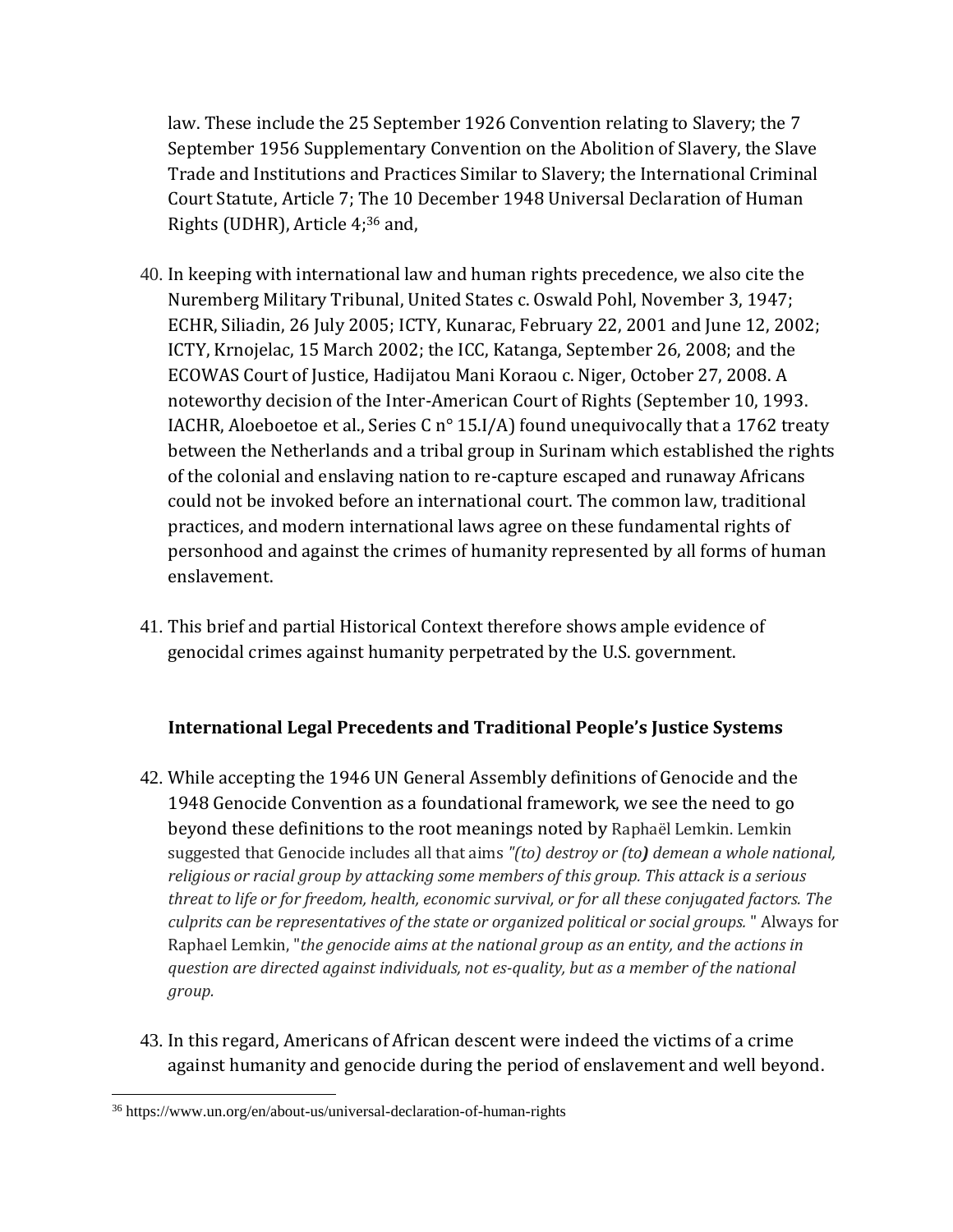We must therefore consider that the consistent and direct U.S. governmental attacks - on African and Indigenous resistance movements, Black-led freedom movements, and the more recently and specifically targeted Black Panther Party, the American Indian Movement, the MOVE organization of Philadelphia, PA, representatives of the Puerto Rican independence movement including Filiberto Ojeda Rios, contemporary civil and human rights advocates including the Black Lives Matter movement, protestors demanding racial justice and law enforcement accountability, and others - are a continuation of that genocidal legacy.

- 44. More generally, these attacks on Black, Brown, and Indigenous bodies are part of what Lemkin identifies as genocide in a broader sense than that of 1946, which *de facto* excluded the victims of such a crime. It is now time to resituate the crimes committed since 1492 on Indigenous and Black bodies, and to understand that the structural racism evident throughout the original colonizing Western states cannot end without correcting the injury done to humanity as part of a necessary recognition and repair of this genocidal history. This is the promise of the universal human rights standard to which the U.S. attempts to hold other nations accountable, while reserving an entitlement and exceptionalism for itself. All contemporary organizers who follow in the earlier liberation movement traditions—human rights defenders, trade unionists, proponents of the New Afrikan Independence Movement<sup>37</sup>, and many others—continue to face destructive and demeaning attacks which include the serious threat to life, freedom, health, economic survival, et al. Therefore, the accumulated need for ongoing repair continues to grow.
- 45. This is, moreover, what was pointed out in the legal and ethical framework outlined by the [2001 World Conference against Racism, Racial Discrimination, Xenophobia](https://www.un.org/WCAR/durban.pdf)  [and Related Intolerance](https://www.un.org/WCAR/durban.pdf) (WCAR), held in Durban, South Africa under the auspices of the United Nations. <sup>38</sup> Those proceedings concluded that:
- 46. "Slavery and the slave trade, including the transatlantic slave trade, were appalling tragedies in the history of humanity not only because of their abhorrent barbarism but also in terms of their magnitude, organized nature and especially their negation of the essence of the victims, and further acknowledge that slavery and the slave trade are a crime against humanity and should always have been so, especially the transatlantic slave trade and are among the major sources and manifestations of

<sup>37</sup> Imari Obadele, *War in America: The Malcolm X Doctrine*, Malcolm X Society, 1968; see also Nkechi Taifa, Viola Plummer and Chokwe Lumumba, *De-colonization USA: the Independence Struggle of the Black Nation in the United States Centering on the 1996 United Nations Petition*, House of Songhay, 1997

<sup>38</sup> https://www.un.org/WCAR/durban.pdf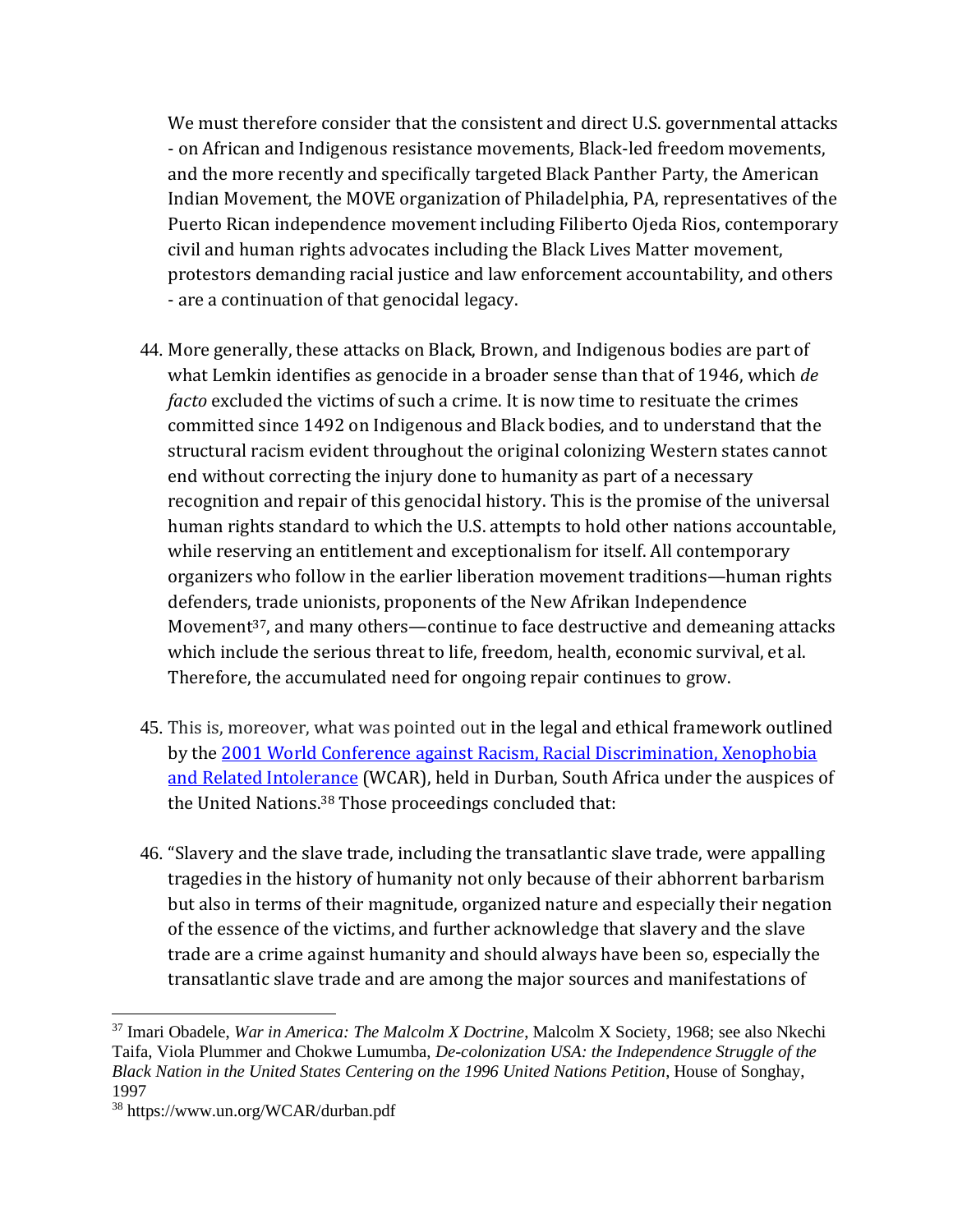racism, racial discrimination, xenophobia and related intolerance, and that Africans and people of African descent, Asians and people of Asian descent and indigenous peoples were victims of these acts and continue to be victims of their consequences…

- 47. *"We recognize that colonialism has led to racism, racial discrimination, xenophobia and related intolerance, and that Africans and people of African descent, and people of Asian descent and indigenous peoples were victims of colonialism and continue to be victims of its consequences. We acknowledge the suffering caused by colonialism and affirm that, wherever and whenever it occurred, it must be condemned and its reoccurrence prevented. We further regret that the effects and persistence of these structures and practices have been among the factors contributing to lasting social and economic inequalities in many parts of the world today…*
- 48. *"We recognize that apartheid and genocide in terms of international law constitute crimes against humanity and are major sources and manifestations of racism, racial discrimination, xenophobia and related intolerance, and acknowledge the untold evil and suffering caused by these acts and affirm that wherever and whenever they occurred, they must be condemned, and their recurrence prevented."*
- 49. It is worth noting that the U.S. and other original colonizing nations resisted  $20<sup>th</sup>$ Anniversary celebrations of this historic conference and its unprecedented outcomes. Notwithstanding the pattern and practice of racism evident in that behaviour, we reaffirm the [2009 Durban Declaration and Plan of Action Outcome](https://www.un.org/en/durbanreview2009/pdf/Durban_Review_outcome_document_En.pdf)  [Document of the Durban Review Conference](https://www.un.org/en/durbanreview2009/pdf/Durban_Review_outcome_document_En.pdf)<sup>39</sup>, which carried on the WCAR work and reiterated that:
- 50. *"Poverty, underdevelopment, marginalization, social exclusion and economic disparities are closely associated with racism, racial discrimination, xenophobia and related intolerance and contribute to the persistence of racist attitudes and practices which in turn generate more poverty."*
- 51. Furthermore, they noted that it is *"the responsibility of Governments for safeguarding and protecting the rights of individuals within their jurisdiction against crimes perpetrated by racist or xenophobic individuals or groups or agents of the State."*
- 52. In specifically condemning *"legislation, policies and practices based on racism, racial discrimination, xenophobia and related intolerance which are incompatible with*

<sup>39</sup> https://www.un.org/en/durbanreview2009/pdf/Durban\_Review\_outcome\_document\_En.pdf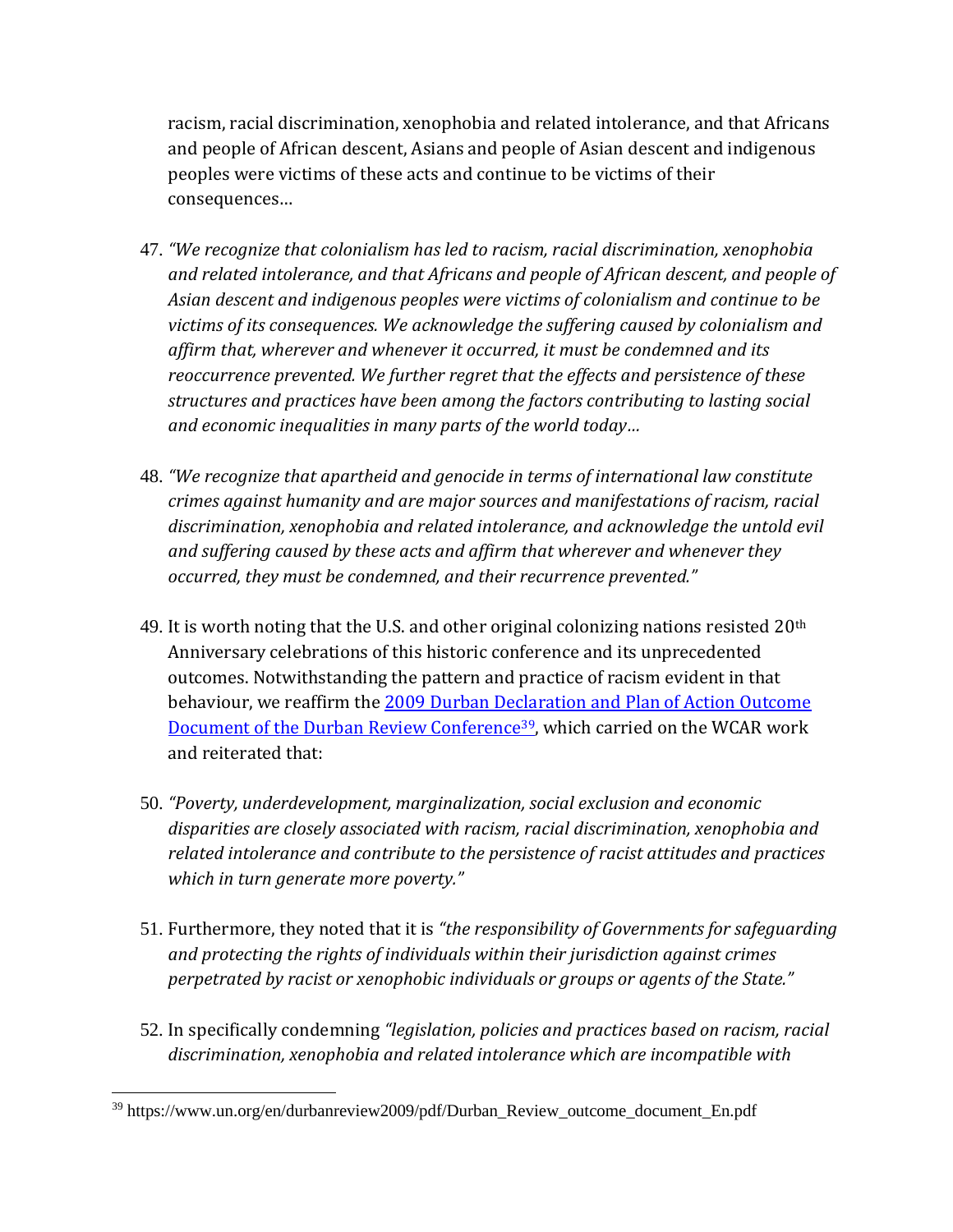*democracy, transparent and accountable governance,"* the 2009 Outcome Document instructs the U.S. to support active measures for reparative justice and an end to all forms of genocidal policy which continue the destructive practices.

- 53. Among several lasting outcomes of the Durban World Conference were the establishment of an International Year<sup>40</sup>, later expanded to the current International Decade for People of African Descent (2015-2024) <sup>41</sup>, and an independent Working Group of Experts on People of African Descent (UNWGEPAD)<sup>42</sup>. Not coincidentally, the two decades since "Durban" have seen growing engagement in the international human rights mechanisms by U.S. residents embracing a "people-centered" human rights mission of awareness and action to apply these principles "at home". This Tribunal continues the momentum of increasing and impactful U.S. grassroots interventions<sup>43</sup> to the global community including the Human Rights Council  $(HRC)^{44}$ , UNGA<sup>45</sup>, and various Treaty Bodies<sup>46</sup> via a Human Rights Network reflecting collective efforts of many U.S. NGOs, law schools, human rights educators, independent organizations and individuals. Their commitment to challenging the U.S.' historic rejection of international human rights standards has been met with characteristic undermining and surveillance, yet unprecedented positive results as well<sup>47</sup>, in terms of global solidarity and accountability<sup>48</sup>. Black, Brown, and Indigenous people continue to organize for justice on human rights terms, especially post-2020 amid the twin pandemics of COVID-19, and white nationalist domestic terrorism underscored by overtly hostile racial politics, new age lynching, and the January 6<sup>th</sup> insurrection, as mass media and political rhetoric continue to be used as tools to criminalize Black, Brown, and Indigenous people and justify genocide.
- 54. In the 2016 Report of the United Nations Working Group of Experts on People of [African Descent on its mission to the United States of America](https://documents-dds-ny.un.org/doc/UNDOC/GEN/G16/183/30/PDF/G1618330.pdf?OpenElement)<sup>49</sup>, a Legal Framework
- 40

https://www.researchgate.net/publication/265602678 The 2011 International Year for People of African Desce nt IYPAD The paradox of colonized invisibility within the promise of mainstream visibility

<sup>41</sup> https://www.un.org/en/observances/decade-people-african-descent

<sup>42</sup> https://www.ohchr.org/en/special-procedures/wg-african-descent

<sup>43</sup> https://justiceroundtable.org/resource/report-back-full-recording-of-the-people-speak-us-grassroots-voices-at-theun/

<sup>44</sup> https://www.ungeneva.org/en/news-media/press/taxonomy/term/175/60215/human-rights-council-holds-urgentdebate-current-racially

<sup>45</sup> https://www.ohchr.org/en/node/1527/permanent-forum-people-african-descent

<sup>46</sup> https://tbinternet.ohchr.org/Treaties/CERD/Shared%20Documents/USA/CERD\_C\_USA\_CO\_7-9\_18102\_E.pdf <sup>47</sup> <https://www.ohchr.org/en/racism/agenda-towards-transformative-change-racial-justice-and-equality> : 48

https://undocs.org/Home/Mobile?FinalSymbol=A%2FHRC%2F47%2F53&Language=E&DeviceType=Desktop&L angRequested=False

<sup>49</sup> https://documents-dds-ny.un.org/doc/UNDOC/GEN/G16/183/30/PDF/G1618330.pdf?OpenElement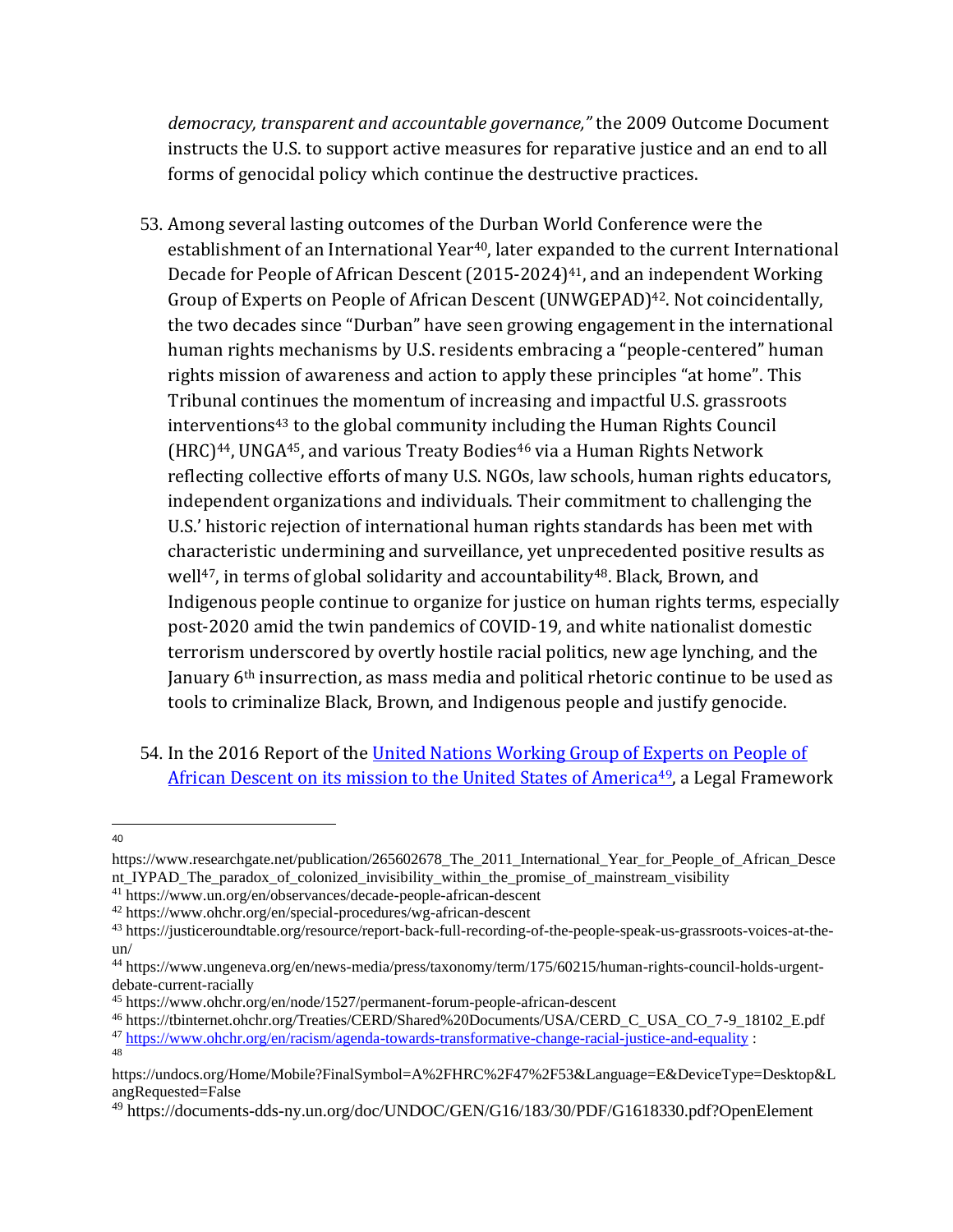was outlined to put into place the *"protection of the human rights of people of African descent"* and, as implied, other related groupings.

- 55. This Report and framework noted: *"The United States has ratified two of the international instruments related to the fight against racial discrimination: the International Covenant on Civil and Political Rights and the International Convention on the Elimination of All Forms of Racial Discrimination. Despite having also signed other relevant instruments, such as the International Covenant on Economic, Social and Cultural Rights, the Convention on the Elimination of All Forms of Discrimination Against Women, the Convention on the Rights of the Child and the Convention on the Rights of Persons with Disabilities, which could enhance the protection and recognition of the rights of people of African descent, the internal processes for ratification of these instruments have been stalled for a long time. The United States has not signed and ratified any of the human rights treaties that would allow United States citizens to present individual complaints to the United Nations human rights treaty bodies or to the United States Census Bureau.<sup>50</sup>*
- 56. *"The United States is subject to the individual complaints procedure in the Inter-American Commission on Human Rights. The Working Group was informed that due to the standing declarations by the United States considering the International Covenant on Civil and Political Rights, the International Convention on the Elimination of All Forms of Racial Discrimination and the Convention against Torture and Other Cruel, Inhuman or Degrading Treatment or Punishment as non-self-executing, courts in general in the United States are reluctant to consider international human rights treaties and jurisprudence when these are invoked as independent legal arguments. Owing to these factors, human rights treaties are generally not recognized as giving rise to individually enforceable rights in United States courts.*
- 57. *"In its first report to the United States, in 2010, the Working Group provided an overview of the strong legal framework in place to combat racial discrimination. The Working Group recognizes that the country's Constitution, particularly its Thirteenth, Fourteenth and Fifteenth Amendments, in combination with civil rights legislation and the Supreme Court's jurisprudence, have provided people of African descent with legal tools to combat interpersonal and institutional discrimination. However, having listened to African Americans in different parts of the country, the Working Group considers that civil rights laws are not being fully implemented, and even if fully implemented, they are insufficient to overcome and transform the institutional and structural racial discrimination and racism against people of African descent. Mass*

<sup>50</sup> See http://factfinder.census.gov. A/HRC/33/61/Add.2 5 Inter-American Court of Human Rights.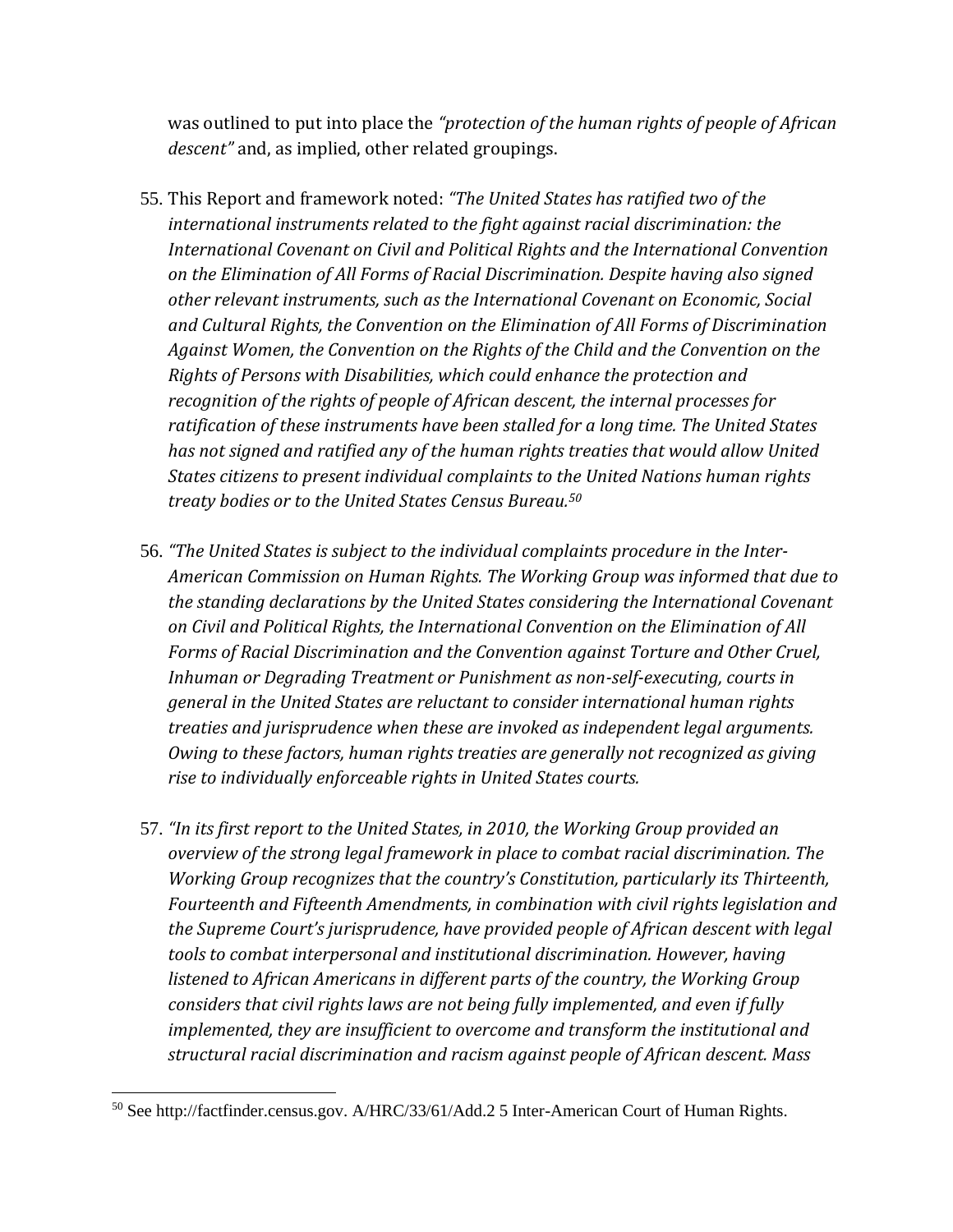*incarceration, police violence, housing segregation, disparity in the quality of education, labour market segmentation, political disenfranchisement and environmental degradation continue to have detrimental impacts on people of African descent, despite the application of civil rights laws."*

- 58. In addition, the Working Group was informed that the federal structure of the United States has the virtue of allowing some states to explore more progressive policies, but that *"the autonomy of the states and of local government also allows for the establishment of more regressive policies."*
- 59. Among the Recommendations of the Working Group were an acceptance that broad reparations are necessary to stave the continued abuses. They encouraged the U.S. Congress to pass H.R. 40 — the [Commission to Study Reparation Proposals for](https://www.congress.gov/bill/117th-congress/house-bill/40#:~:text=This%20bill%20establishes%20the%20Commission,present%20and%20recommend%20appropriate%20remedies.)  [African-Americans Act](https://www.congress.gov/bill/117th-congress/house-bill/40#:~:text=This%20bill%20establishes%20the%20Commission,present%20and%20recommend%20appropriate%20remedies.) — and to "establish a commission to examine enslavement and racial discrimination in the colonies and the United States from 1619 to the present and to recommend appropriate remedies."<sup>51</sup>
- 60. In recognizing the need to examine, rectify and repair policies which *continued "to the present,"* the Working Group urged the United States *"to consider seriously applying analogous elements contained in the Caribbean Community's Ten-Point Action Plan on Reparations, which includes a formal apology, health initiatives, educational opportunities, an African knowledge programme, psychological rehabilitation, technology transfer and financial support, and debt cancellation."* This Panel of Jurists notes that these recommended measures, brought before the UN General Assembly's Human Rights Council in 2016, have yet to be enacted in any form.
- 61. Similarly, much work remains to be done with regard to transparency, accountability and justice for genocide against Indigenous Peoples. Historical evidence unearthed, quite literally, in recent years has once again put the cruelty of U.S. and Western policies mandating Indian schools on display for the world to see. The bones of sacrificed childrens' remains are an undeniable testament to the devastating practice of removal, cultural annihilation and abuse that countless Indigenous children were subjected to as a result of this, and other white supremacist government's inhumane policies. <sup>52</sup> Further concerns include the

<sup>52</sup> [https://www.doi.gov/pressreleases/department-interior-releases-investigative-report-outlines-next-steps-federal](https://www.doi.gov/pressreleases/department-interior-releases-investigative-report-outlines-next-steps-federal-indian)[indian](https://www.doi.gov/pressreleases/department-interior-releases-investigative-report-outlines-next-steps-federal-indian)

<sup>51</sup> https://www.congress.gov/bill/117th-congress/house-

bill/40#:~:text=This%20bill%20establishes%20the%20Commission,present%20and%20recommend%20appropriate %20remedies.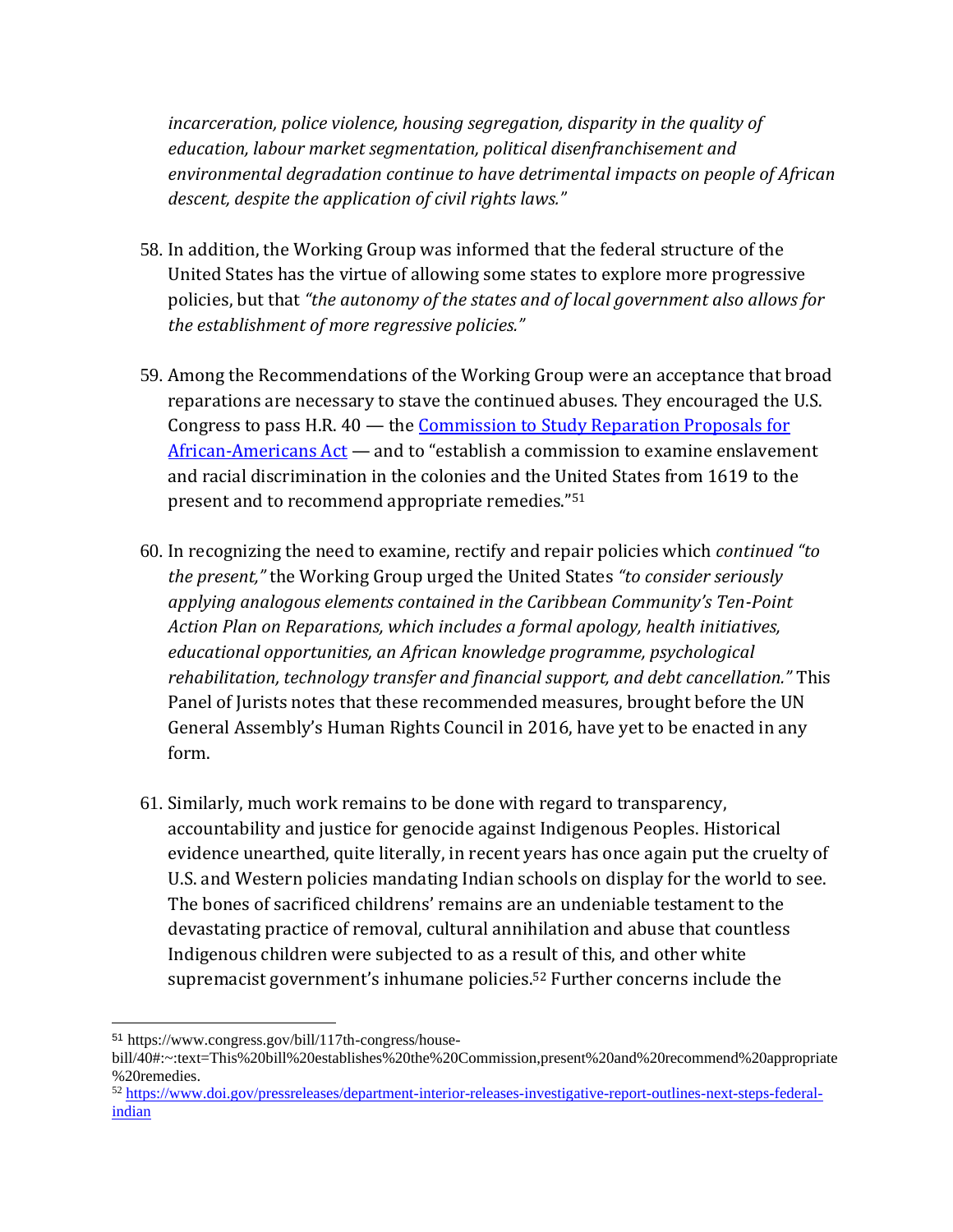shocking prevalence of missing and murdered Indigenous women<sup>53</sup>, and the extreme poverty inflicted on Indigenous nations as the divestment and deprivation of structural racism takes its anticipated toll. The recent convening of the Permanent Forum on Indigenous Issues and testimony at the 2021 International Tribunal ensures that these human rights violations do not go unheard, and unaddressed.

#### **Proceedings**

The following is a summarised and excerpted presentation of the testimony. A complete list of those testifying and links to full recordings is provided in the Appendix.

#### **Count One: [Police, Law Enforcement, State/Community](https://www.youtube.com/watch?v=sms81ZIKDSs&t=1873s) and Paramilitary [Killings](https://www.youtube.com/watch?v=sms81ZIKDSs&t=1873s)**<sup>54</sup>

- 62. Testimony was heard regarding an alarming pattern and practice of police murdering with impunity people of Black, Brown, and Indigenous descent. We were informed that the recent [International Commission of Inquiry on Systemic Racist](https://inquirycommission.org/)  [Police Violence](https://inquirycommission.org/) found that "Black people are 3.5 times more likely than white people to be killed by police when Blacks are not attacking or do not have a weapon."<sup>55</sup> Disaggregated data for other Peoples is lacking. Given the overall specificity of the work of that Commission, and the overlap of both our work and our personnel (as one of our Jurists served as one of their Commissioners), many of our findings for this Charge are supported by the conclusions of that contemporary Commission.
- 63. Experts and affected peoples provided confirmation of these systemic human rights abuses, through their assertions that throughout the US, "*the criminal justice system is [itself] very foundationally racist and flawed."* National Black Police Association Executive Director Ronald Hampton forcefully noted that if the U.S. is to properly deal with police violence and killing, "*we need to address the entire system, not just the police - the arrest of the individual by the police officer - but the entire system, through prosecution to court and then ultimately the incarceration of our people."* We find Hampton, a retired Washington, D.C. metropolitan police officer with years of

<sup>53</sup> [https://ge.usembassy.gov/joint-statement-by-trilateral-working-group-on-violence-against-indigenous-women](https://ge.usembassy.gov/joint-statement-by-trilateral-working-group-on-violence-against-indigenous-women-and-girls-following-21st-session-of-un-permanent-forum-for-i/)[and-girls-following-21st-session-of-un-permanent-forum-for-i/](https://ge.usembassy.gov/joint-statement-by-trilateral-working-group-on-violence-against-indigenous-women-and-girls-following-21st-session-of-un-permanent-forum-for-i/)

<sup>54</sup> https://www.youtube.com/watch?v=sms81ZIKDSs&t=1873s

<sup>55</sup> https://inquirycommission.org/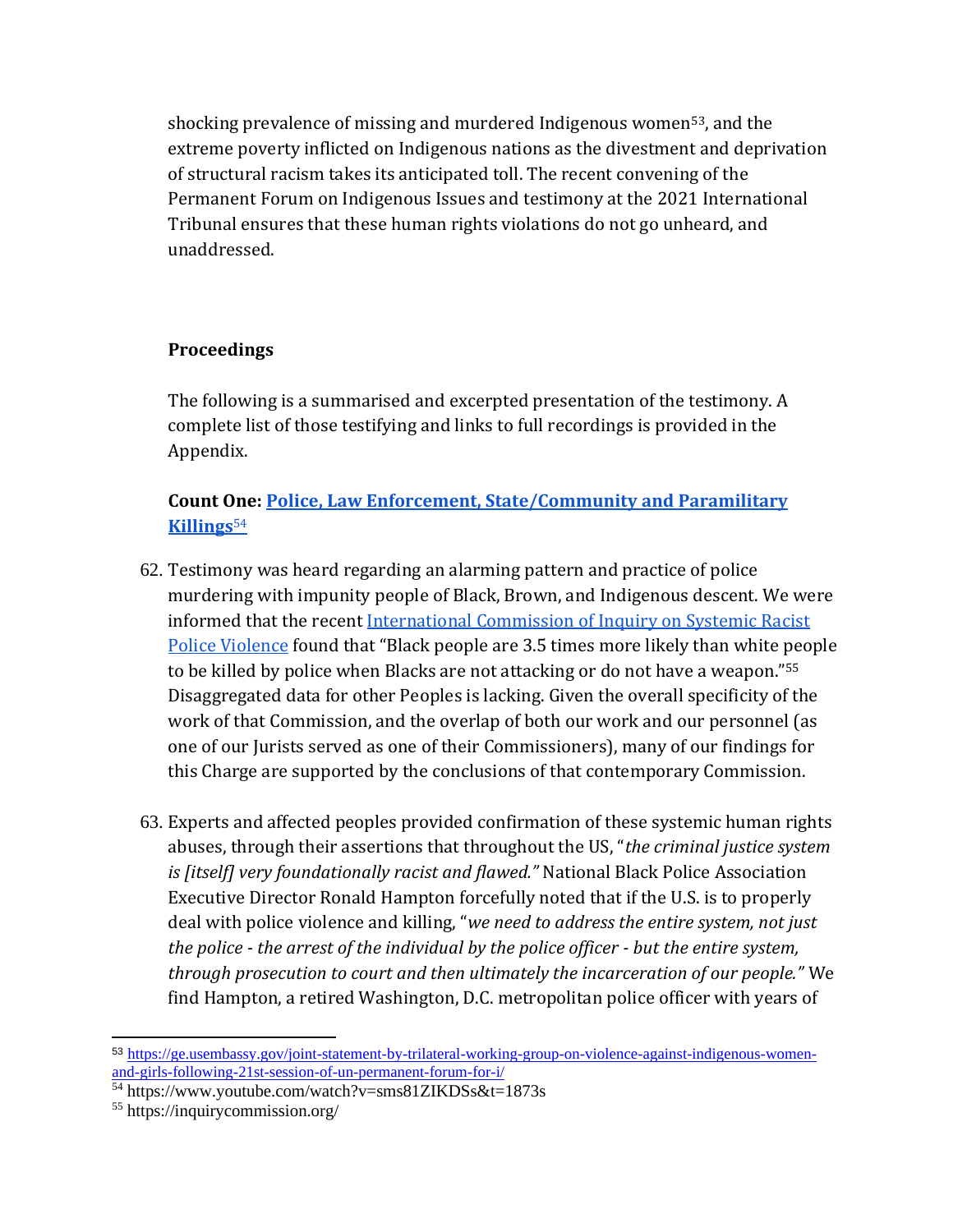experience and knowledge both locally and nationally, to be an extremely credible source.

- 64. The results of such systemic violence were dramatically demonstrated by the testimony of Hawa Bah, Mother of Mohamed Bah, who was fatally shot eight times inside his Manhattan home by New York City Police officers. Bah had called for medical assistance.
- 65. *"I saw my son dying,"* Hawa Bah cried. *"I begged and I said 'please, please let me talk to my son. He never do nothing wrong. I just want to take him to the hospital.'* Bah continued sharing her painful memories to the jurists: *"Nobody listened to me, they murdered my son in the cold blood and they covered it… It took me six years before I put the truth out from the civil suit. Judge and jury, they're liable, they're still walking around, nothing happened to them but me and my family are suffering. I will never be the same in the rest of my life."*
- 66. The Bah family was ultimately awarded \$2.21 million after the killing of Mohamed, one act of fiscal restitution among a national and historic epidemic of murder. Despite this well-publicised and financially adjudicated civil case, the police officers involved–in a more typical governmental reaction–did not face charges or recrimination despite having been found to have used unnecessary force.
- 67. The evidence of systemic policing killings of Black, Indigenous People of Colour (BIPOC) peoples in the United States can be found in the lived experiences of those impacted and also in the research of leading human rights experts. Carrie Mclean, International Human Rights Lawyer, provided expert testimony based on the aforementioned Independent International Commissions' investigation on policing in the United States.
- 68. *"The Commissioners found that the actions of the police resulted in a pattern of gross violations of the human rights and fundamental freedoms of black people in the United States,*" noted Mclean. *"In addition, based on the evidence given during the hearings and based on systemic racism the commissioners found a 'prima facie' case that crimes against humanity had been committed and the commissioners recommended the crimes against humanity be investigated and prosecuted as allowed by law*."
- 69. Testimony further pointed to the fact that there has not been adequate legal or policy-level responses acknowledging the genocidal nature of police killings. This lack of accountability and action is what led expert witness UD Nnamdi,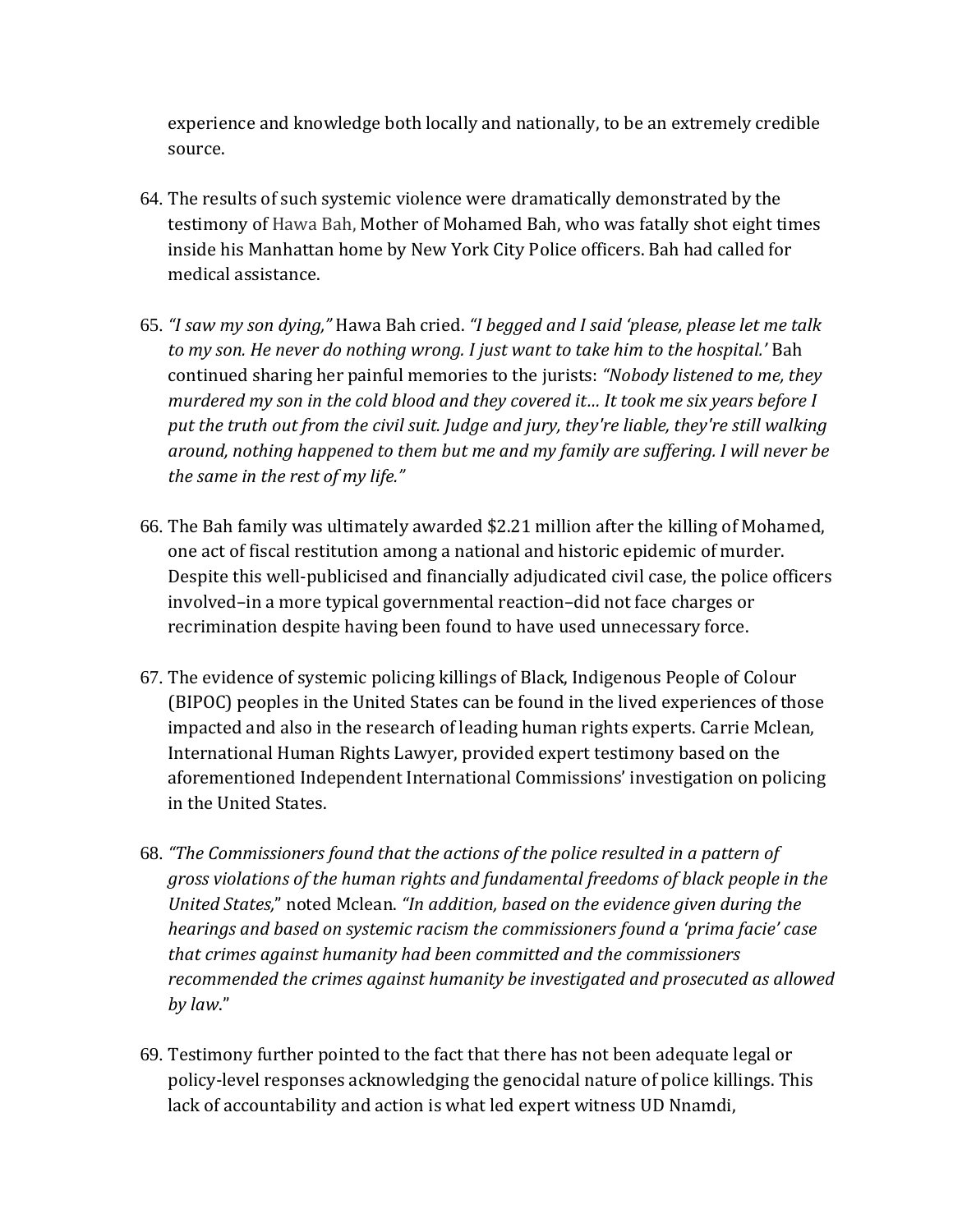international legal scholar, analyzes the disproportionality in racialized law enforcement abuses and cited statistics elevating racism to the level of a public health crisis. She further recommended specific international mechanisms as a means of holding the United States accountable for its deadly policing practices.

- 70. *"We currently have had no genocide cases for prosecution under the 2007 genocide accountability act or the implementing legislation under the genocide convention"*  asserted Cements, *who also noted that there has been no U.S. legislation addressing domestic crimes prosecutable based on the International Convention on Crimes Against Humanity. "Therefore, we must look to international remedies rather than going after individual police perpetrators."* We must *"look at holding the United States accountable for its failure to abide by international legal standards and human rights norms, so the type of remedies available to Black people are the type of remedies available to any victims of race-based human rights atrocities. That involves reparations that involves truth-telling."*
- 71. In summary: a medical emergency turns into the shooting of an unarmed individual, unusually acknowledged but without adequate remediation; a leading and retired police officer confirms systemic inhumane practices; a legal expert calls for international intervention and remedies; and a UN report confirms gross human rights violations. These testimonies by expert witnesses provide substantial evidence of the significant human rights abuses and genocidal actions by the United States in the form of police killings. As such, they therefore reinforce our findings that the United States is guilty of genocide. We find the U.S. and its institutions guilty on the first count: systemic and institutionalised police killings and violence against the affected groups under consideration.

#### **Count Two: [Mass Incarceration](https://www.youtube.com/watch?v=Kq1AO30dLQ0&t=14s)<sup>56</sup>**

72. Testimony emphasized that while U.S. Constitutional law points to the 13th Amendment as the promised abolition of the process of chattel slavery, the facts presented demonstrate a consistent and historic exception–created and enshrined in the Amendment itself–incentivizing the incarceration of people of African descent and others. Furthermore, expert witnesses argued that a school-to-prison pipeline has been set in motion by the racialized policies and programs of the U.S. federal and state governments. One testimonial noted, *"the law is used as a weapon of war"*  against Black, Brown and Indigenous Peoples. Further testimony indicates that

<sup>56</sup> https://www.youtube.com/watch?v=Kq1AO30dLQ0&t=14s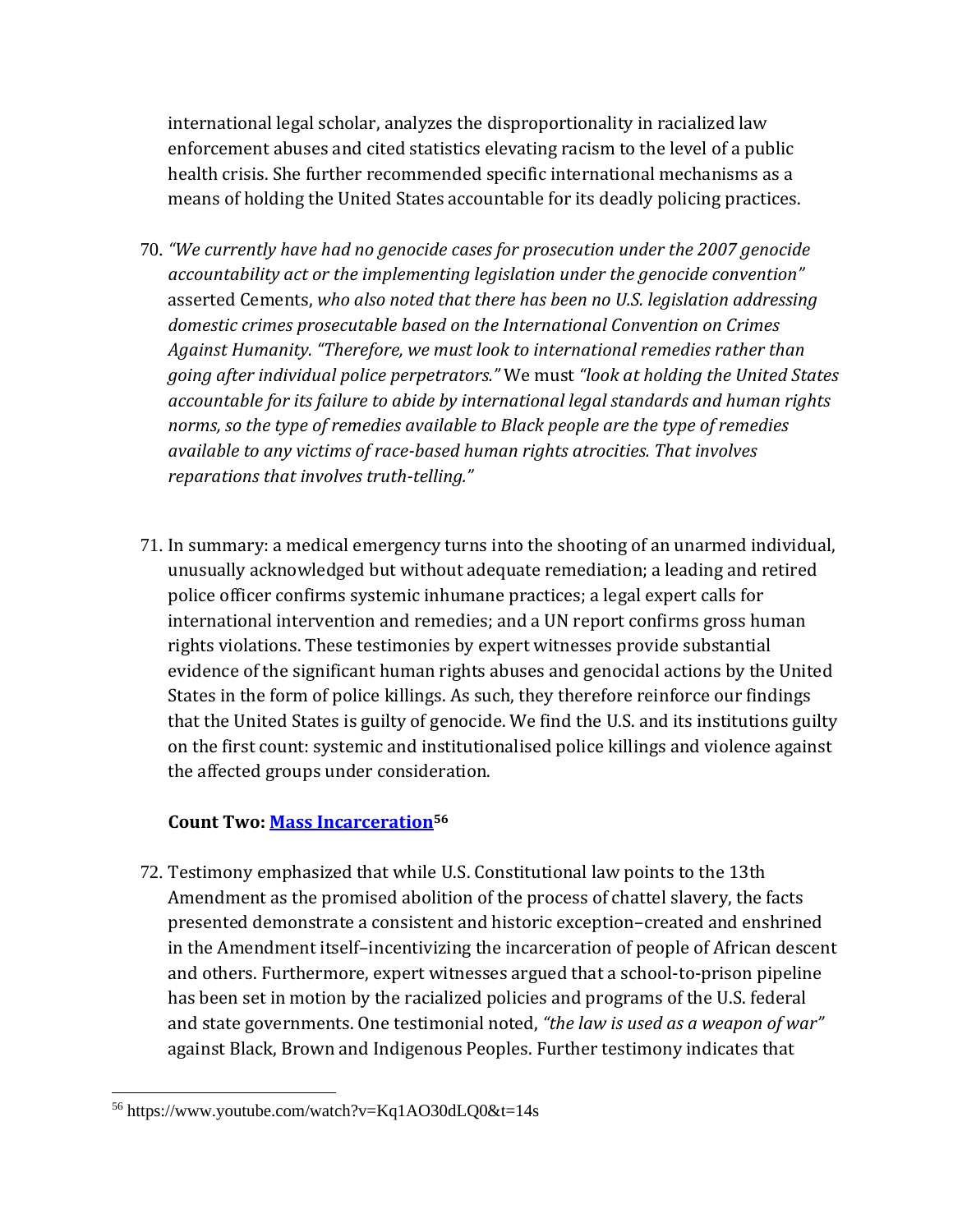there are U.S. policies which have created wars on poverty, on drugs, on terror, and others–together amounting to a war on Black, Brown, and Indigenous Peoples as they disproportionately criminalize their youth and communities.

- 73. Mass incarceration in the United States, from the statistical evidence alone, spotlights evidence of a genocide committed. There is overwhelming documentation submitted and testimony provided proving the deliberate mental and physical violence experienced by BIPOC caught in the wake of the carceral system. Through the systemic separation of families, destruction of communities, state-sanctioned killing within prisons, jails, death in detention centres (due to *inadequate* [healthcare,](https://www.prisonpolicy.org/reports/states_of_emergency.html) [poor safety and sanitation measures,](https://www.themarshallproject.org/2020/05/30/first-came-the-pandemic-then-came-the-raw-sewage) and/or [lack of protections against](https://www.wbez.org/stories/motive-season-4-episode-1-the-blind-spot/f7c43061-b67f-440a-91f9-1cc52b1b21c1)  [violence\)](https://www.wbez.org/stories/motive-season-4-episode-1-the-blind-spot/f7c43061-b67f-440a-91f9-1cc52b1b21c1)<sup>57</sup>, mass incarceration as a whole has been a historic and contemporary tool for committing gross human rights violations amounting to genocide.
- 74. Jose Saldana, Director of New York's Release Ageing People in Prison, demonstrated the generational impact of mass incarceration and the toll it takes on BIPOC communities: *"In mass incarceration, I see the face of grandfathers, fathers, sons, brothers, grandmothers, mothers and daughters,"* he said. *"They are all scattered across the New York state prison system. Just imagine the devastation that this would do to the family structure and then to the community. Mass incarceration is to eliminate vital parts of families and communities."*
- 75. Saldana continued, further uncovering the physical and mental harm which mass incarceration causes, especially to youth and entire communities: *"Sixteen and seventeen year old kids languish in prison for thirty or thirty-five years. Coming in at that young age, some die and never return back to their families,"* Saldana noted. *"I see this as neo-genocide because if it was happening to white kids at the level that it is happening to black and brown kids, there would be a public outcry. But it is happening to black kids and brown kids. To me, this is neo-genocide. It's definitely a new form of genocide. It's just as devastating, and it is annihilating the people that it is targeting."*
- 76. Legal scholar Saleem Holbrook, Executive Director of the Pennsylvania-based Abolitionist Law Centre, added: *"When you have a system that was founded on exploitation that was founded on genocide and its legacy continues today, I don't think there's any alternative but abolition… I think that we have tried for centuries to end it. This is an epidemic in this country that we have been dealing with for generations."*

<sup>57</sup> https://www.prisonpolicy.org/reports/states\_of\_emergency.html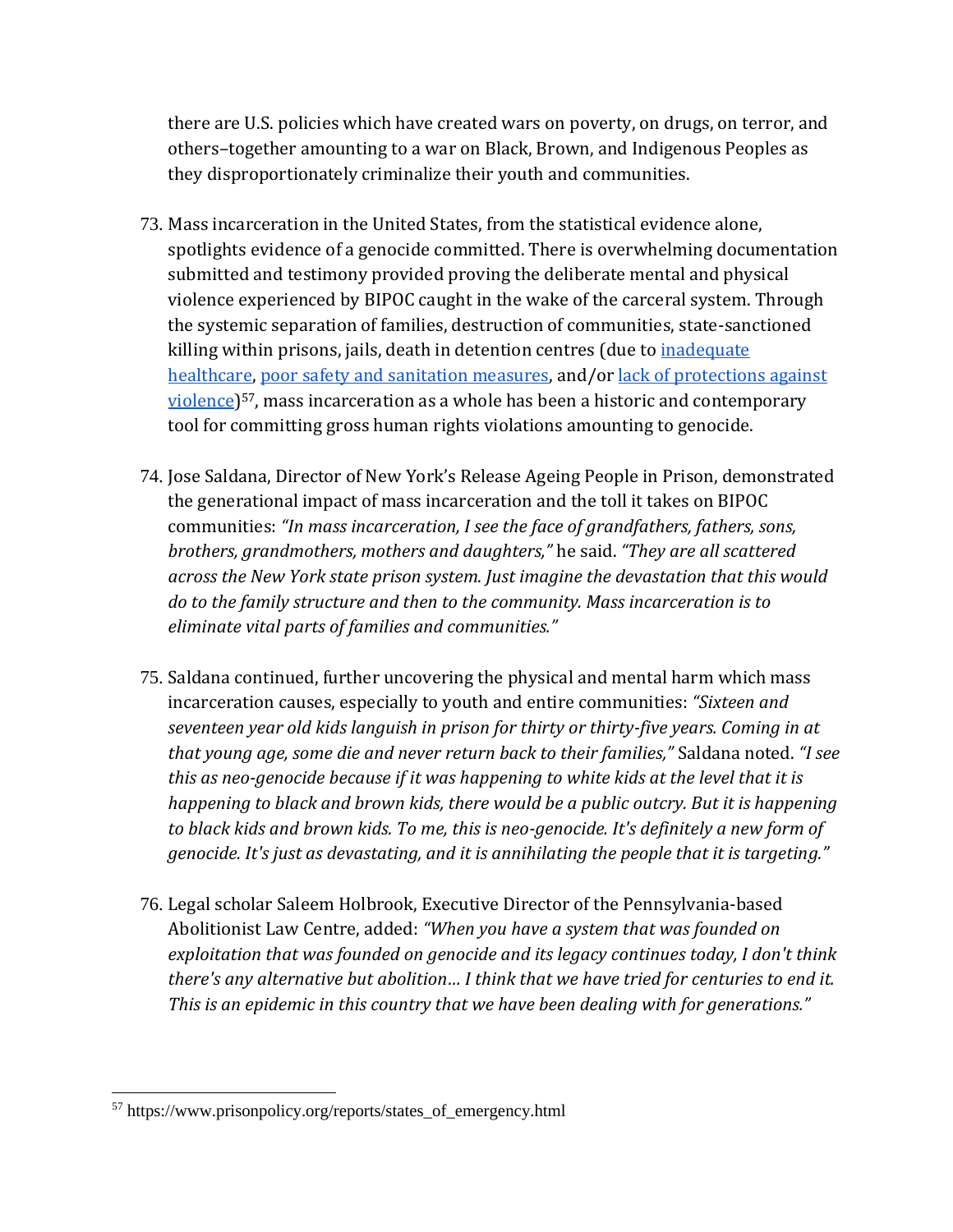- 77. The systemic genocide of BIPOC communities is also experience throughout the immigration detention system as demonstrated through the testimony of Christin Saldivar, wife of George Saldivar, who at the time of the hearing was detained in custody by Immigration and Customs Enforcement (ICE). *"In the detention facility,"*  Saldivar reported, "[my husband] *was neglected medically, mentally, and emotionally. He was starved and then forced to work if he wanted extra food."*
- 78. Laura Peniche, a Hotline Manager with Colorado Immigrant Rights Coalition, provided testimony that further established the harms of the immigration detention system, as it is historically rooted in forms of detainment which have subsequently been deemed illegal under U.S. state and federal law. *"While the detention system has massively expanded since 2001, the United States has a long history of racist immigration and detention policies specifically towards immigrants of colour starting in 1790 with the First Naturalisation Act in which white people were granted citizenship based on good behaviour, while Native Americans, enslaved people, indentured servants, free Blacks and Asians were excluded. We see this trend continue with the Chinese Exclusion Act in the 1800s, and the mass detention of Haitian refugees in concentration camps in the 1900s."*
- 79. In order for genocide to be fully determined, two main elements–bodily and mental harm–need to be met. As concluded through these testimonies and historical records, mass incarceration in the United States blatantly conforms to Article II requirements of the Genocide Convention's definition. Since the inception of mass incarceration in the U.S. and its territories, genocide against people of African, Indigenous descent has been consistently committed.

#### **Count Three: [Political Prisoners/Prisoners of War](https://www.youtube.com/watch?v=PY9NR7ajXuc&list=TLPQMTYwNTIwMjK7nLFcfKRMKg&index=1)<sup>58</sup>**

- 80. Arguments were made presenting the criminalization of legitimate political protest, most particularly involving human rights activities and struggles of Black, Brown and Indigenous Peoples. One witness testified that it is like a "Counter-Intelligence Program on steroids," referencing the COINTELPRO practices which have been scrutinised and found illegal even by the US' own standards of practice: the U.S. [Senate Select Committee to Study Governmental Operations with Respect to](https://www.senate.gov/about/powers-procedures/investigations/church-committee.htm)  [Intelligence Activities](https://www.senate.gov/about/powers-procedures/investigations/church-committee.htm) (the Church Committee)<sup>59</sup> condemned their own government's practices as basic rights violations. The Church findings concluded
- 58

https://www.youtube.com/watch?v=PY9NR7ajXuc&list=TLPQMTYwNTIwMjK7nLFcfKRMKg&index  $=1$ 

<sup>59</sup> https://www.senate.gov/about/powers-procedures/investigations/church-committee.htm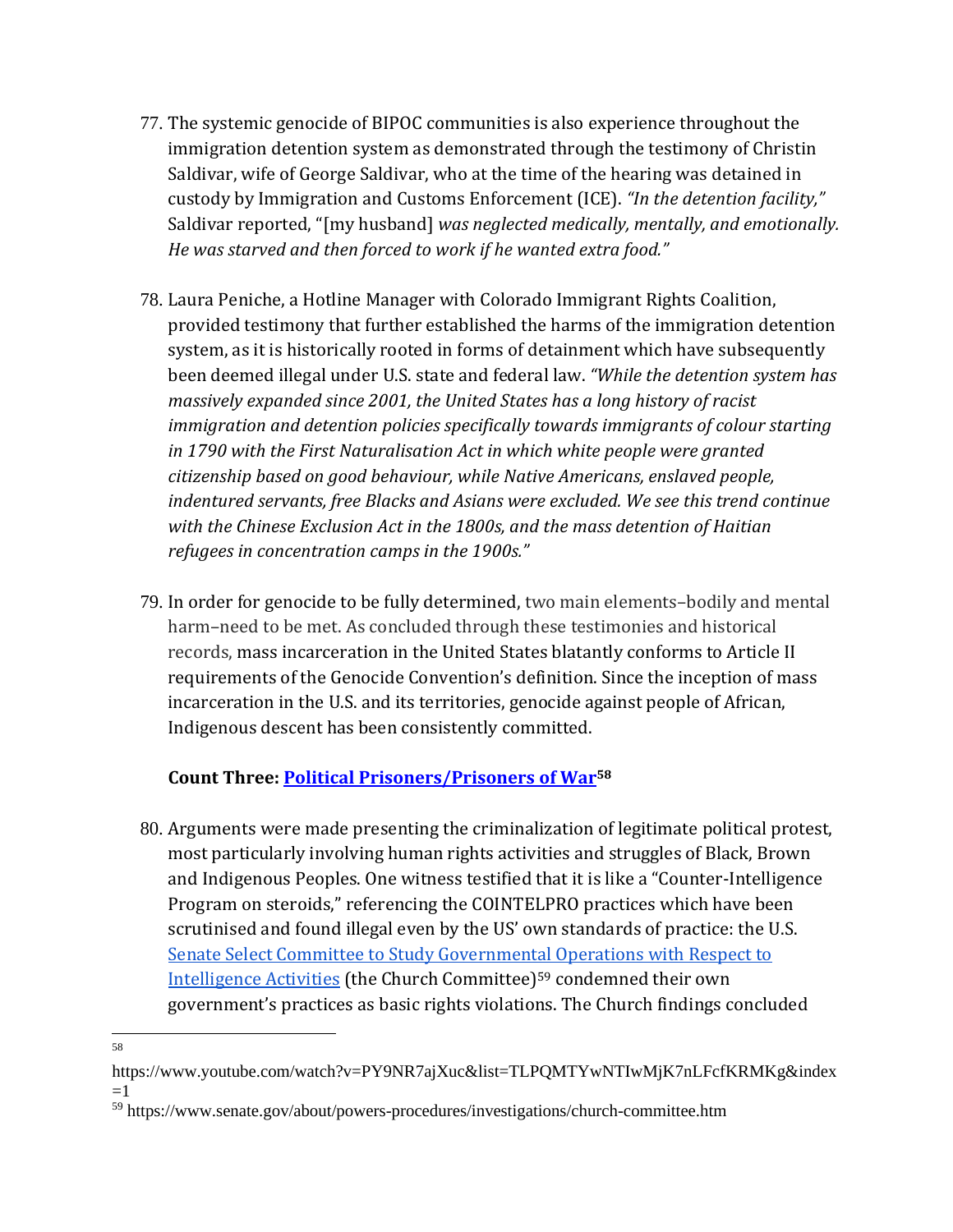that, as late as the 1970's, agencies including but not limited to the Federal Bureau of Investigation had, through COINTELPRO and other means, "undermined the constitutional rights of citizens." Testimony before our 2021 Tribunal indicated that these practices have not only continued under other programmatic titles and practices, but - in the case of the treatment of prisoners apprehended and tried on largely political grounds - have intensified in terms of basic cruel and inhuman conditions, as well as regarding interminably long sentences incongruent with nonpolitical defendants charged with similar or worse crimes.

- 81. Several witnesses testified that with regard to traditional torture techniques, there is ample evidence of solitary confinement lasting for decades, which go far beyond the UN constituted definitions of torture that they defy any modern standard of humane governance. Black Unity Council founder Russell Maroon Shoatz, for example, suffered over twenty-two consecutive years in solitary confinement, mainly as punishment for organising fellow inmates.<sup>60</sup> Previous testimony of former UN Special Rapporteur on Torture Juan E. Mendez indicated that the UN guidelines suggested anything over fourteen consecutive *days* in solitary should be considered torture, and that Maroon's case was deserving of special attention.<sup>61</sup> Further testimony was presented arguing that decades-long sentences have been imposed for those imprisoned for their political beliefs. One witness stated, *"the U.S. is the only industrialised nation in the world that denies the existence of political prisoners."*
- 82. Two former leaders of the Black Panther Party–Sekou Odinga and Jalil Muntaqim– provided in-person testimony before the Tribunal. Muntaqim provided a litany of still-incarcerated Panthers, most having served well over thirty years (a few over fifty years) behind bars, many suffering from life-threatening medical conditions which could be easily alleviated through non-prison hospital treatment. Muntaqim himself served close to fifty years incarcerated, released barely one year before the Tribunal despite having been eligible for parole (and denied it on fourteen separate occasions) since 1993. His testimony recounted denial of parole and other forms of judicial relief despite having contracted COVID-19 while in prison, noting that the U.S. government fears "the setting of precedents" regarding granting any form of release to political prisoners, whatever the parole regulations state or U.S. and UNrecognized humane standards suggest. Muntaqim mentioned that fellow Panther Russell Maroon Shoatz remained in prison despite late-stage cancer, where even compassionate release to allow him to die in a hospice was being denied at the time.

<sup>60</sup> https://abolitionistlawcenter.org/2016/02/22/media-release-trial-ordered-in-challenge-to-22-years-ofsolitary-confinement-in-shoatz-v-wetzel/

<sup>61</sup> Mendez and Matt Meyer present on Pacifica Radio/TV Democracy Now! -

https://www.democracynow.org/2013/12/23/time\_for\_compassion\_aging\_political\_prisoners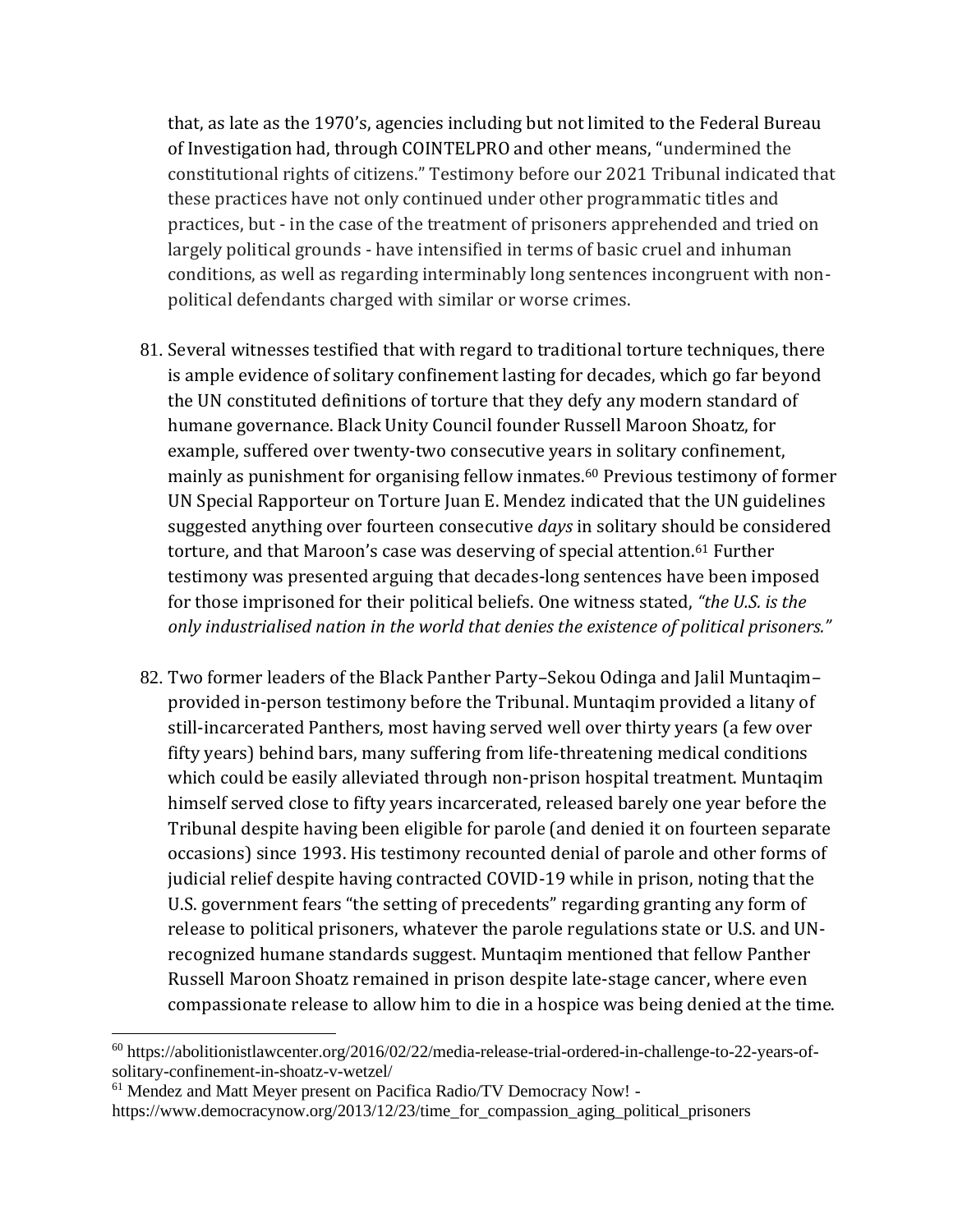Immediately following the Tribunal, this Panel of Jurists notes that increasing pressure did lead to Maroon's release–though family members noted that his treatment in prison essentially hastened his death, which occurred just 52 days after his release–very much not a "compassionate" response.

- 83. Muntaqim has also consistently and convincingly [argued that self-determination](https://www.journals.uchicago.edu/doi/abs/10.1086/716494?journalCode=jaah)  [statutes relating to people's fighting for sovereignty need to be applied to](https://www.journals.uchicago.edu/doi/abs/10.1086/716494?journalCode=jaah) [combatants](https://www.journals.uchicago.edu/doi/abs/10.1086/716494?journalCode=jaah)<sup>62</sup> of the Black liberation movement/New Afrikan Independence Movement, American Indian Movement, Puerto Rican Independence Movement and related groupings. Citing [U.S. legal history](https://repositories.lib.utexas.edu/bitstream/handle/2152/10595/Towards+a+new+American+Revolution,+Jalil+Muntaqim.pdf?sequence=2), Muntaqim's arguments at very least substantiate and spotlight the fact that members of those movements have been disproportionately jailed, sentenced with more years and harsher conditions than those apolitical citizens convicted of comparable offences, and consistently denied forms of redress whatever their behaviours once incarcerated.<sup>63</sup> Though apparently convicted of non-political crimes, Muntaqim testified that the U.S. government and its agencies "criminalise our politics" with leaders targeted before, during, and after incarceration[. Previous Tribunals](https://openyls.law.yale.edu/handle/20.500.13051/7730) have long documented these irrevocable facts.<sup>64</sup>
- 84. Attorney Soffiyah Elijah, formerly of Harvard University's Criminal Justice Institute and Executive Director of the Correctional Association of New York, testified and submitted documentation regarding conditions of confinement faced by U.S. political prisoners. As founder and current CEO of Alliance for Families for Justice, Elijah also noted the widespread effects which political imprisonment has not solely on the individuals incarcerated but on the entire community and movements impacted by these targeted imprisonments.
- 85. Dr. Johanna Fernandez, who successfully sued the New York Police Department for the criminal records of the Young Lords, ultimately uncovering over one million records documenting many decades of substantial political repression against Black, Brown and Indigenous communities–the largest repository of police surveillance records in U.S. history so far revealed. *"Law and order,"* recounted Fernandez, *"became the language to bring Black people who were resisting racial apartheid to heel."*

<sup>64</sup> [https://openyls.law.yale.edu/handle/20.500.13051/7730;](https://openyls.law.yale.edu/handle/20.500.13051/7730) See also Matt Meyer, *Let Freedom Ring: A Collection of Documents from the Movements to Free U.S. Political Prisoners*, PM Press, 2008

<sup>62</sup> https://www.journals.uchicago.edu/doi/abs/10.1086/716494?journalCode=jaah 63

https://repositories.lib.utexas.edu/bitstream/handle/2152/10595/Towards+a+new+American+Revolution, +Jalil+Muntaqim.pdf?sequence=2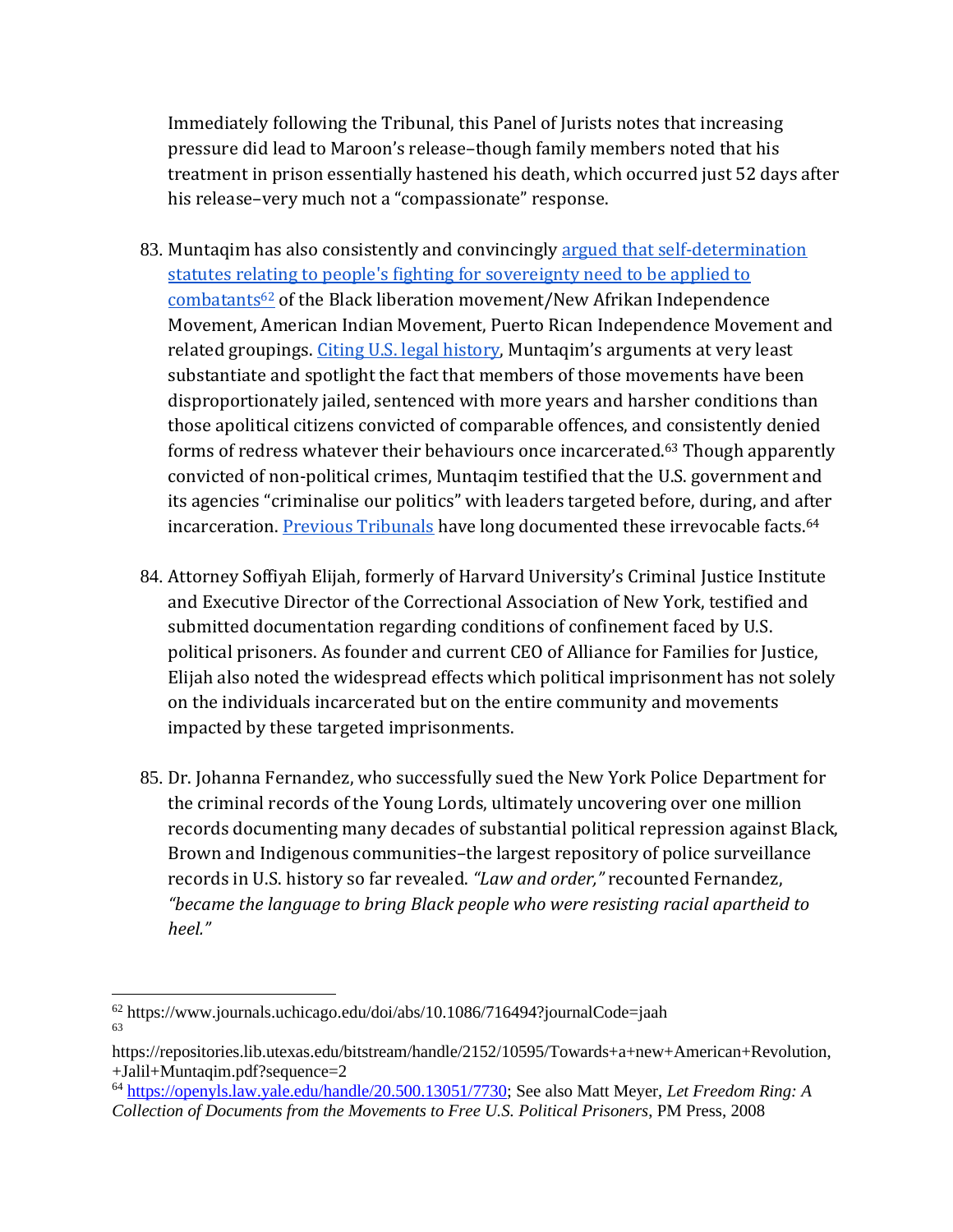- 86. Sekou Odinga, Black Panther elder and founding member of the Black Panther International Section in Algeria, testified that *"based on how they treated me while I was in prison, I'd say that the state also considered me a political prisoner"* even though the U.S. has long denied having anyone in custody who fits that internationally recognized position. Odinga presented evidence of the systemic torture he underwent upon his 1981 capture, including incidents of waterboarding, use of cigars to burn him, and beatings which caused severe damage to his pancreas requiring three months of hospitalisation immediately following his arrest. Odinga noted that *"the international community has recognized, in the Geneva Convention and treaties signed in the UN dealing with colonised and oppressed people, that oppressed people have the right to struggle against their oppressors by any means including arms."* He described his 16 years at the super-maximum security prisonwithin-a-prison, the U.S. Penitentiary at Marion, a behaviour modification "control unit" prison with a disproportionate number of political prisoners labelled the most dangerous inmates despite the lack of evidence supporting this claim.
- 87. Oscar Lopez Rivera, dubbed "the Mandela of the Americas" by the heads of state of Venezuela, Cuba, Nicaragua, and other progressive Latin American governments, spent more than 34 years in jail for his activism for Puerto Rican independence. In his testimony he explained how the U.S. government used the criminalization of political ideas by prosecuting freedom fighters for sedition conspiracy when they could not prove specific violations of law. He recalled the incarceration of independence nationalist leader Pedro Albizu Campos, who spent most of his adult political life in prison for sedition. He also recalled the torture applied to Don Pedro through exposing him to radiation. Lopez Rivera declared that he was put in solitary confinement for twelve years and tortured with sleep deprivation. He was separated from his family and comrades for long periods of time. Echoing decades of findings by the United Nations Decolonization Committee of 24, Lopez Rivera stated *"no Puerto Rican can really state that they have achieved their self-determination."*
- 88. Though the question of crimes against humanity—including war crimes and genocide—are still undergoing academic debate from decolonizing perspectives<sup>65</sup>, the case of Puerto Rico overall is clearly central to that of U.S. historical and ongoing human rights abuses. In fact, evidence presented points to ways in which the case of Puerto Rico has helped shape United Nations and international legal policy, as "the

<sup>&</sup>lt;sup>65</sup> Lily Hamourtziadou and Shehla Khan. War crimes and crimes against humanity: Decolonizing discourses of international justice. *Journal of Global Faultlines.* Vol. 8(2):147-150. DOI: 10.13169/jglobfaul.8.2.0147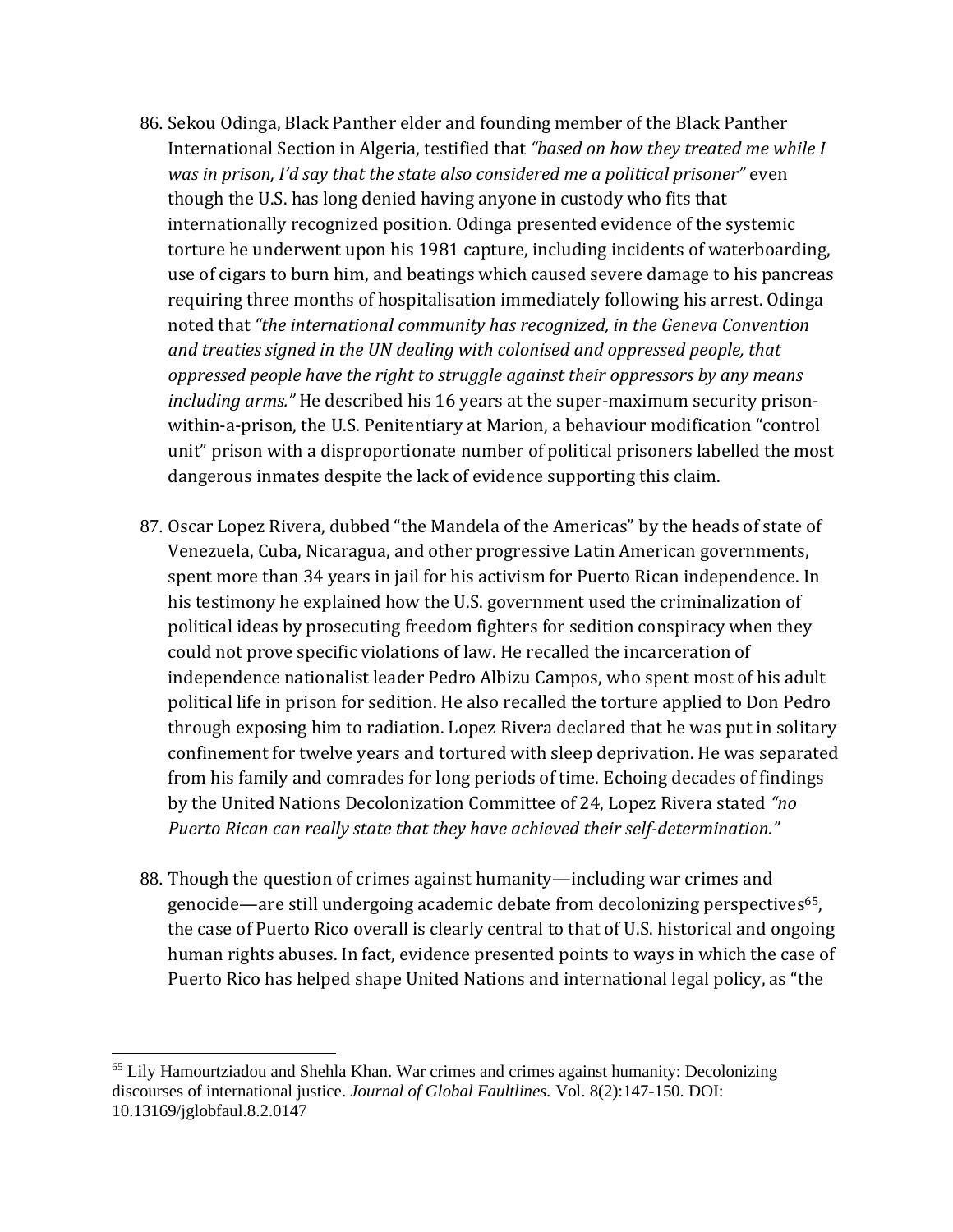recalcitrant attitude of the United States" has, given its vast power, come to "impede the United Nations [from] performing its role,"66

- 89. Pertaining to the question of self-determination rights, human rights, and genocide, a growing understanding is emerging regarding the specific issues faced by Indigenous Peoples and Peoples of African descent within the U.S. The First International Conference on the Right to Self-Determination and the United Nations, held in Geneva in August 2000, included testimony and review by eminent legal scholars such as Princeton's Dr. Richard Falk, a United Nations Human Rights Special Rapporteur who serves as a Special Advisor to this Tribunal. There is a consensus concern particularly relevant to the U.S., regarding the connections between forced assimilation, racism, and ethnocide.<sup>67</sup>
- 90. Attorney Efia Nwangaza presented both oral testimony and substantial documentation of reports previously presented and filed with the United Nations Human Rights [Council in Geneva on several occasions \(including hearings focused](https://tbinternet.ohchr.org/Treaties/CAT/Shared%20Documents/USA/INT_CAT_CSS_USA_18533_E.pdf)  on the [U.S. Universal Periodic Review and on the UN](https://tbinternet.ohchr.org/Treaties/CAT/Shared%20Documents/USA/INT_CAT_CSS_USA_18533_E.pdf) Convention Against Torture).<sup>68</sup> The sum total of anecdotal personal reports, historical evidence, and contemporary documentation provide a clear and ongoing use of political imprisonment as a form of collective repression against Black, Brown and Indigenous leaders of all ideologies and time periods, constituting a deliberate infliction of life-threatening measures calculated to bring about the physical destruction (in whole or in part) of those peoples.
- 91. Finally, El-Hajj Mauri Saalakhan Director of Operations for the Aafia Foundation detailed ongoing efforts to secure justice and access to freedom for a Pakistani Muslim woman targeted post 9/11 for her activism while a student for 12 years in the U.S. He detailed her kidnapping, extradition and disappearance for 5 years. Dr. Aafia Siddiqui, was detained in Afghanistan where she was shot by an American soldier under suspicious circumstances, brought back to New York City and sentenced to 86 years in the U.S. for attempted murder in the incident in which she was the only one injured. The witness explained the term prisoner of conscience and detailed the example of Imam Jamil al Amin (formerly known as H. Rap Brown), as a long-time COINTELPRO target and survivor. Linking the targeting of Muslims, civil

<sup>67</sup> Y.N. Kly and D. Kly (editors), *In Pursuit of the Right to Self-Determination*, Clarity Press, 2001 68

<sup>66</sup> Humberto Garcia Muñoz, *Puerto Rico and the United States: The United Nations Role 1953-1975*, file:///C:/Users/mmmsr/Downloads/Puerto\_Rico\_and\_the\_United\_States\_The\_Un.pdf

https://tbinternet.ohchr.org/Treaties/CAT/Shared%20Documents/USA/INT\_CAT\_CSS\_USA\_18533\_E.p df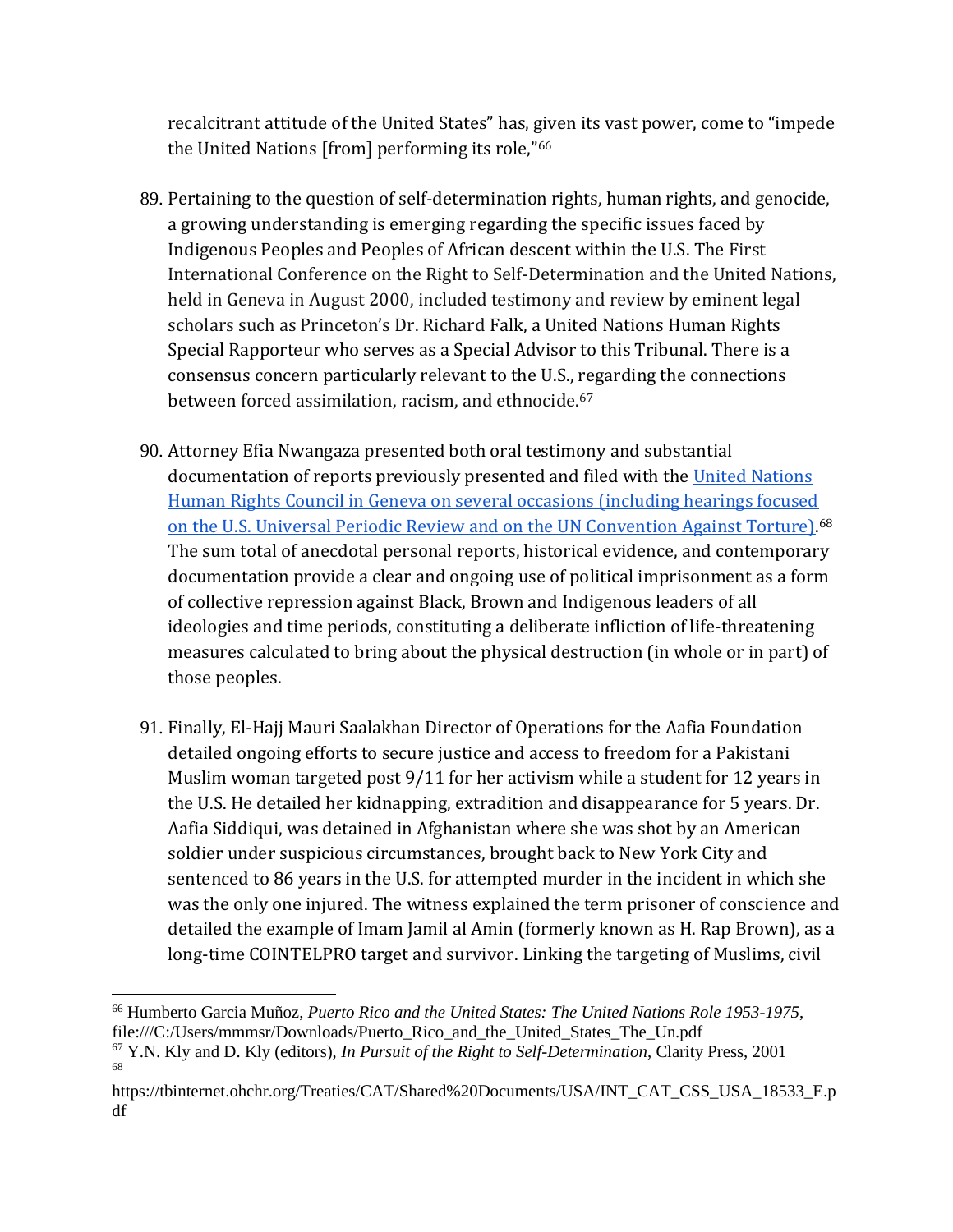and human rights defenders to the charge of genocide, Mr. Saalakhan emphasized that today's government overreach continues at a heightened level with activists being targeted for "*imprisonment, elimination, extrajudicial killings*" and more exemplifying a sustained, overt, media-fueled and militarized COINTELPRO on steroids.

#### **Count Four: [Environmental Racism](https://www.youtube.com/watch?v=9nmOLfhn40c)<sup>69</sup>**

92. Testimony was received arguing the impact of environmental violence. Expert witnesses in the fields of agriculture, environmental and climate science, and public policy asserted that the climate crisis disproportionately impacts Black, Brown and Indigenous Peoples, constituting both indirect and direct forms of violence and harm. The Prosecution contended that there is a deliberate and callous poisoning of land, water, air, and soil, reflecting the valuing of profits over peoples which threatens the survival of the planet and impacts most devastatingly the lives of Black, Brown and Indigenous peoples.

Rukia Lumumba, the executive director of the People's Advocacy Institute–a Southern-based resource, training and capacity-building incubator for transformation justice–testified that in 2005, in the wake of Hurricane Katrina, the people of New Orleans, Louisiana, *"saw the federal government completely neglect and wilfully allow folks to die."* For at least three days, state and national authorities "*left people in flood waters with snakes and alligators and every creature you could imagine."* They were left *"without food and in heat - dying heat, over 100 degrees heat."* Lumumba added that, while New Orleans was highlighted in the news, the devastation took place not only in Louisiana. *"We saw that same impact in Mississippi,"* she noted, *"and it also hit as well as Alabama."* 

93. However, the United States did not heed the lessons taught by the tragedies of Hurricane Katrina's aftermath and in 2021, BIPOC communities in the South were disproportionately impacted by climate change disasters. *"Just this year, at the beginning of the year, we saw the state fail yet again to respond to keeping our communities safe,"* Lumumba expressed. *"In 19 cities, including the capital city of Jackson, Mississippi, there were over 50,000 residents were without water, after experiencing what people called an 'arctic blast', leaving over 130 pipes busted throughout the city, leaving thousands of residents without heat during the coldest time we have ever experienced in our lives."* 

<sup>69</sup> https://www.youtube.com/watch?v=9nmOLfhn40c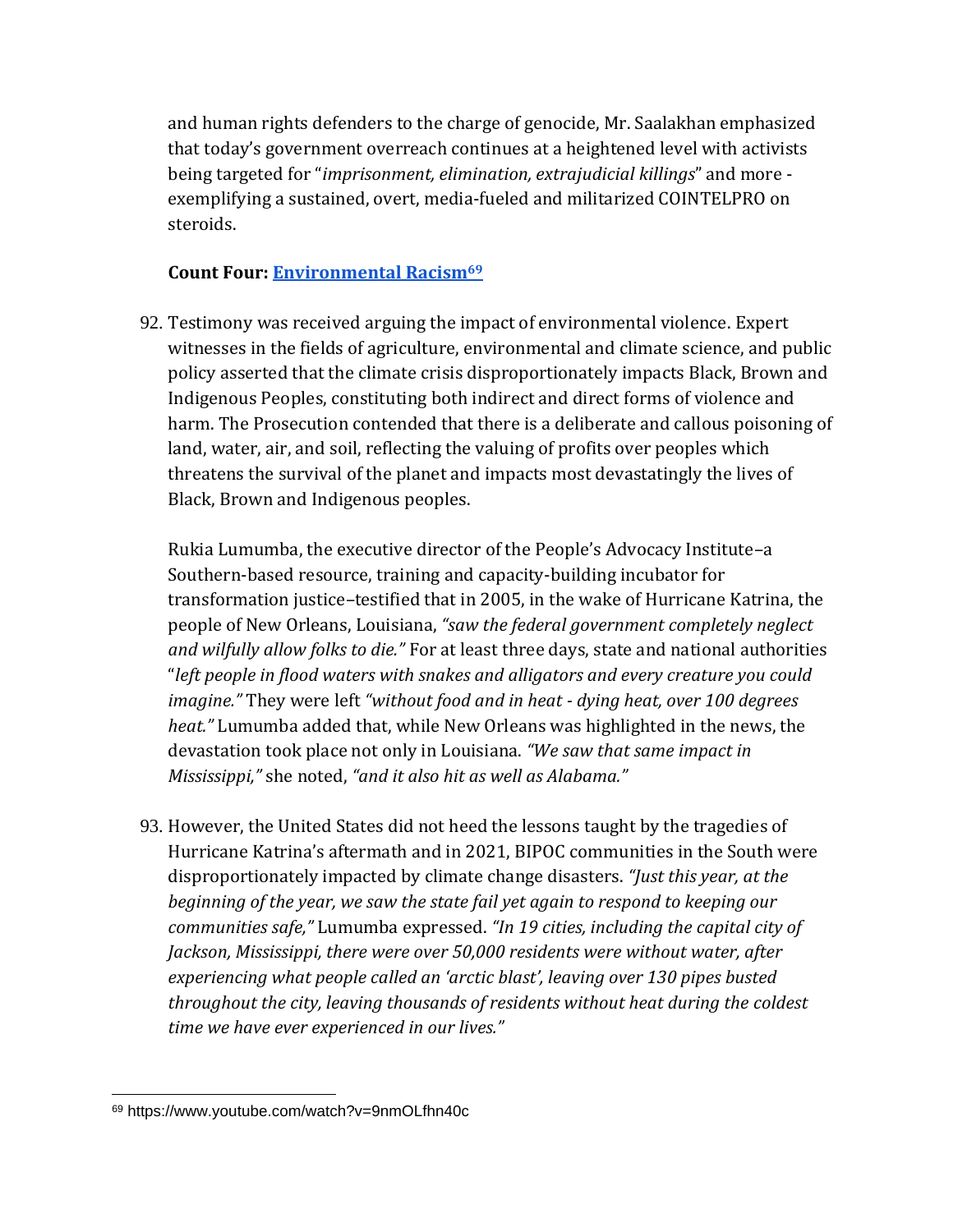- 94. As daughter and sister of the former and current Mayors of Jackson, respectively, Rukia Lumumba is in an especially sensitive space to evaluate the city, state, and federal complicity in climate policies which will negatively impact the peoples and communities in question. Not only has a historic lack of response caused suffering during times of crisis, but it has also led to long-term suffering. Instead of investing in additional community resources to curb the impact of future catastrophes, response and infrastructure in cities throughout the American South remains neglected, underfunded, and ignored–resulting in contaminated water systems, and communities steeped in toxic fumes. The toxic materials found in local water supplies have been found to cause major health issues and residents fear exposure, leading them to have to boil water regularly or invest in costly filters in order to have access to clean, potable water. Lumumba recounted the experience she has in her community with water: *"We have a problem with contamination of our water from other substances every time there is a climate disaster, because our pipes are so bad. Things can get into the water supply easily and pipes burst, so every time we have a major crisis there is water contamination. I can't tell you the last time I drank tap water in Jackson without a filter."*
- 95. Temple University's Dr. Wende Marshall, an expert on race, class, medicine, science and social change, continued testimony on the contamination and toxicity facing communities of colour. *"The United Church of Christ commissioned a racial justice report ['Toxic Wastes and Race in the United States'](https://www.nrc.gov/docs/ML1310/ML13109A339.pdf)70, and found that race was the most significant variable in the location of commercial hazardous waste sites nationally and that's still true today,"* Marshall stated. *"Three out of five commercial hazardous waste sites were in predominantly Black or Latinx communities and the landfills and Black and Brown communities accounted for 40% of the total estimated commercial landfill capacity in the US."* Marshall went on to share the toll this continuous exposure takes on all communities, but especially on Black, Brown and Indigenous people and on all working-class people across the United States.
- 96. Omaha Tribal member and environmental activist Nathan Phillips substantiated these claims, also describing both personal and community abuse based on racist policies against Indigenous peoples within U.S. borders. Phillips painful testimony specified concretely the ways in which the forcibly transfer of children to non-Native families is still a practice, one clearly outlined as part of the Genocide Convention.

<sup>7070</sup> https://www.nrc.gov/docs/ML1310/ML13109A339.pdf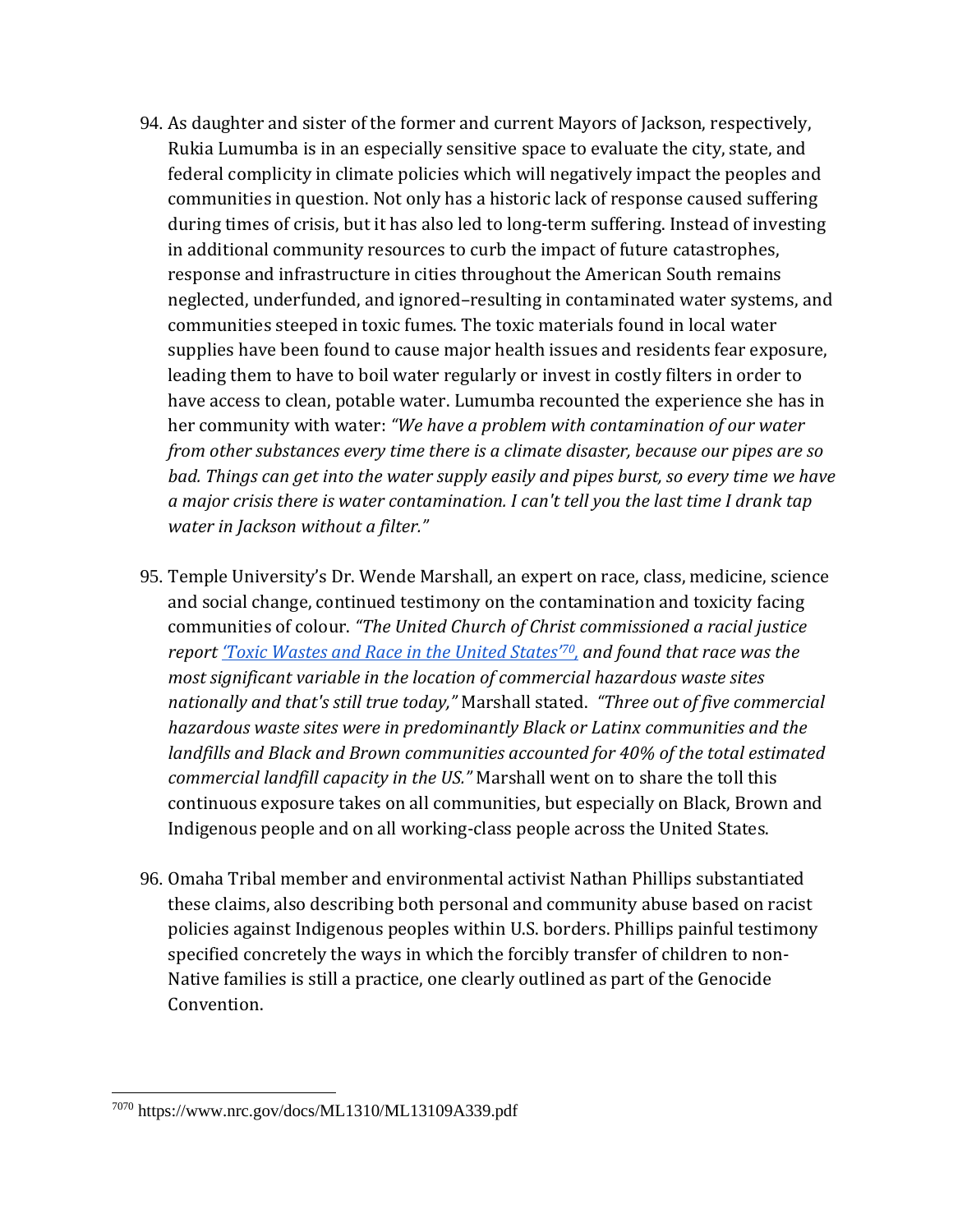- 97. Imani Jacqueline Brown Forensic architect, fossil fuel extraction and production expert, presented path-breaking interactive research and analysis on environmental violence and racialized global human rights violations perpetrated by states (governments) and multinational corporations. Ms. Brown's testimony presented the perspective of spatial logics utilizing cutting edge technologies investigating the multigenerational crises resulting from the continuing legacy of settler colonialism and chattel slavery. Her testimony utilized an interactive presentation with digital mapping revealing desecration and otherwise invisible pathogens in Louisiana's petro-chemical corridor, aka Cancer Alley formerly Plantation Row – in a vivid illustration of capitalism's generational genocidal impact.
- 98. Despite scientific proof of the disastrous and preventable effects of these policies and practices, environmental racism and neglect rages on across the country. In their wake, a cycle of human suffering, disease and death is left spreading. These expert testimonies confirm human rights abuses by disinvestment, neglect, and inequity in response to climate disasters which are now part of our foreseeable futures. Continued inaction constitutes genocide through the imposition of measures designed to eliminate peoples due to disease and unliveable conditions.

#### **Count Five: [Public Health Inequities](https://www.youtube.com/watch?v=CdrJO21gT6E)<sup>71</sup>**

- 99. The testimony presented for Charge Five highlighted deep public health inequities including both physical and mental manifestations designed to spread rather than cure disease. Further assertions were made that the COVID-19 pandemic and an "inadequate and incompetent federal response to this crisis" magnified the disparate impact of structural racism affecting access to health care. Moreover, testimony was heard regarding indifference to the suffering of groups of people considered expendable due to the profit model of U.S. health care, leaving behind those most vulnerable. The Prosecution argued that, from forced sterilisation to "food deserts" and chemical contamination, from toxic stress based on the environment in which one lives to the criminalization of mental illness, Black, Brown, and Indigenous people are neglected and left out of any illusion of the human right to health.
- 100. While these crimes are well-documented, they have more rarely been acknowledged, remedied, or addressed, with some very distant from public knowledge of their very existence.

<sup>71</sup> https://www.youtube.com/watch?v=CdrJO21gT6E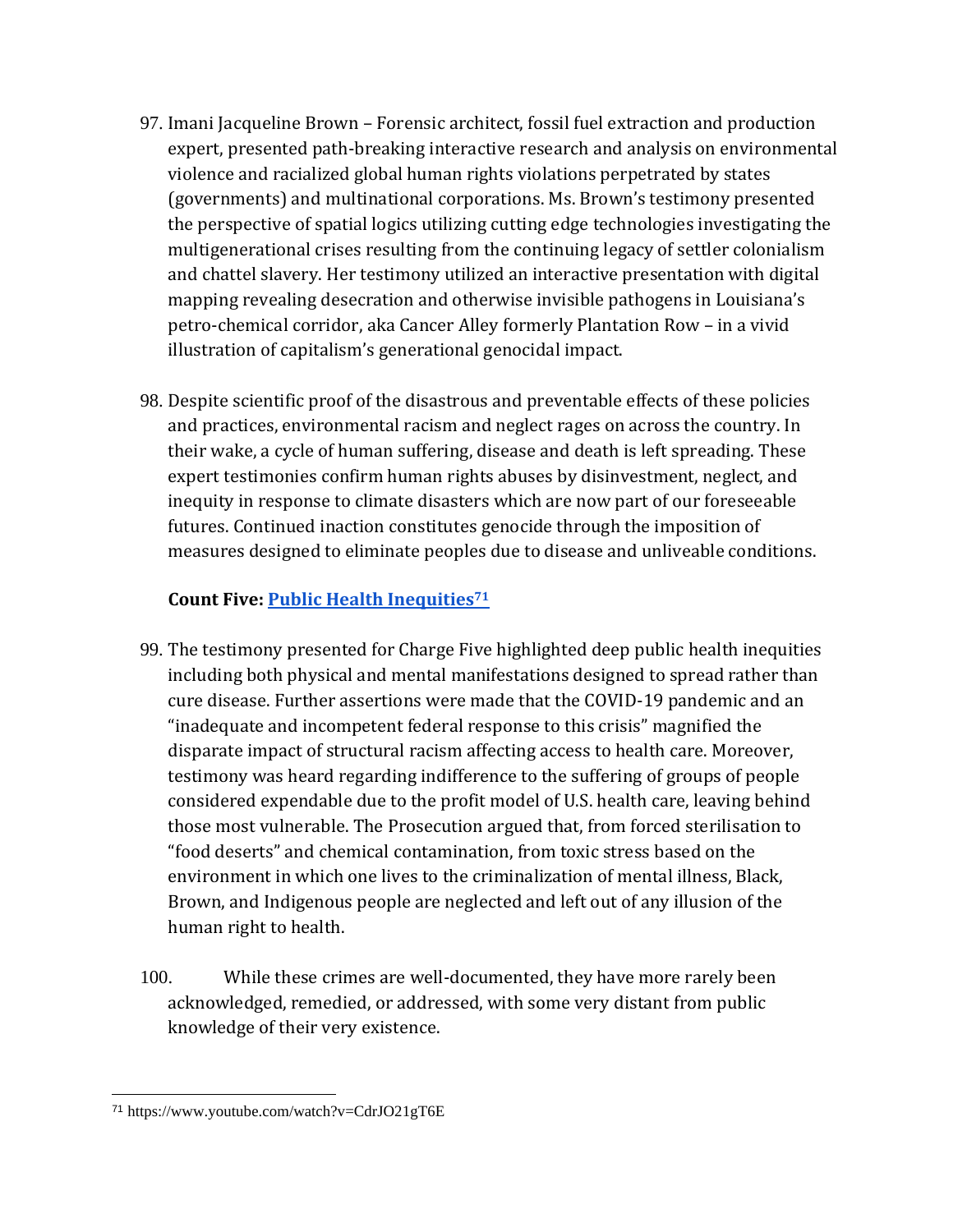- 101. Dr. Marylouise Patterson, paediatrics practitioner, public health expert, and daughter of William H. Patterson (one of the original 1951 "We Charge Genocide" petitioners), opened testimony on this charge by affirming the broad range of violations found not only in experience with the American healthcare system but in social determinants of health. All of these compound and result in health disparities and inequities which have lasted for generations throughout out Black, Brown and Indigenous communities.
- 102. *"Latinx American, African-American, First Nation Indian Americans and Pacific Islanders' infant mortality is more than three times that of whites and our maternal mortality is more than twice that of whites,"* Patterson explained. *"Our longevity is at least seven years less, not to mention the poor quality of that longevity. Structural racism is reflected in discriminatory healthcare policies in the underfunding of preventive care, in the fewer and poorer quality healthcare facilities that are chronically understaffed and under resourced, in the rationing of care, in racist curricula in medical nursing and social work schools, in fewer doctors and nurses of colour, in the denial of, or limited access to, the latest treatments or best medications, in the inaccessibility of long-term care, in the leaving out of government coverage for glasses, hearing aids, dental care."*
- 103. Additionally, Patterson spoke to the medical atrocities experienced by Black and Brown throughout history–where BIPOC were illegally, inhumanely, and unjustly used as medical experiments and/or subjected to forced medical procedures. She shared examples such as the Tuskegee Experiment, which saw Black men seeking medical treatment being illegally and inhumanely infected with syphilis. She recounted the case of Henrietta Lacks, whose HeLa Cell Line would go on to become the most widely used cell line in biological research, contributing major scientific breakthroughs without her or her family's consent. Additionally, the undisclosed and forced sterilisations of thousands of Black Women in the South, Indigenous women on reservations, and the women in Puerto Rico point to the direct article of the Genocide Convention stipulating the intention to cause the prevention of births within a community.
- 104. Reverend Dr. Willard Ashely, a professor at Rutgers University, certified psychoanalyst and certified group psychotherapist, presented further the evidence of public health inequities. His testimony centered on the mental health disparities experienced by BIPOC, especially in the contemporary conversations on racism and discrimination. He described what he referred to as "polite genocide," where BIPOC who call attention to racially-motivated mistreatment, inequities, and inequalities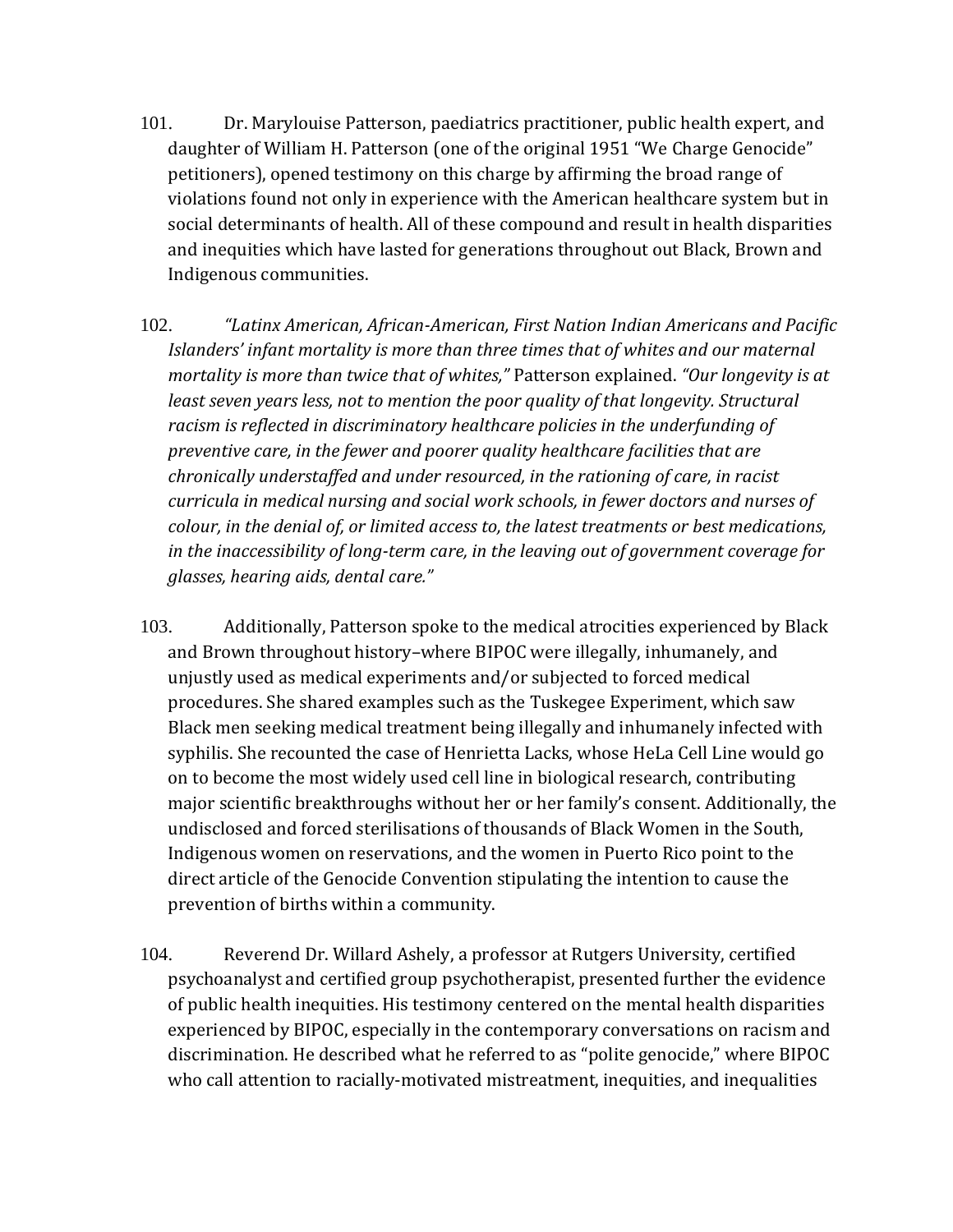are ignored, de-platformed, defamed, and have their mental health, livedexperiences, and qualifications questioned.

- 105. *"We have polite genocide now you know,"* Ashely proclaimed. *"It's not just hanging from a tree, we do it electronically through character assassination. We attempt to dilute your power, to dilute your following so that the minute you get too many folks listening or think that someone is making sense, they're stopped and demonised. You can be a Black physician and say 'No, I'm sick' and they'll send you home because you don't know what you're talking about. You can be Serena Williams– a well-trained athlete, number one in her field–and say 'something's wrong with my body' and they say 'no, you get the Black girl treatment'. The genocide takes a different form, but it's still very real."*
- 106. Attorney Olga Sanabria Davila, representative of the Committee for Puerto Rico at the United Nations, shared her insights and expertise of the inhuman treatment which Puerto Ricans have faced in the U.S. healthcare system. This, Davila asserted, is [mirrored in the colonial settlement providing further proof of the](https://jpinyu.com/2017/12/15/at-the-united-nations-and-at-home-a-push-to-recognize-puerto-ricos-right-to-self-determination/)  [race/ethnic-based nature of health disparities.](https://jpinyu.com/2017/12/15/at-the-united-nations-and-at-home-a-push-to-recognize-puerto-ricos-right-to-self-determination/) *"Puerto Rico as a nation was invaded in 1898 and as a result of the impact of colonialism, there has been a massive migration from Puerto Rico to the United States,"* stated Sanabria Davila. *"The problems with inequities in health are reflected not only in Puerto Rico, but in the Puerto Rican community in the United States where at the present time Puerto Ricans represent some of five million people experiencing health issues within the U.S. healthcare system."<sup>72</sup>*
- 107. Chase Iron Eyes of the Lakota People's Law Project, an Ojibwe Sioux tribal member raised on Standing Rock Indian Reservation and living on the Pine Ridge, closed out the testimonies by sharing his experiences and expertise as a citizen of the Lakota nation. He affirmed the genocidal nature of the United States treatment of Indigenous communities and how this treatment resulted in mental and physical health abuses. *"We've got to take full stock and full assessment of the reality of genocide, colonization and racial and working-class subjugation,"* noted Iron Eyes. Describing ancient peoples who lived on these lands long before European conquest and U.S. nationhood, he reflected that the current conditions are *"not something that was experienced by our ancestors."* In contrast to those long-past day, he remembered that *"my grandfather was born in 1900 and my grandmother and my mother went to these boarding schools which are euphemistically called 'Residential*

<sup>72</sup> https://jpinyu.com/2017/12/15/at-the-united-nations-and-at-home-a-push-to-recognize-puerto-ricosright-to-self-determination/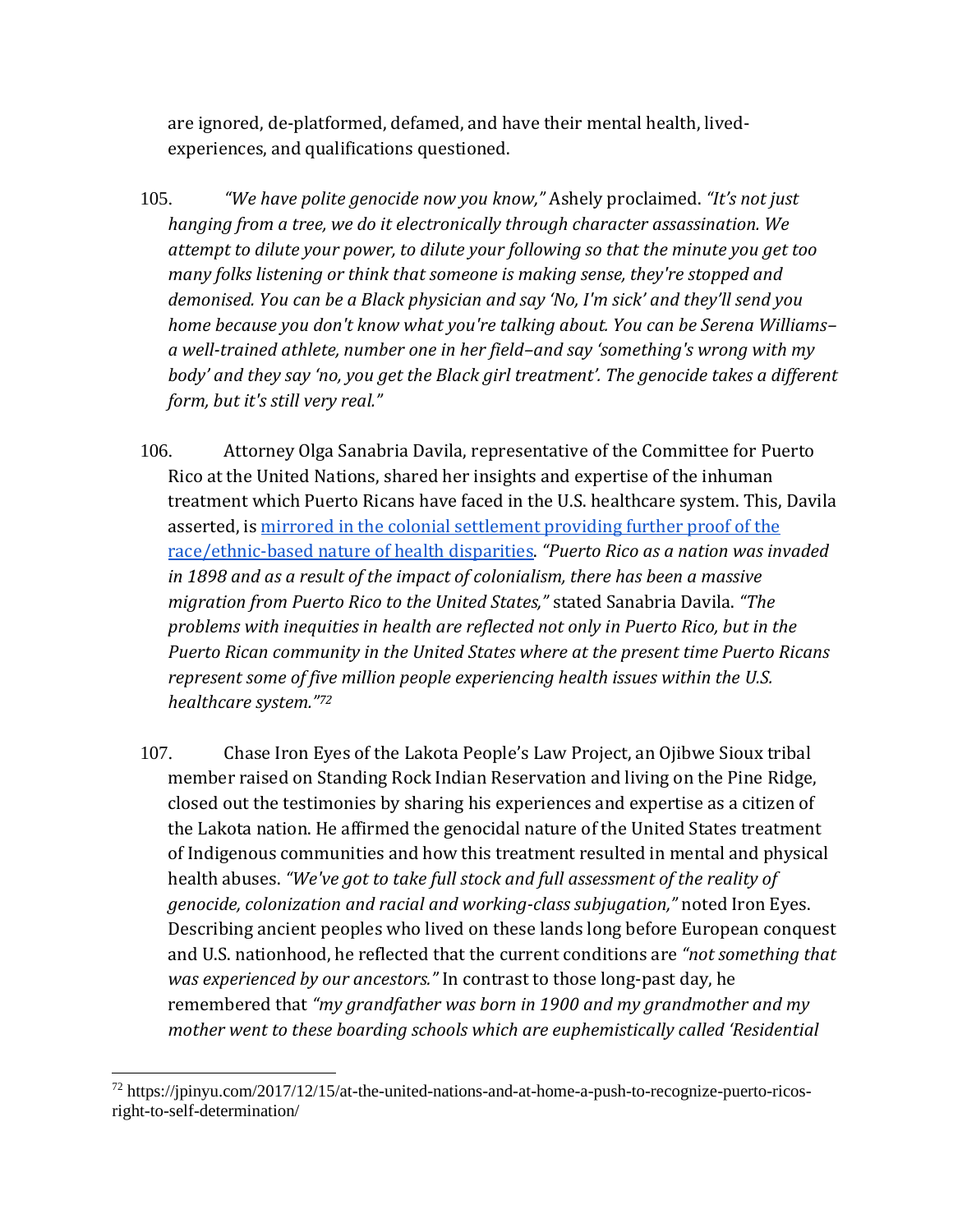*Schools.' But these were not schools in any sense of that word, these were concentration camps–these were torture camps. They are where my hair would have been cut, I would have been sexually assaulted, I would have been raped, my peers would have been assaulted and raped just for speaking their language. Genocide is very, very real for Indigenous nations, on a visceral level."* 

- 108. Further materials obtained by the Jurists since the Tribunal have documented alarming patterns of systemic disappearances and murders of at least Indigenous and Black women as well as Black Transgender people, particularly women.
- 109. In the case of Indigenous women, there is a clear, continuing pattern of systemic murders in communities where they live across the U.S. In 2021, a joint statement by four Indigenous advocacy organizations observed that *"Indigenous women are murdered at a rate 10 times higher than other races in some communities."* They added: *"Hundreds of Indigenous people go missing every year. Many of them vanish without a trace, never to be seen or heard from again. Too many of them are found murdered with their cases often left un-investigated and unresolved by local, state and/or federal authorities."* At the same time, the groups noted that the institutional responses have been grossly inadequate to identify and track down the perpetrators, or even to alert the broad public about the problem: *"[N]one of our relatives to date have received much, if any, attention from the news media, concentrated efforts by law enforcement departments, or an outpouring of financial contributions from ordinary citizens. Indian tribes, communities and family members don't have unlimited financial resources to help U.S. locate our missing relatives."*<sup>73</sup>
- 110. In the case of Minnesota, a state with a significant Indigenous population, the Minnesota Department of Health found that between 1990 and 2016, the homicide rate for Native women in Minnesota was seven times that of white women. Further, the state's Missing and Murdered Indigenous Women (MMIW) Task Force found that 27-54 Native American women were missing in Minnesota in any given month from 2012 to 2020. According to Task Force Chair, Senator Mary Kunesh, *"The deep, deep pain that runs through our Indian nations is so heart-breaking. And it really*

<sup>73</sup> "Joint Indigenous Organizations Statement About Gabby Petito Case," by StrongHearts Native Helpline, Alaska Native Women's Resource Center, National Indigenous Women's Resource Center and Alliance of Tribal Coalitions to End Violence, September 30, 2021,

https://www.indianz.com/News/2021/09/30/our-missing-and-murdered-indigenous-relatives-deserveattention-and-resources/. See also Rosay, André B., "Violence Against American Indian and Alaska Native Women and Men," NIJ Journal 277 (2016): 38-45, http://nij.gov/journals/277/Pages/violenceagainstamerican-indians-alaska-natives.aspx.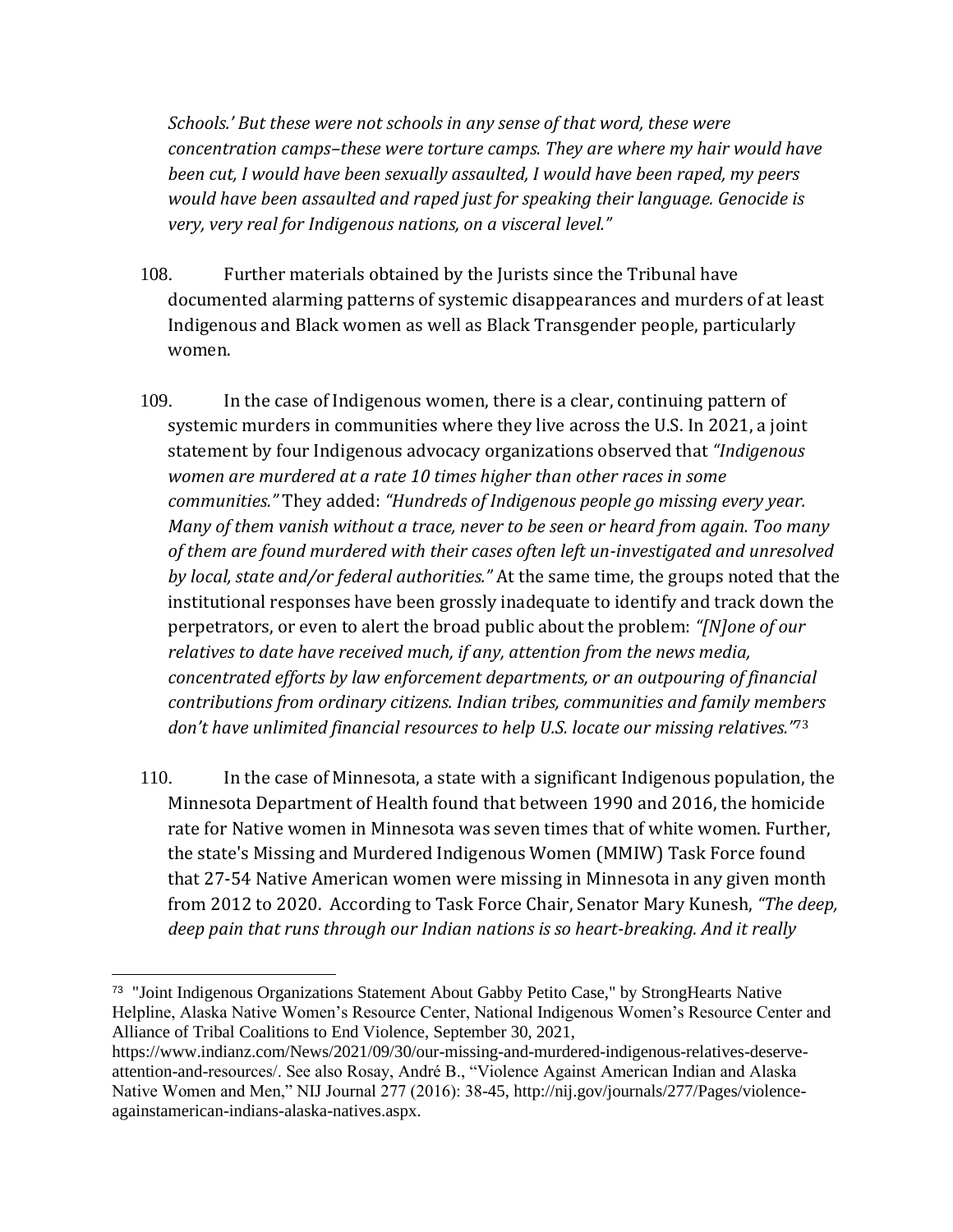*cannot continue to be this way, and we have to do our best to make sure that we are eliminating this kind of behavior in our state and across our nation."*<sup>74</sup>

- 111. Dr. Wendelin Hume, professor of criminology at the University of North Dakota, reported in December 2021: *"After suffering massive historical trauma, including through forced relocation and forced assimilation, many Indigenous people do not trust authorities. As a result, they do not report the crimes that are taking place. Crimes that do not get reported typically do not get counted. Problems of jurisdictional authority further complicate the issue of poor data.…[T]ribal authorities may lack the resources required for a missing person investigation."* Dr. Hume also notes, *"Missing person cases involving people of color in the U.S. are less likely to be solved than cases involving white victims. U.S. attorneys declined to prosecute twothirds of the Indian country sexual abuse and related cases referred to them between 2005 and 2009."* The cross-racial nature of these assaults is also clear. Again, Dr. Hume: *"The majority of violence experienced by Native Americans is committed by someone of another race. This interracial violence rate is much higher for Native Americans (70%) than for white (38%) or Black victims (30%). Also, about 90% of Native American rape victims have assailants of another race – typically white." 75*
- 112. Similar realities face Black women and girls in the U.S. According to FBI statistics, at least four Black women and girls were murdered per day in the U.S. in 2020, a sharp increase over 2019. A media account notes that "experts caution that even that stark number probably represents an undercount." The article goes on to conclude, "To families of victims and local activists, the release of the data is just the latest reminder that violence against Black women and girls often goes ignored, and should be made a more urgent public priority." <sup>76</sup> Angela Walker, a Black leader of the U.S. Green Party, commented in 2021, "The epidemic of missing Black girls and women (both cisgender and transgender) in the United States has been underreported for far too long. It is unacceptable that these disappearances are not

 $74$  New report: The root causes and first steps to helping the Missing and Murdered Indigenous Women crisis," Dec. 15, 2020, https://www.kare11.com/article/news/crime/new-report-the-root-causes-and-firststeps-to-helping-the-missing-and-murdered-indigenous-women-crisis/89-e64ab742-8dcc-4a02-962af8fb96d98a76

<sup>&</sup>lt;sup>75</sup> "Missing Indigenous women often ignored," Dec. 1, 2021, https://www.streetroots.org/news/2021/12/01/opinion-missing-indigenous-women-often-ignored

<sup>&</sup>lt;sup>76</sup> "At least four Black women and girls were murdered per day in the U.S. last year," Oct. 6, 2021, https://www.theguardian.com/us-news/2021/oct/06/black-women-girls-murder-rate-us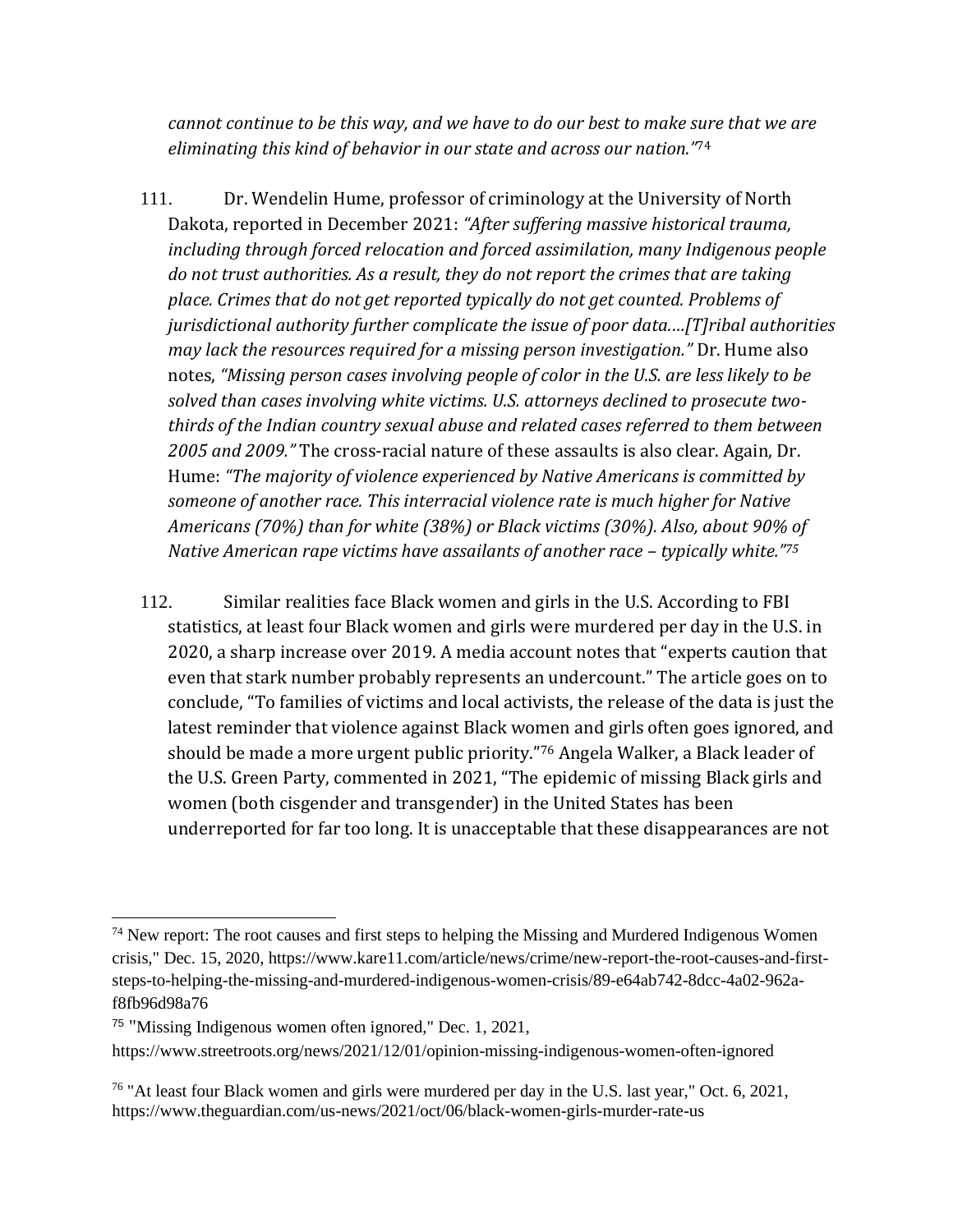prioritized, and this disregard only highlights the fact that this country does not protect or respect Black girls and women."<sup>77</sup>

- 113. Finally, Black Transgender people—especially women—have been especially hard hit by chronically high rates of assaults and murders, which have escalated in recent year in response to increasingly visible political organizing by the Black Trans community. In November 2021, the National Black Justice Coalition, a civil rights organization dedicated to the empowerment of Black lesbian, gay, bisexual, transgender, queer, and same-gender-loving people, stated: "With at least 46 transgender people murdered in the U.S. this year, 2021 is on track to be the deadliest year ever for transgender people in America. The number of deaths compared to the population size of less than 0.8% is a national crisis. For Black people who face an onslaught of violence, the murders of Black transgender people feel like a silent epidemic that prevents every member of our beautifully diverse community from being safe, happy, healthy, and whole." The coalition also decried the extreme inaction by all levels of government in taking steps to stem this tide of murderous violence.<sup>78</sup>
- 114. Further perspective was provided by Joe Hawkins, co-founder and CEO of Oakland LGBTQ Community Center, who said, *"People are ready to attack transgender people, just because they're transgender."* He said discrimination in housing and employment are factors putting their lives at risk. *"The people who kill them feel that they're not worthy. Who's gonna care? Black transgender people deserve and need the support that they have not been given."*<sup>79</sup>
- 115. In the public health arena relating to women's reproductive rights, evidence of systemic racism and explicit bias has been undeniable. From 2007 to 2015, for example, [Syria](https://urldefense.com/v3/__https:/data.worldbank.org/indicator/SH.STA.MMRT?locations=SY__;!!PIZeeW5wscynRQ!7UYV0VS4HxrbDAMUhUrWbexMjGN4l3afOKl9jrZwCgDzpAJxgfsKuch4AI8tHua8Rd7W$)'s maternal mortality rate rose from 26 deaths per 100,000 live births to 31 deaths per 100,000 live births—a result of the country's war and a crumbling health care system. During the same period in the U.S. capital of Washington, DC, where politicians make decisions about both the U.S. involvement in Syria and in

<sup>79</sup> (Washington Blade, "Black Trans woman killed in California, 50th violent death of this year," December 7, 2021; https://www.washingtonblade.com/2021/12/07/black-trans-woman-killed-incalifornia-50th-violent-death-of-this-year/

<sup>77</sup> (Green Party USA, "As Black Women and Girls Go Missing, and the Media and the Police Do Little, a National Task Force is Required to Address the Issue." January 20, 2021.

https://www.gp.org/as\_black\_women\_and\_girls\_go\_missing\_and\_the\_media\_and\_the\_police\_do\_little\_a \_national\_task\_force\_is\_required\_to\_address\_the\_issue

<sup>78</sup> (Leading Black LGBTQ+ Civil Rights Group Commemorates Transgender Day Of Remembrance As 2021 Remains On Track To Be The Deadliest Year Ever For Trans People In The United States," Nov. 19, 2021, https://nbjc.org/nbjc-commemorates-transgender-day-of-remembrance/ )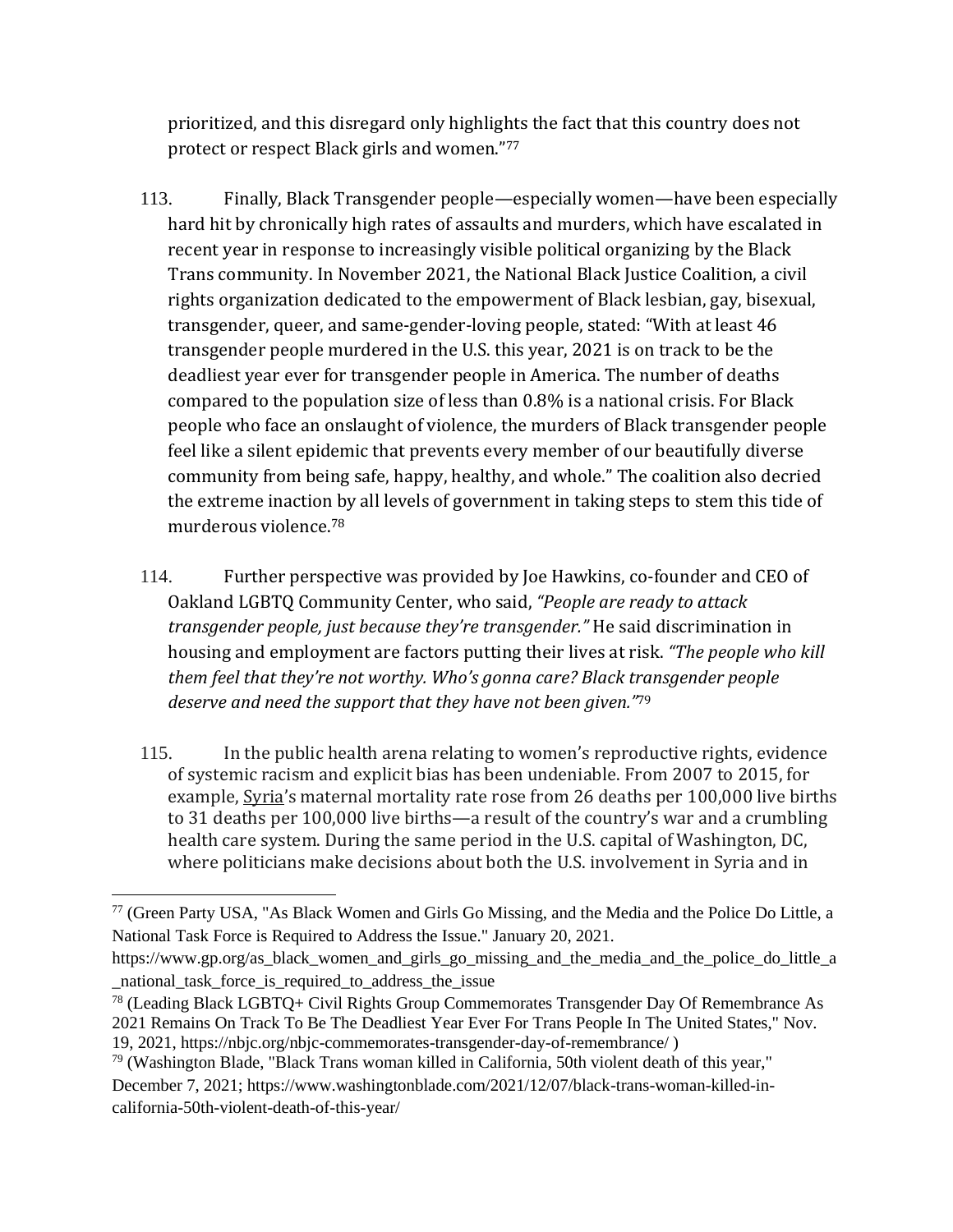U.S. women's access to reproductive health, the average maternal mortality rate was 33 deaths per 100,000, for women of all races. The rate of maternal mortality for African American women living in the nation's capital was 59.7 deaths per 100,000 live births—worse, according to the World Bank's own data, than [Panama, Ecuador,](https://data.worldbank.org/indicator/SH.STA.MMRT?locations=SY-SV-IQ&most_recent_value_desc=false)  [and others.](https://data.worldbank.org/indicator/SH.STA.MMRT?locations=SY-SV-IQ&most_recent_value_desc=false)

- 116. Even high profile and well-insured women like tennis star Serena Williams have spoken out on the impact of medical racism and how it has deadly implications for black mothers. In a survey conducted by NPR, the Robert Wood Johnson Foundation and the Harvard T.H. Chan School of Public Health, 33 percent of Black women said that they personally had been discriminated against because of their race when going to a doctor or health clinic, and 21 percent said they have avoided going to a doctor or seeking health care [out of concern they would be racially](https://www.colorlines.com/articles/how-restrictive-abortion-laws-kill-black-mothers)  [discriminated against.](https://www.colorlines.com/articles/how-restrictive-abortion-laws-kill-black-mothers)<sup>80</sup> But it's the discrimination that Black women experience in the rest of their lives—the double whammy of race and gender—that may ultimately be the most significant factor in poor maternal outcomes.
- 117. It doesn't matter whether racism is direct or implicit when the policies that are put in place work to [continue and further the harm being done to Black and](https://www.npr.org/2017/12/07/568948782/black-mothers-keep-dying-after-giving-birth-shalon-irvings-story-explains-why)  [Brown people.](https://www.npr.org/2017/12/07/568948782/black-mothers-keep-dying-after-giving-birth-shalon-irvings-story-explains-why)<sup>81</sup> Making abortions and birth control illegal while simultaneously not doing anything to address the problems within the health care system will further exacerbate and already dangerous system. Since James Marion Sims, the *"father of modern gynecology,"* conducted research on *"enslaved Black women"* without anesthesia, the history of human rights abuse has amplified. Sims' decision to not [use any numbing technique was based on his misguided belief that Black people](https://www.history.com/news/the-father-of-modern-gynecology-performed-shocking-experiments-on-slaves)  [didn't experience pain the way white people did](https://www.history.com/news/the-father-of-modern-gynecology-performed-shocking-experiments-on-slaves).<sup>82</sup> It's a notion that persists today, according to a study conducted at [the University of Virginia.](http://www.pnas.org/content/113/16/4296.full)<sup>83</sup> It is undeniable that the impact of repealing Roe V. Wade will affect Black, Brown, and Indigenous women more. From an international legal and human rights perspective, it is not only a question of whether old and new laws will send women deeper into poverty, but whether it will send them to their deaths.
- 118. The inequities, abuses, and disparities shared by these expert witnesses and additional submitted evidence, serve as proof of the United States' culpability. These current and historical realities are proof of the genocide being perpetrated.

#### **Judgement**

<sup>80</sup> https://www.colorlines.com/articles/how-restrictive-abortion-laws-kill-black-mothers

<sup>81</sup> https://www.npr.org/2017/12/07/568948782/black-mothers-keep-dying-after-giving-birth-shalonirvings-story-explains-why

<sup>82</sup> https://www.history.com/news/the-father-of-modern-gynecology-performed-shocking-experiments-onslaves

<sup>83</sup> https://www.pnas.org/doi/full/10.1073/pnas.1516047113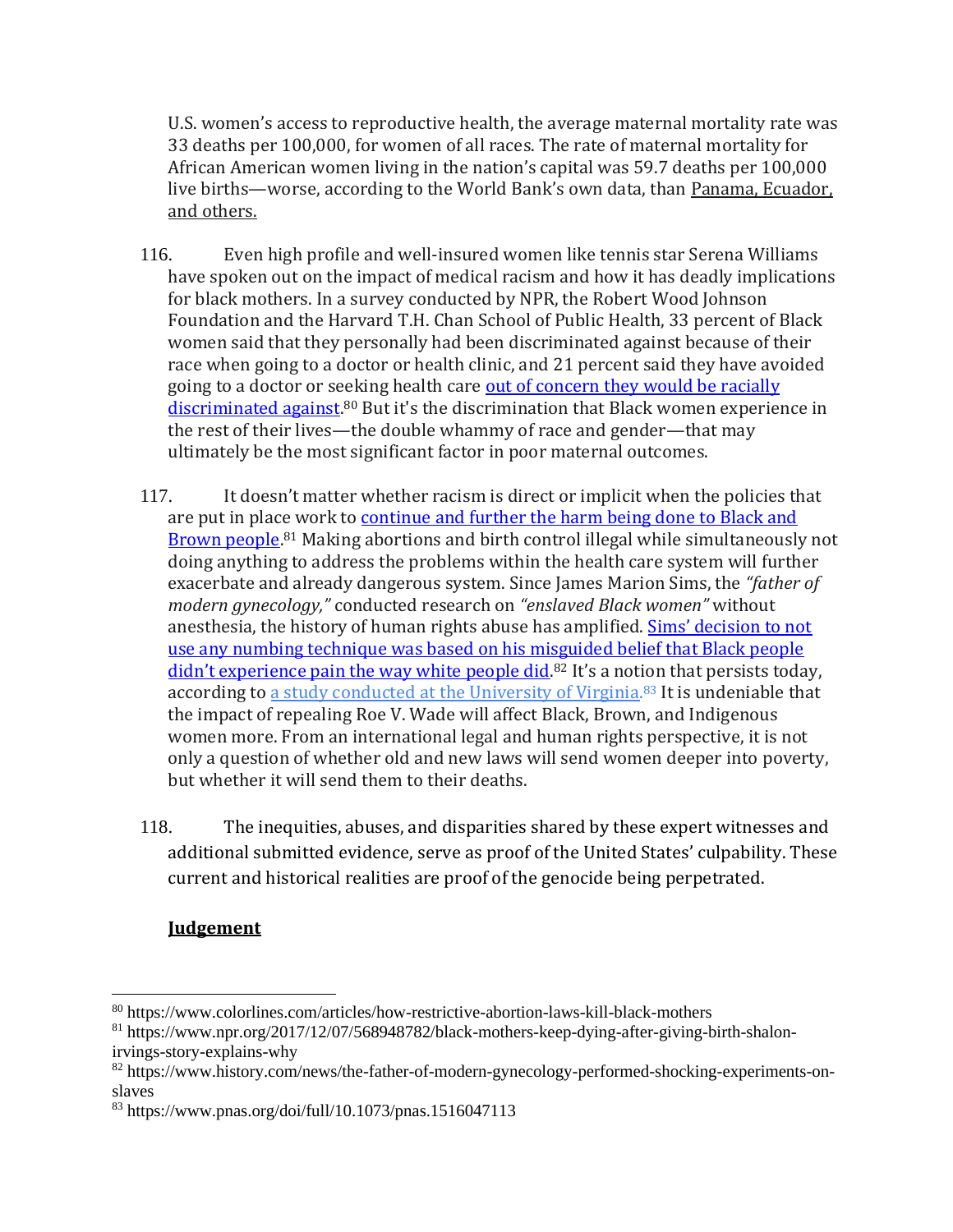119. After having heard the testimony of numerous victims of Police Racism, Mass Incarceration, Environmental Racism, Public Health Inequities, and of Political Prisoners/Prisoners of War, together with the expert testimonies and graphic presentations, as well as the copious documentation submitted and admitted in the record, We the Jurors Hold as Follows:

#### 120. **As to Count One:**

We the Jurists find that the United States, its federal, states and local governments guilty of inflicting police racism and violence against Black, Brown, and Indigenous communities, in gross violations of international and U.S. domestic laws on genocide, civil and human rights, torture, and racial discrimination, in disregard of the *"just requirements of morality, public order, and the general welfare,"* as called for in the Universal Declaration of Human Rights, Article 29, inasmuch:

- A. The United States systemically executes Black, Brown, and Indigenous communities through unchecked practices of Police Brutality.
- B. The United States' practices police racism and violence through hypercriminalization of Black, Brown, and Indigenous communities.

#### 121. **As to Count Two:**

We the Jurists find that the United States maintains a criminal justice system that results in hyper mass incarceration in its disregard of the *"just requirements of morality, public order, and the general welfare,"* as called for in the Universal Declaration of Human Rights, Article 29. inasmuch:

- A. The United States has refused to acknowledge clear evidence of systemic racial bias in the administration of its criminal justice system.
- B. The United States has systematically criminalized poverty to the specific detriment of Black and Brown individuals through pretrial detention schemes, the punitive exercise of the cash bail system, and the failure to provide adequate counsel.

#### 122. **As to Count Three:**

We the Jurists find that the United States has committed gross violations of international and U.S. domestic laws on genocide, civil and human rights, torture, and racial discrimination, as it maintains incarcerated and in continued confinement political prisoners/prisoners of war of post-Civil Rights era revolutionaries and activists in disregard of their right to struggle against their historical, systemic, and often, brutal government sponsored and supported oppression.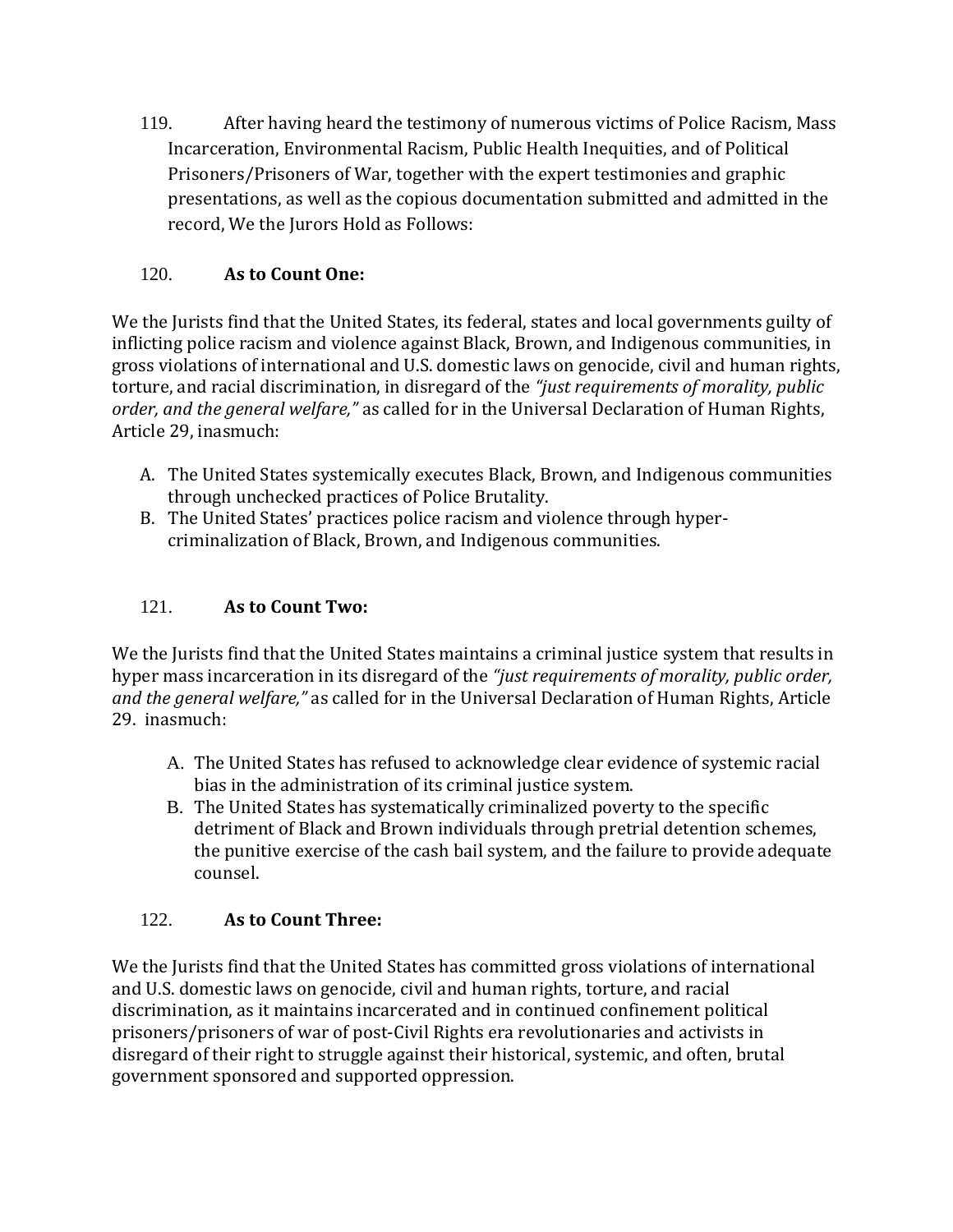#### 123. **As to Count Four:**

We the Jurists Find the United States perpetuates environmental racism through the establishment, implementation, and enforcement of practices, policies, and regulations that have intentionally destroyed, in whole or in part, Black communities, by causing serious bodily or mental harm to members of the group; and deliberately inflicting on the group conditions of life that would bring about its physical destruction in whole or in part, in violation of Article II of the Genocide Convention, inasmuch:

- 124. A. The local, state, and federal government have caused serious bodily harm to Black people by contaminating their water source, delaying information to Flint residents even though state officials were privy to regarding an outbreak of Legionnaires Disease triggered by contaminated water, knowingly allowing residents to suffer from lead poisoning, and being slow to move in correcting the environmental hazard in violation of Article II(b)-(c) of the Genocide Convention.
- 125. B. The United States failed to produce and enforce environmental regulations and practices to protect Black residents in "Cancer Alley" and perpetuate harmful practices there that are causing Black people serious bodily harm from cancer and pollutants thus deliberately inflicting toxic conditions of life calculated to bring about their destruction, through unsustainable living conditions, in violation of Article II(b) and (c) of the Genocide Convention.
- 126. C. The United States has deliberately inflicted upon Black people of Louisiana, conditions of life that would bring about their physical destruction through faulty engineering, their negligent approach to preparing for the downfall of Hurricane Katrina in partnership with their inadequate response to Black victims and the disparate treatment of Black and white people with rebuilding and assistance efforts, in violation of Article II(c) of the Genocide Convention.

#### 127. **As to Count Five:**

We find that: The United States has created a health crisis that aids in the destruction, in whole or in part, of the Black and Brown communities, inasmuch:

128. A. The United States has created a substantial mental health crisis in the Black community through a historically oppressive system of mass incarceration and police violence.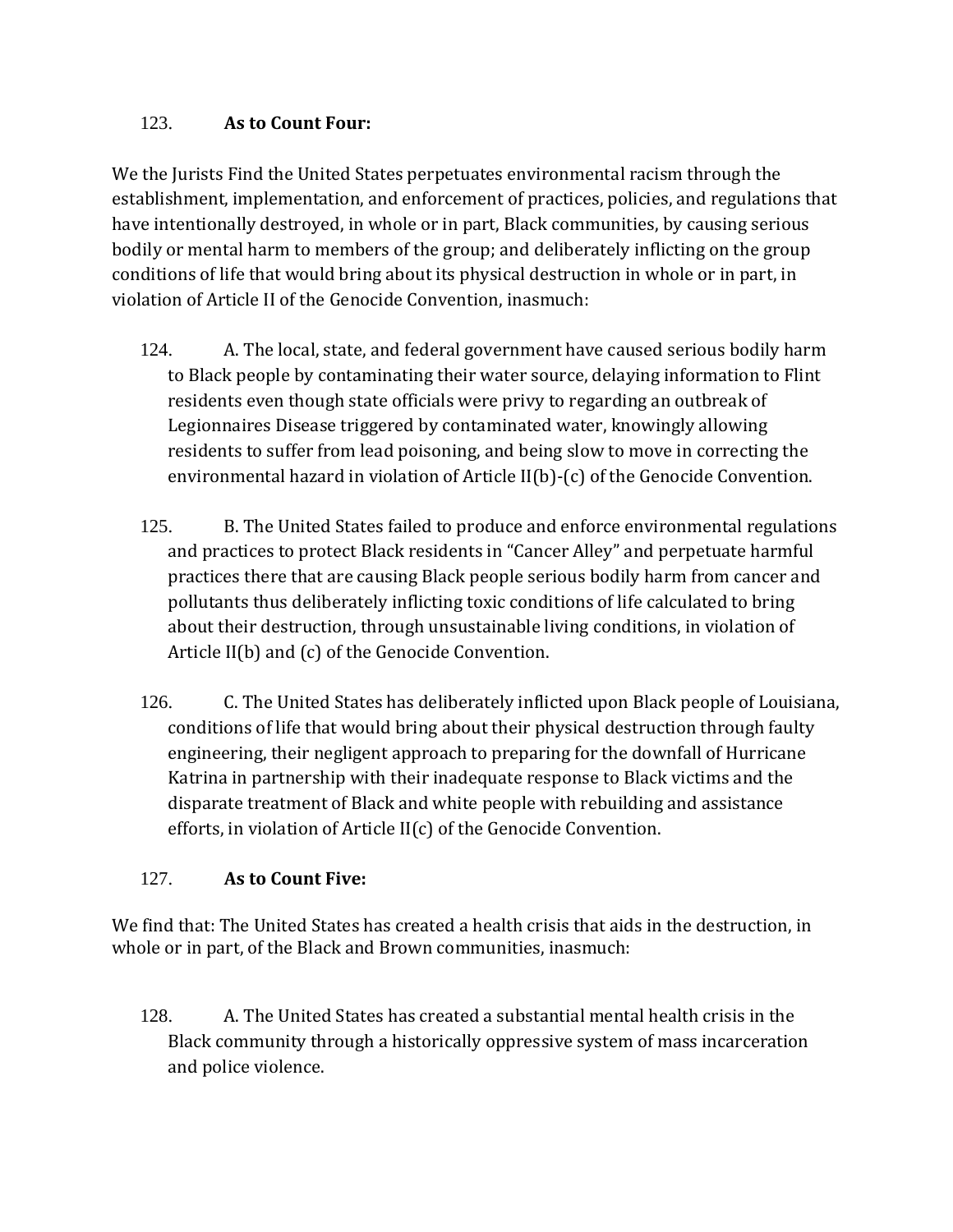- 129. B. The United States facilitated an inaccessible health care system resulting in disproportionate health issues including long-term disease, conditions, and rates of maternal and infant mortality in the Black Community.
- 130. C. By and Through its Colorblind Policy Response to the COVID-19 Pandemic Specifically, the United States Has Deliberately Chosen to Perpetuate Conditions Originally Calculated To Annihilate Physical "Unfit" Members of the Black Working Class, thus Continuing its Genocidal, Eugenics-Based Program.
- 131. Based on these deliberations and the evidence presented to us, we find that the process did sufficiently cover the scope and elements of all five counts in the indictment as having legal standing and hence legitimacy.
- 132. The Jurists further establish that the grounds for each of the five counts in the indictment presented the basis for successful intervention due to the extensive testimonies of both witnesses and expert witnesses.
- 133. After having heard the testimony of numerous victims of Police Racism, Mass Incarceration, Environmental Racism, Public Health Inequities and of Political Prisoners/Prisoners of War, together with the expert testimonies and graphic presentations, as well as the copious documentation submitted and admitted in the record, the Panel of Jurists find the U.S. and its subdivisions GUILTY of all five counts. If the more overt practices of genocide, based on racial considerations in order to maintain white supremacy, have been curtailed in the context of modernday "peace," their consequences continue as underlined.

#### 134. **We find grounds that Acts of Genocide have been committed.**

**Signed 25 October 2021, Preliminary Unanimous Verdict, Church Center for the United Nations, officiated by Dr. Betty Reardon with Omaha Elder Nathan Philips**

**Delivered 16 May 2022 by Chief Jurist Magdalene Moonsamy to Spirit of Mandela elder Baba Sekou Odinga and SoM Coordinating Committee members dequi kionisadiki and Matt Meyer, officiated by His Excellency Ambassador Mohamed Yeslem Beisat (Western Sahara). Full Final Verdict Rendered 19 May 2022**

*Please note: Future individual commentaries - from Dr. Alexander Hinton and other Jurists plus members of the Jurists' Advisory Committee - will be included in the final publication.*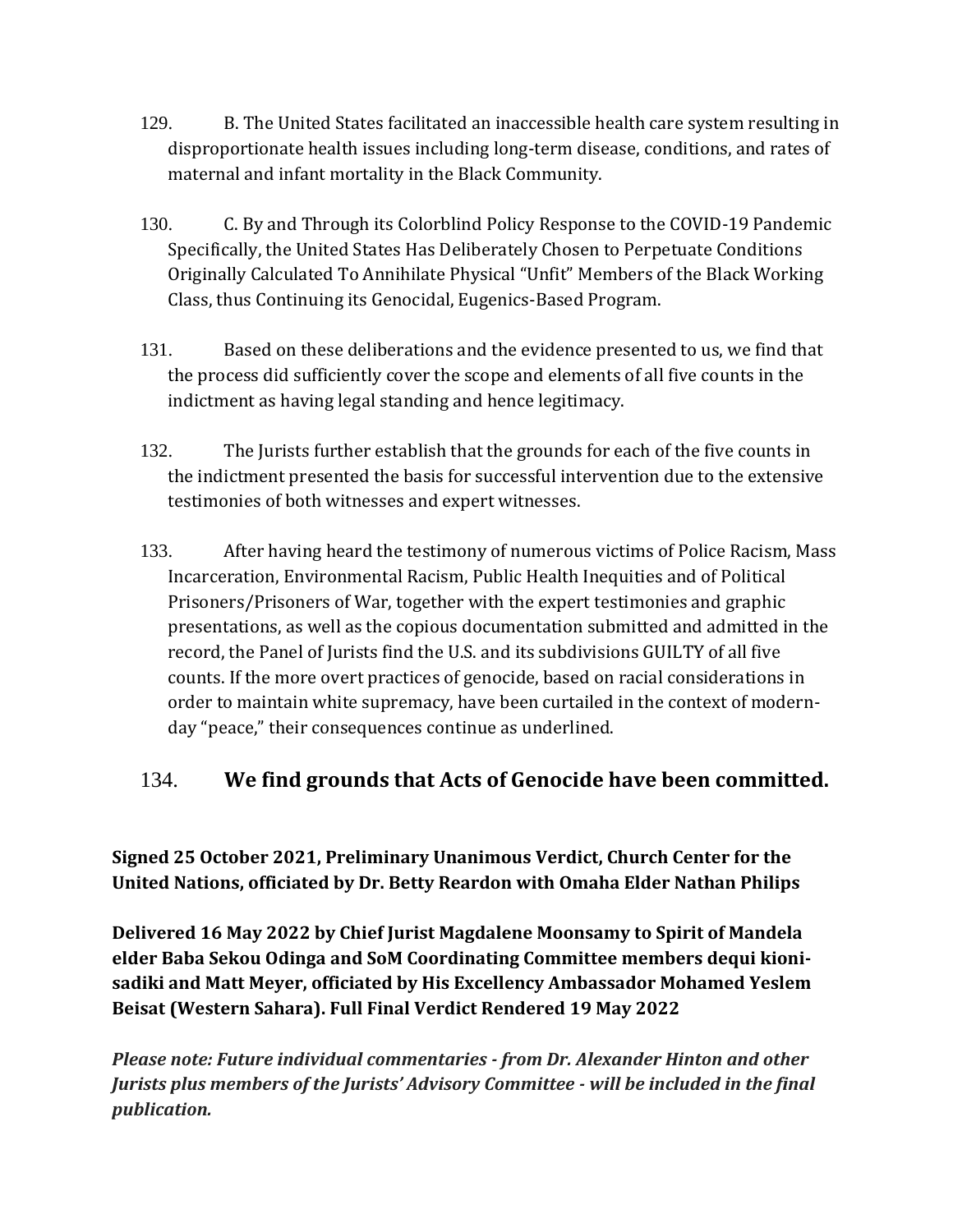#### **Panel of Jurists**

- 1. Chief: Her Honorable Magdalene Moonsamy (South Africa), former Member of Parliament (ANC); Deputy Chair of the African Peer Review Mechanism, an instrument of the African Union; attorney-director of the Women's Justice Foundation; Admitted Attorney of the South African High Court; lecturer of the Law Society of South Africa's Legal Education and Development (LEAD) school
- 2. Deputy Chief: Wilma E. Reveron Collazo (Puerto Rico), long-standing member and leader, Colegio de Abogados de Puerto Rico (Puerto Rican Bar Association); former Executive Director of the Puerto Rico Center for Research assigned to the United Nations Office of Information on the Right to Self Determination; former Senior Staff Attorney, American Civil Liberties Union
- 3. Dr. Vickie Casanova-Willis (USA), recent Executive Director, U.S. Human Rights Network; past president, National Conference of Black Lawyers (NCBL); founding member of Black People Against Police Torture; co-organizer of the UN Working Group of Experts on People of African Descent and Working Group on Arbitrary Detention (US Visits); co-author of multiple historic policy-shaping reports including the first UN Universal Periodic Review raising the issue of U.S. Political Prisoners and COINTELPRO
- 4. Kassahun Checole (Eritrea/USA), CEO and publisher, Africa World/Red Sea Press; renowned Pan Africanist and Pan American scholar; lifetime advisor of the Association of Concerned African Scholars and the African Studies Association
- 5. Sherly Fabre (Haiti/USA), International Fellowship of Reconciliation United Nations Representative; member, Muslim Peace Fellowship/Community of Living Traditions; co-founder, Proyecto Faro
- 6. Professor Mireille Fanon Mendès-France (France), former Chair of the United Nations Working Group on People of African Descent; former Commissioner of the 2020 International Commission on Inquiry (Systemic Racist Police Violence against U.S. People of African Descent); Judge of Permanent Peoples Tribunal; Co-Chair of the Frantz Fanon Foundation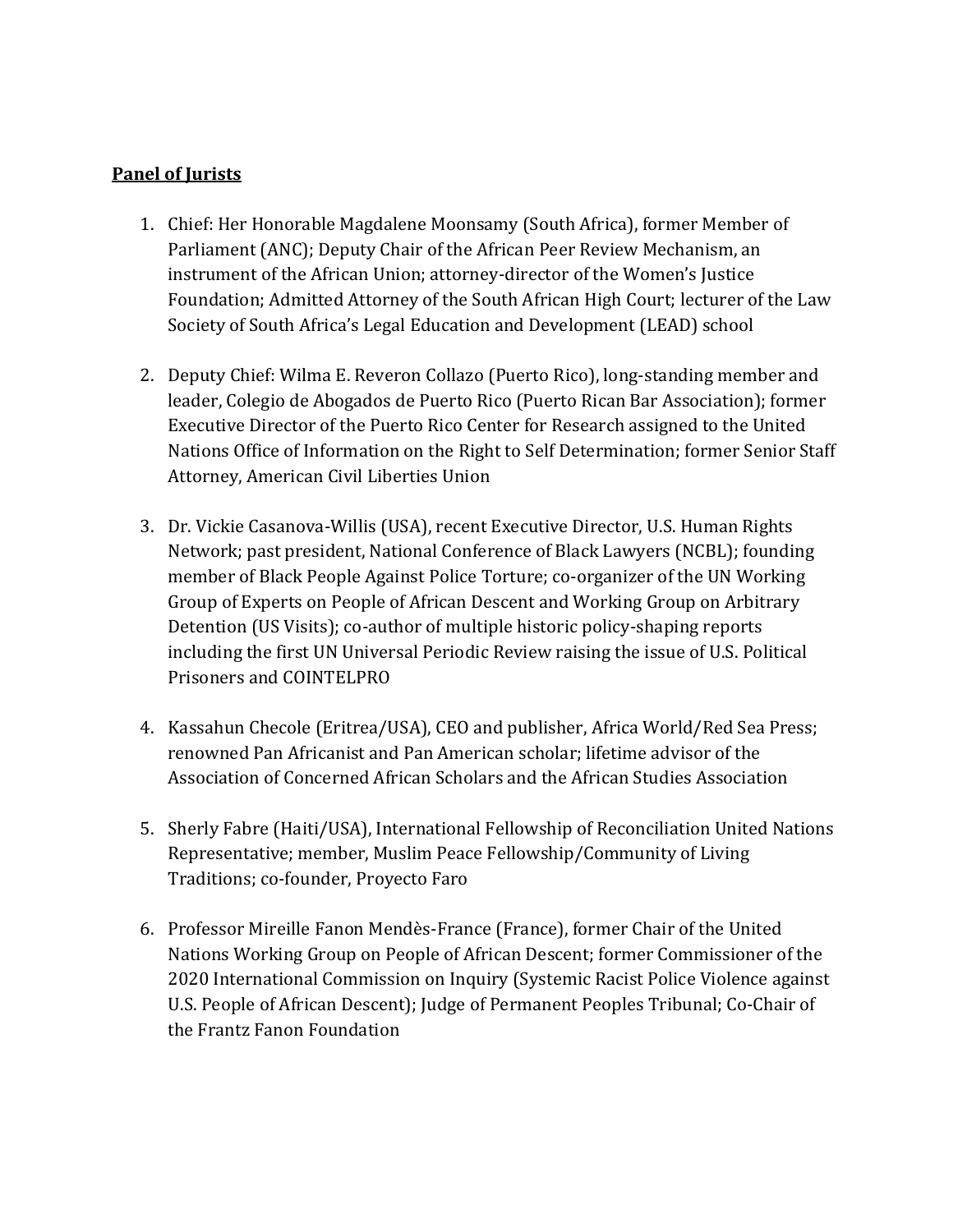- 7. Dr. Alexander Hinton (USA), Director of the Center for the Study of Genocide and Human Rights, Rutgers University; UNESCO Chair on Genocide Prevention; Distinguished Professor of Anthropology
- 8. Chairman Brian Moskwetah Weeden (Mashpee Wampanoag), Chairman of the Mashpee Wampanoag Tribe; Bear Heart from Eel Clan; Co-President/Trustee of the United National Indian Tribal Youth (UNITY); Co-Vice President of the National Congress of American Indians (NCAI) Youth Commission
- 9. Binalakshmi "Bina" Nepram (Manipur/Northeast India), Founder-Director, Manipur Women Gun Survivors Network; Founder-Director, Global Alliance of Indigenous Peoples, Gender Justice and Peace; Board member of the International Peace Bureau (1910 Nobel Peace Laureate)

#### **Special Advisory Committee convened to assist Panel of Jurists**

Nozizwe Madlala-Routledge, Chair

Director, Quaker United Nations Office (Geneva); Former Deputy Speaker of the South African Parliament, South African former Deputy Minister of Health; South African former Deputy Minister of Defense

Matt Meyer, Co-Chair Secretary-General, International Peace Research Association

Members:

Diana Marcela Agudelo-Ortiz (Colombia), Professor/Psychologist, Universidad Externado de Colombia; IPRA Executive Committee

Celia Cook-Huffman (USA), Vice President for Academic Affairs, Manchester University

Richard Falk (USA), Professor Emeritus of International Law, Princeton University; UN Special Rapporteur

Sahar Francis (Palestine), Lawyer/Director, Addameer Prisoner's Support and Human Rights Association

Ela Gandhi (South Africa), Founder/Director, Gandhi Development Trust; South African Member of Parliament (1994-2004)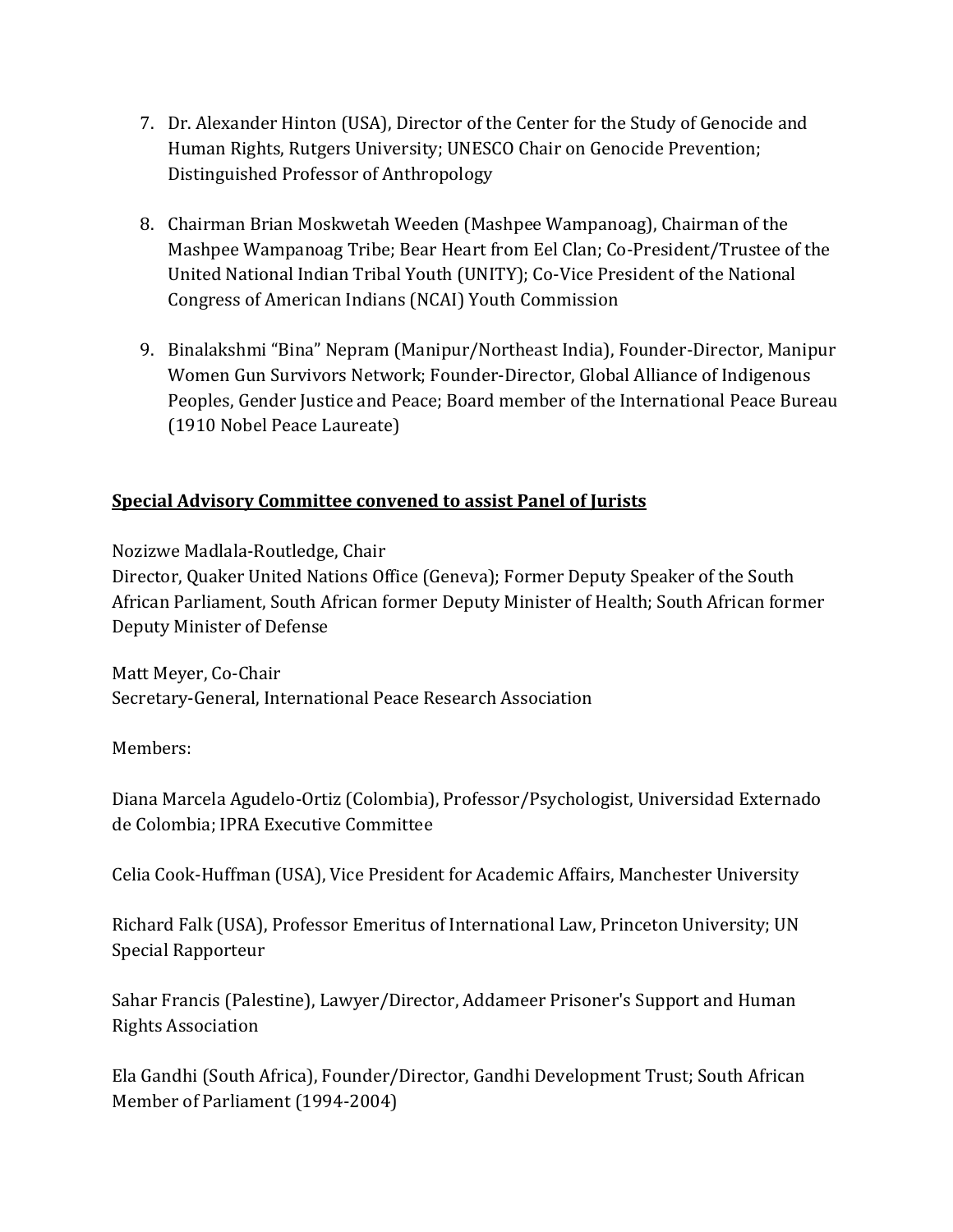Janet Gerson (USA), Educational Director, International Institute on Peace Education (IIPE)

Lennox Hinds (Trinidad/USA), African Bar Association; UN Representative of the International Association of Democratic Lawyers; counsel for Nelson Mandela, the African National Congress, and the South African government

Mairead Corrigan Maguire (Northern Ireland), Nobel Peace Laureate (1976); co-founder, Community for Peace People, Northern Ireland

Gustave Massiah (France), Founder, France ATTAC; Secretary General, International League for the Rights and Liberation of Peoples; International Council of the World Social Forum; member, Permanent People's Tribunal

Marie-Lou Nahhas (Lebanon), Actress, *Orange is the New Black*, UN Population Fund spokesperson on girl's and women's rights

Moses John Monday (South Sudan), Convener, Pan African Nonviolence and Peacebuilding Network

Sri Nuryanti (Indonesia), Co-chair, Asia-Pacific Peace Research Association; Researcher, Indonesian Institute of Sciences

Betty Reardon (USA), Founding Director of Peace Education Center, Columbia University; co-founder of IPRA, the International Institute on Peace Education, and the Global Network of Women Peacebuilders

Stellan Vinthagen (Sweden), Endowed Chair of the Study of Nonviolent Direct Action, UMass Amherst; IPRA Council member

Polly Walker (Cherokee/USA), Chair, Indigenous Educators Network; former Director, Baker Institute of Juniata College

Hakim Williams (Trinidad), Professor, Africana Studies and Director, Peace and Justice Studies, Gettysburg College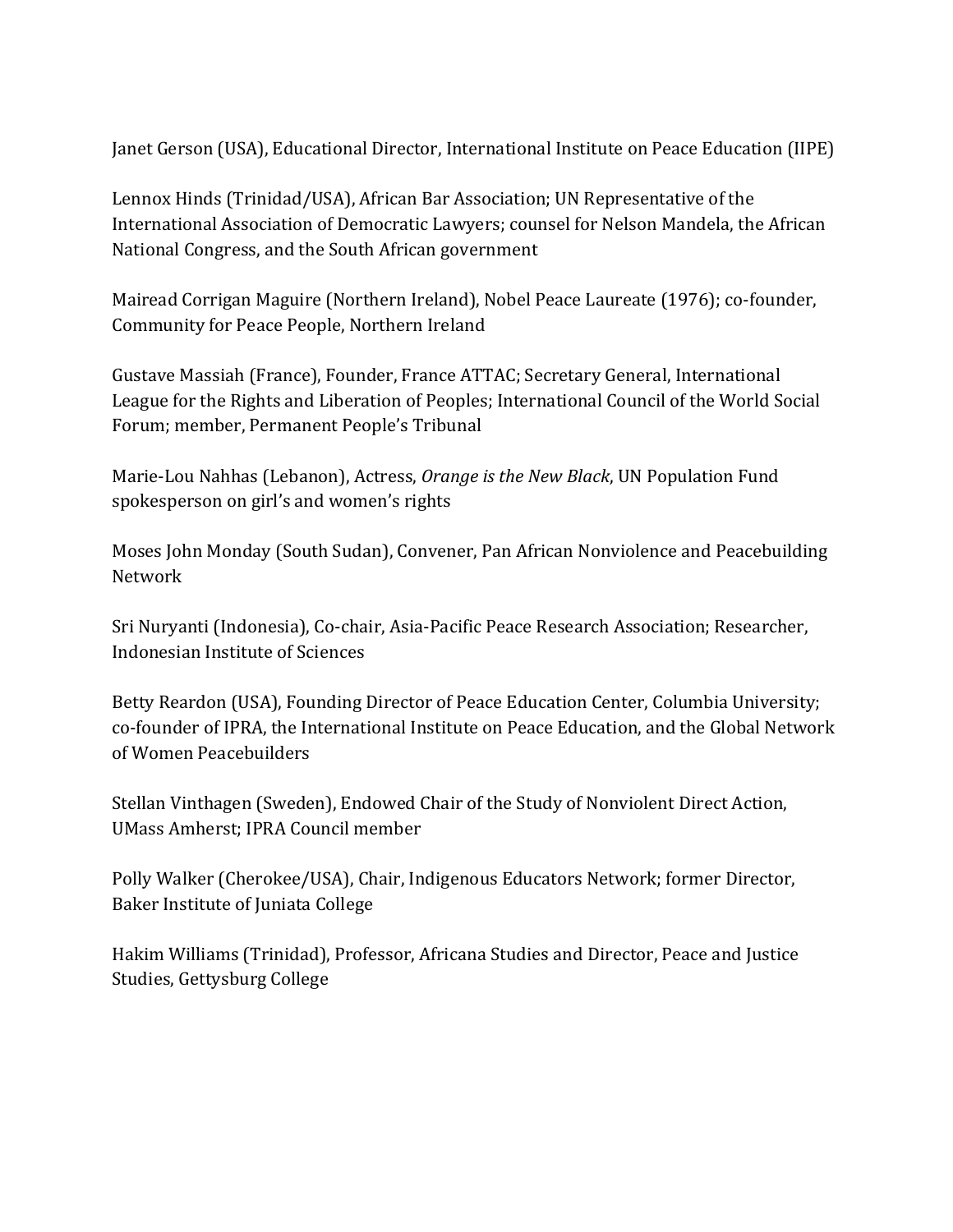*Prepared and presented with the assistance of Matt Meyer, Secretary-General of the International Peace Research Association (IPRA); Nozizwe Madlala-Routledge, South African former Member of Parliament and National Assembly Speaker and current Executive Director of the Quaker United Nations Office in Geneva; and Amber Crossen, IPRA Executive Intern. Cover designs by Emok Quint*

*Published by Africa World / Red Sea Press, 2022; Published on-line at tribunal2021.com*

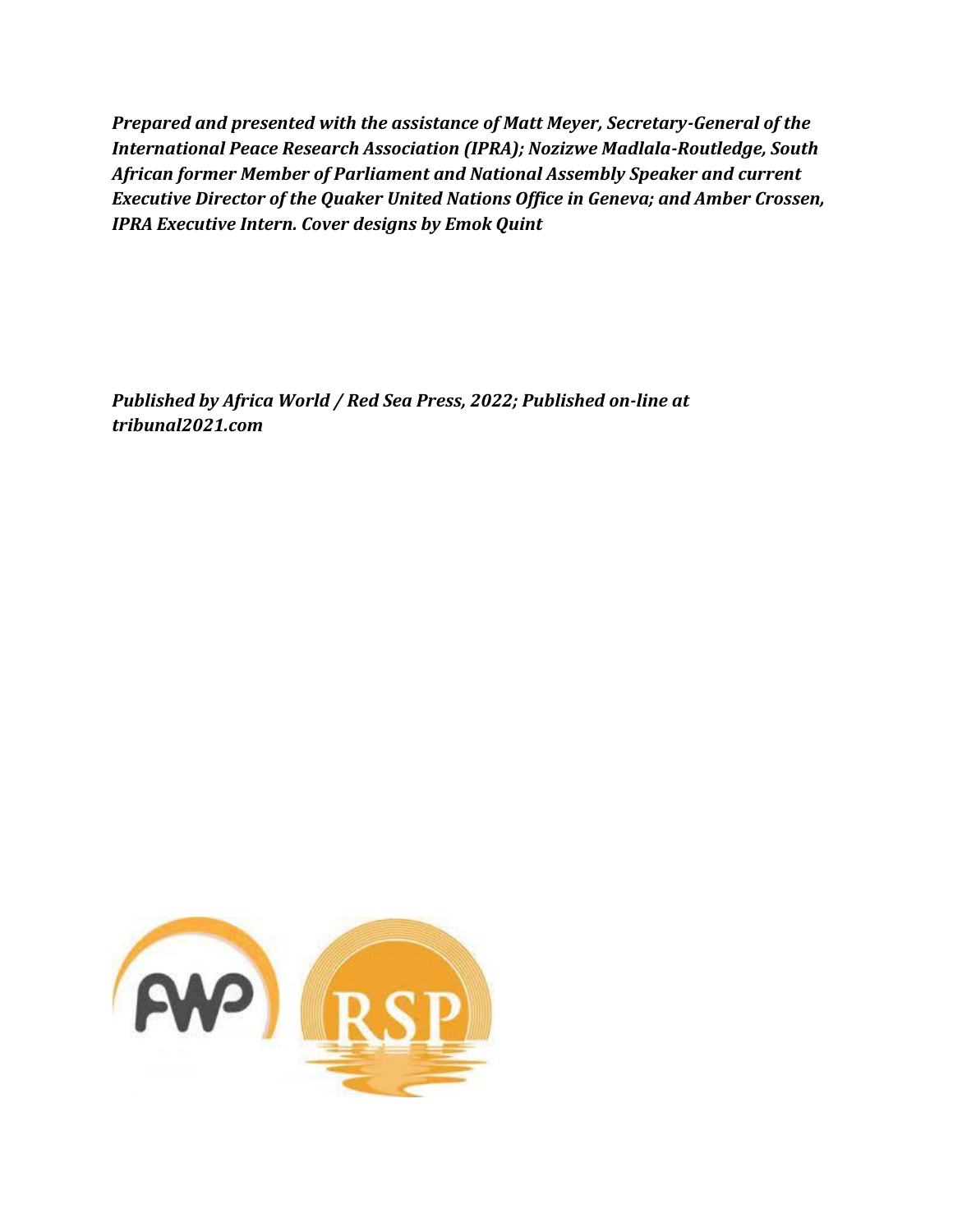### **APPENDIX**

#### **Witnesses and Testimony**

2021 Tribunal (recordings accessible via YouTube as listed below)

*"We Still Charge Genocide"-*

In the Spirit of Mandela International Tribunal 2021; October 22-25, 2021

#### **Count One: Police Racism and Violence**

https://youtu.be/sms81ZIKDSs

- UD Udodilim Nnamdi, JD International legal scholar; Expert on racialized police violence statistics and racism as a public health crisis
- Ron Hampton Executive Director, National Black Police Association
- Hawa Bah Mother of Mohamed Bah, fatally shot eight times inside his home by NYPD called for medical assistance
- Melina Abdullah Prof of Pan African Studies, Cal State; Founder, Black Lives Matter (LA)
- Kerry McLean Attorney, Former Commissioner Int'l Commission of Inquiry on Policing.

#### **Count Two: Mass/Hyper-Incarceration**

https://youtu.be/Kq1AO30dLQ0

- Jose Saldana (RAPP) Executive Director, Release Aging People in Prison, wrongfully incarcerated for 38 years
- Saleem Holbrook Executive Director, Abolitionist Law Center; sentenced to death at age 16, incarcerated 27 years, (10 years in solitary confinement)
- Laura Peniche Colorado Immigrant Rights Coalition Hotline Coordinator
- Christina & Jorge (Colorado Immigrant Rights Coalition)
- Oscar Lopez Rivera longest held former Puerto Rican Political Prisoner
- Sharonne Salaam mother of Yusef Salaam, wrongfully accused defendant in the Central Park jogger case; advocate for the rights of the wrongfully accused

#### **Count Three: Political Prisoners/ Prisoners of War**

https://youtu.be/PY9NR7ajXuc

• Jalil Muntaqim - Black Panther former political prisoner and author; Spirit of Mandela Coordinating Committee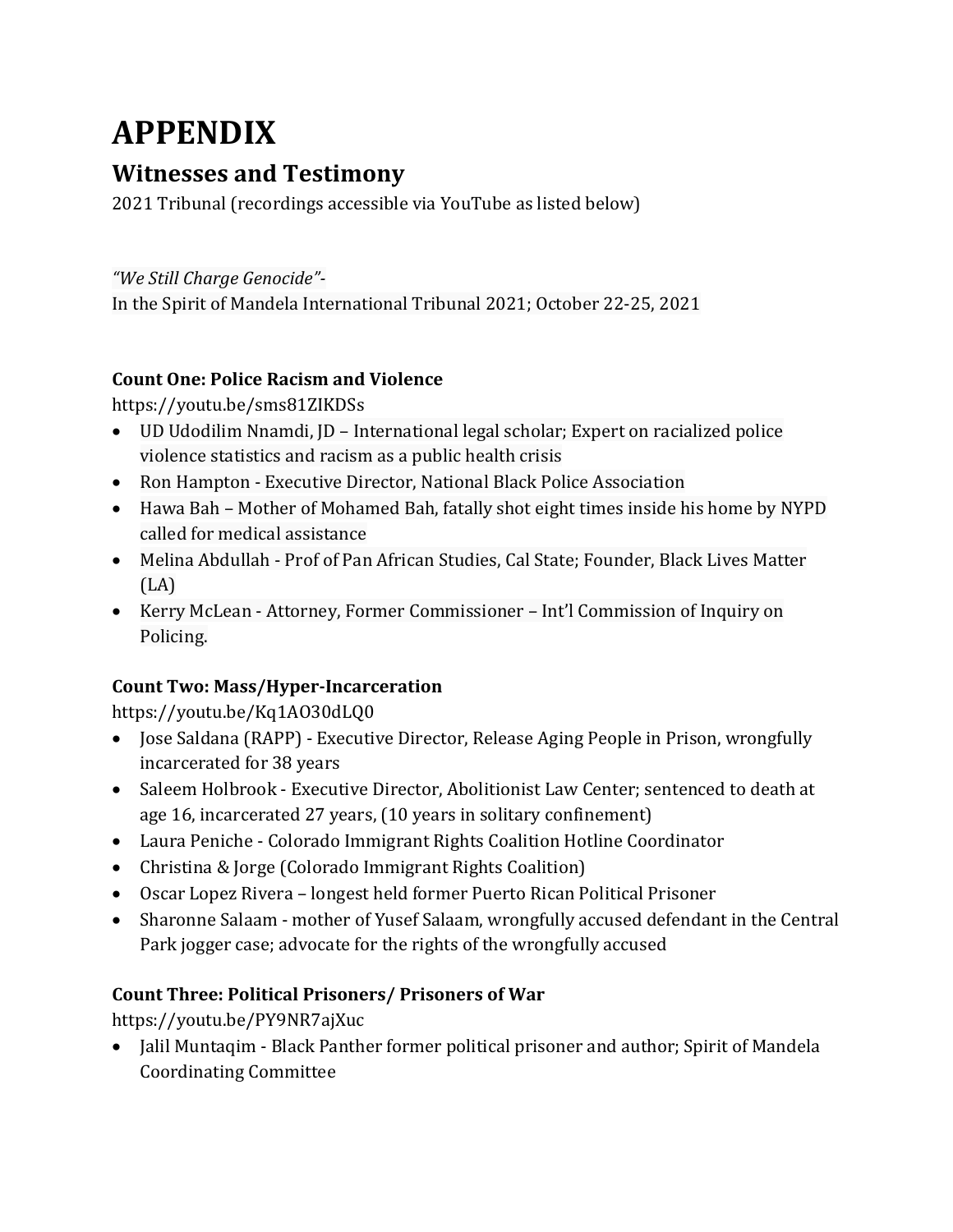- Soffiyah Elijah Executive Director, Alliance of Families for Justice; former director of Harvard Law School's Criminal Justice Institute
- Johanna Fernandez Prof of History at Baruch College CUNY; founder of Campaign to Bring Mumia Home and author The Young Lords: A Radical History
- Sekou Odinga Black Panther former political prisoner and founder of the Northeast Political Prisoner Coalition; Spirit of Mandela Coordinating Committee member
- Efia Nwangaza South Carolina lawyer; Director, Malcolm X Center for Self Determination
- El-Hajj Mauri Saalakhan DC based operations director, Aafia Foundation; former director of the Peace thru Justice; activist with Imam Jamil Action Network

#### **Count Four: Environmental Racism**

<https://youtu.be/9nmOLfhn40c>

- Rukia Lumumba, Founding Director of the Peoples' Advocacy Institute; M4BL member; Jackson, MS transformative justice practitioner
- Dr. Wende Marshall, Peoples Strike National Organizing Committee
- Imani Jacqueline Brown (recorded) provides testimony. New Orleans-based artist, environmental justice activist, and extractivism researcher
- Nathan Phillips aka *Sky Man*. Indigenous elder of the Omaha people; Standing Rock and Indigenous Peoples March activist
- Nayyirah Shariff, Co-founder of the Flint (MI) Democracy Defense League

#### **Count Five: Public Health Inequities**

https://youtu.be/CdrJO21gT6E

- Dr. MaryLouise Patterson, retired pediatrician (Weill Cornell Medicine); board member of Physicians for a National Health Program – NYC; daughter of William Patterson (WCG '51)
- Abdul Hafeedh ibn Abdullah, Community health worker and educator, STRYVE Multnomah County Health Department.
- Rev. Dr. Willard Ashley, Psychoanalyst; Sr. pastor and founder of the Abundant Joy Community Church (NJ).
- Olga I. Sanabria Dávila, President of the Committee for Puerto Rico at the United Nations
- Chase Iron Eyes, Oglala Sioux activist raised in Standing Rock and living in Pine Ridge; founder of the Lakota People's Law Project.